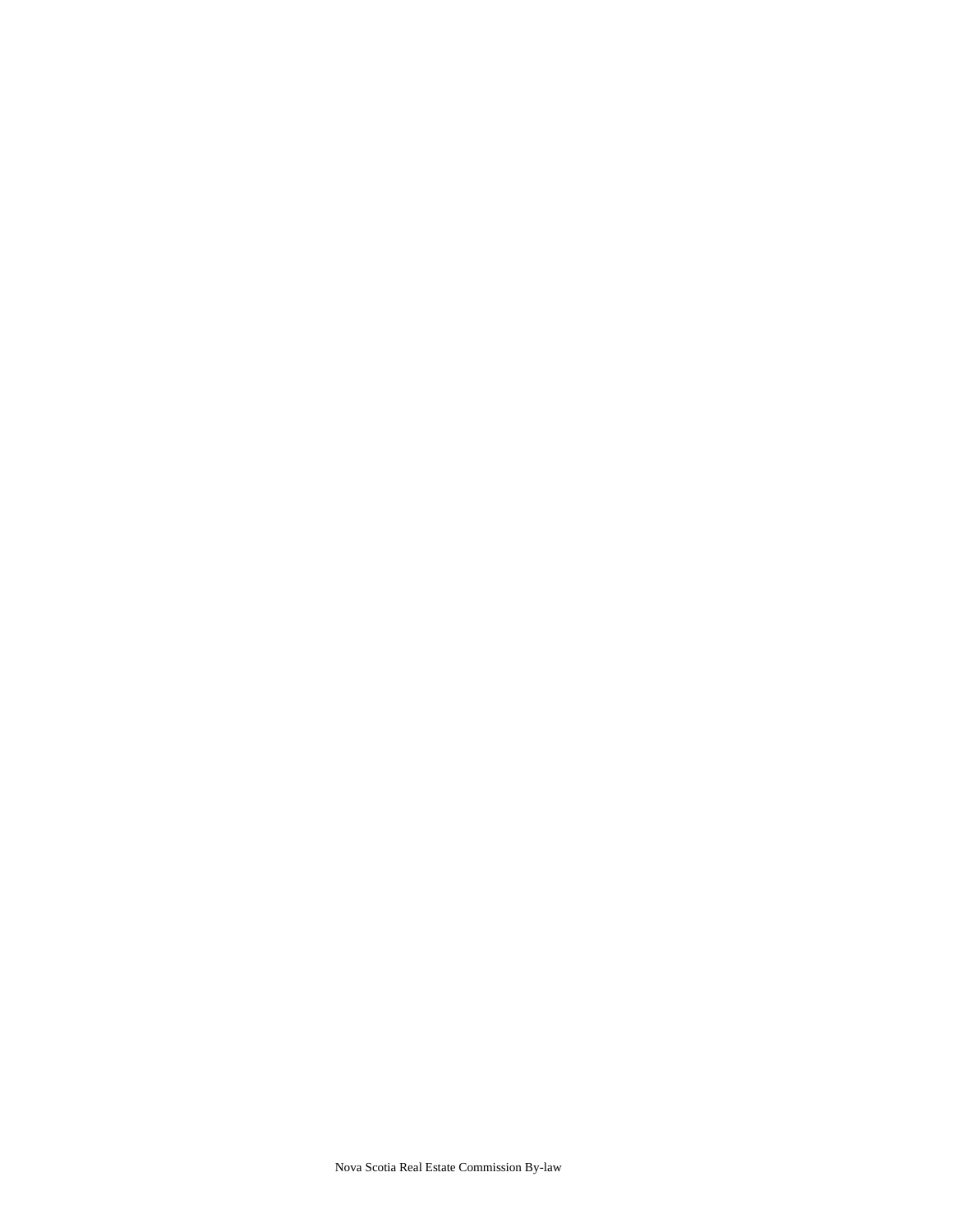# **TABLE OF CONTENTS**

| Page                                                  |
|-------------------------------------------------------|
| <b>Part One</b>                                       |
| <b>Part Two</b><br>Commission Administration  B1      |
| <b>Part Three</b>                                     |
| <b>Part Four</b>                                      |
| <b>Part Five</b><br>Real Estate Recovery Fund  E1     |
| <b>Part Six</b><br>Trust Accounts & Record Keeping F1 |
| <b>Part Seven</b>                                     |
| <b>Part Eight</b>                                     |

# *Unless otherwise indicated the most recent changes to the By-law are indicated in bold typeface.*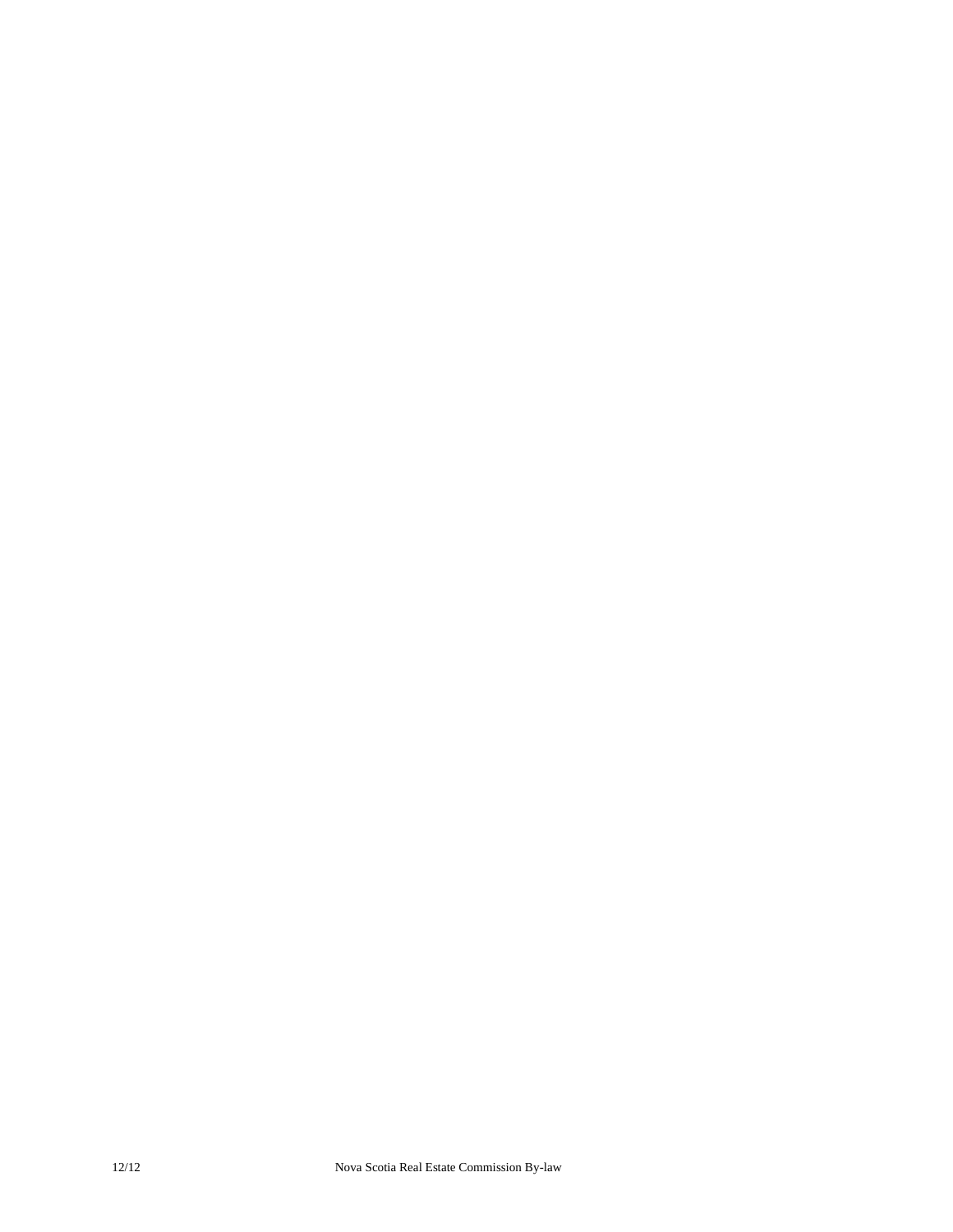### **Definitions**

# **101** ACT means *The Real Estate Trading Act*. **102** ADVERTISEMENT means the use of space or time in a public medium (including the use of the internet), or the use of a commercial publication such as a brochure or handbill, or any marketing activity, to communicate with the general public or a segment thereof, for the purpose of promoting a trade in real estate. **103** AGENT means an industry member who is expressly or implicitly authorized to act for or represent another person in a trade in real estate**. 104** AGREEMENT means a legal contract between two or more parties and includes a Listing Agreement, a Buyer Agency Agreement, an Agreement of Purchase and Sale (includes offer, counter offer, addendum(s), and amendment(s)), price changes on an existing Agreement and a completed Transaction. **105** ASSOCIATION means the Nova Scotia Association of REALTORS<sup>®</sup>. **105A** APPROVED SALES CORPORATION means a body corporate that has been licensed as an Approved Sales Corporation by the Nova Scotia Real Estate Commission. **105B** AUDIT means an inspection of trust account records and brokerage transaction files. **105C** AUDITOR means a person authorized by the Commission to conduct audits in accordance with the By-law and applicable Commission Policies. **105D** AUDIT PROGRAM: A GUIDE TO REAL ESTATE AUDITS IN NOVA SCOTIA is a Commission Policy (the Audit Program Policy) that defines the audit processes and the obligations and requirements it imposes on brokers and their licensees. **106** BRANCH OFFICE means an office that is located apart from the main office and includes: (a) any enclosed, self-contained, commercial space, leased or owned, from which real estate services generally may be offered or provided; (b) any facility that may be deemed to be a branch office by the Commission. **107** BROKER means an individual who is licensed as a broker by the Nova Scotia Real Estate Commission, who is employed by or associated with a licensed brokerage in Nova Scotia, and is registered with and authorized to operate a brokerage and trade in real estate on behalf of that brokerage. **108** BROKERAGE means a person licensed by the Nova Scotia Real Estate Commission as a brokerage, and who is authorized to trade in real estate in Nova Scotia as a brokerage, or advertise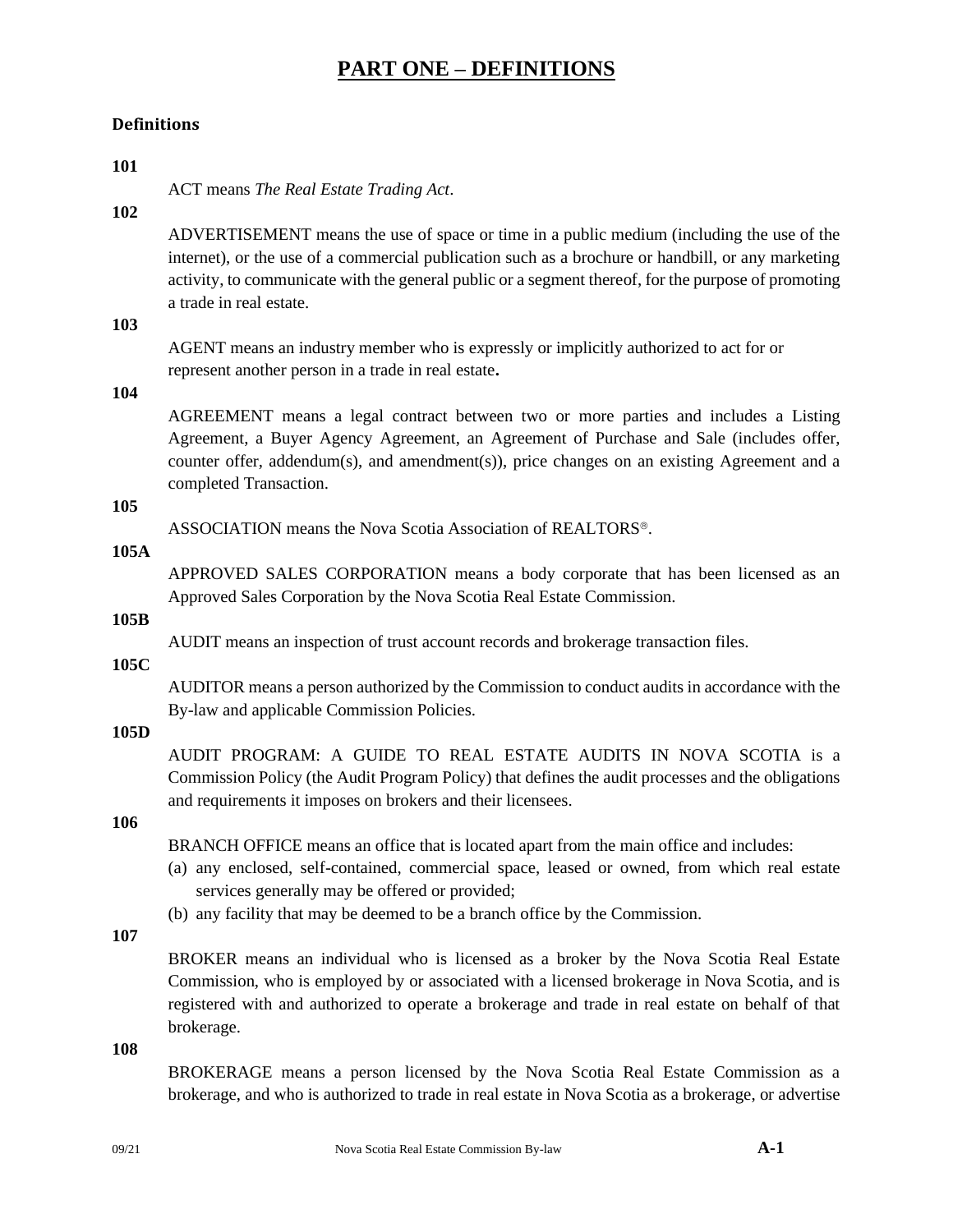or hold itself out as a real estate brokerage to the public, and includes all the industry members licensed with the brokerage.

**108A**

BUSINESS DAYS are Monday to Friday, excluding statutory, provincial and civic holidays in the Province of Nova Scotia.

**308B**

BUSINESS ORGANIZATION—means a corporation or an unincorporated organization, including a sole proprietorship or a partnership, that is authorized by law to carry on business in the Province.

**109**

BUYER means a person acquiring or attempting to acquire an interest in real estate by purchase.

**110**

CLIENT - A client is any person that is in an agency relationship with a licensed person. This relationship may be formalized, as in a Listing Agreement or Buyer's Contract, or it may be verbal or as a result of actions of the licensed person. The client relationship ends once the purchase or lease negotiated closes. If an industry member does not provide disclosure as per Article 3, then it will be assumed you are in a client relationship.

# **111**

COMMISSION means the Nova Scotia Real Estate Commission.

### **112**

COMPLETED TRANSACTIONS - Without restricting the generality of the Real Estate Trading Act, the following circumstances are deemed to be completed transactions:

- (a) in the case of a sale of real estate, when the title has been registered at the Registry;
- (b) in the case of a lease, when final lease documentation has been signed; or
- (c) upon special written agreement of the parties to the transaction.

### **113**

CONCURRENT REPRESENTATION means a situation in which a brokerage or an industry member represents two or more parties to a trade whose interests are seen to be in conflict.

# **313A**

CONDITIONAL LICENCE—means a licence issued to an applicant that is subject to any terms and conditions that the Registrar or Commission Committee considers necessary.

# **114**

CONFIDENTIAL INFORMATION includes any information concerning the client including the client's financial or personal situation, the client's real estate and the transaction involving the client.

### **115**

CONTINUOUS REGISTRATION means an industry member will be deemed to be continuously licensed provided that he/she has not had a lapse in registration of more than 30 days.

### **116**

CUSTOMER means a person who has not engaged or employed the brokerage in an agency capacity or as the person's transaction broker.

#### **316A**

DAY—day or days not prefaced by "business" means consecutive calendar days including all holidays.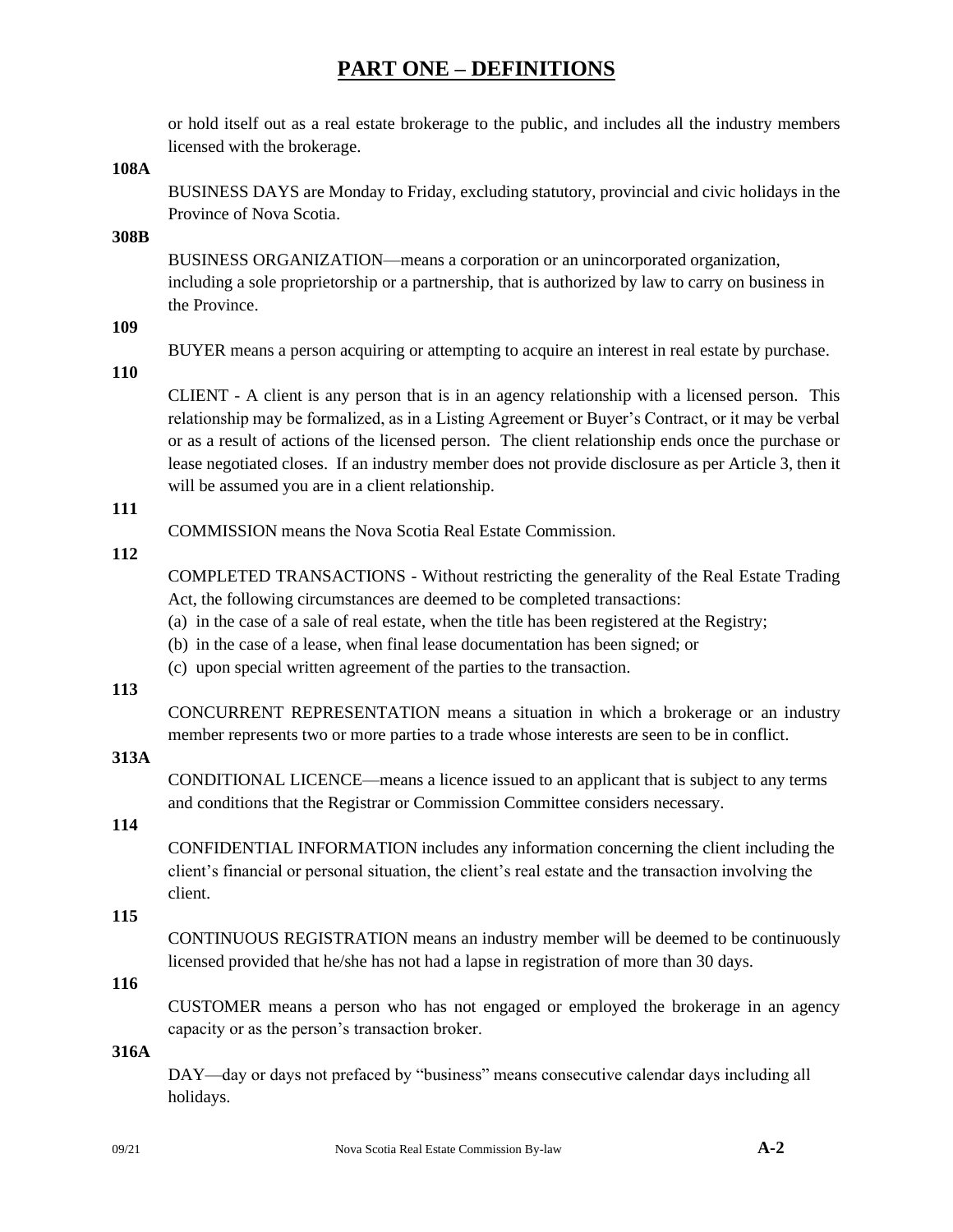#### **117**

DESIGNATED AGENCY means a relationship in which one or more industry members, licensed with the same brokerage, are designated in writing by the brokerage to act as sole agents for a buyer or a seller with respect to the same trade.

### **118**

DESIGNATED AGENT means an individual industry member who is designated in writing by a brokerage to serve as sole agent for a buyer or a seller in a trade in real estate.

**119**

DESIGNATED AGENCY AGREEMENT means a written service agreement between a brokerage and a buyer or a seller which sets out the terms and conditions under which one or more different individual industry members licensed with the brokerage are designated as the agent of the seller or of the buyer, respectively, in the same trade.

**120**

DUAL AGENCY means a relationship in which a brokerage or an individual industry member represents, as agent, both the buyer and the seller in the same trade.

**121**

EXCLUSIVE BUYER BROKERAGE AGREEMENT means a written service agreement between a brokerage and a buyer under which the buyer grants the brokerage exclusive authority to act as agent for the buyer and the exclusive right to locate for the buyer an interest in real estate and by which the buyer may agree to compensate the brokerage on any purchase effected by the brokerage, another brokerage or the buyer.

**122**

EXCLUSIVE SELLER BROKERAGE AGREEMENT means a written service agreement between a brokerage and a seller under which the seller grants the brokerage exclusive authority to act as agent for the seller and the exclusive right to offer for sale the seller's interest in real estate and by which the seller agrees to compensate the brokerage on any sale effected by the brokerage, another brokerage or the seller.

#### **123**

FACILITATION SERVICES means services that do not require the exercising of discretion or judgment, or the giving of confidential advice or advocating on behalf of either the buyer or the seller and may include:

- (i) providing real estate statistics and information on property including comparable property information available through listing services or other local databases;
- (ii) providing standard form agreements of purchase and sale and other documents and assisting in their preparation in accordance with the instructions of the customer;
- (iii) providing names of real estate service providers, but not recommending any particular service provider to the customer;
- (iv) presenting to a customer, in a timely manner, all offers and counter offers to and from the buyer and the seller, as the case may be, regardless of whether the property is already the subject of a contract;
- (v) conveying to the buyer and the seller, as the case may be, in a timely manner all information that customer wishes to have communicated to the other;
- (vi) keeping the customer informed regarding the progress of the transaction; and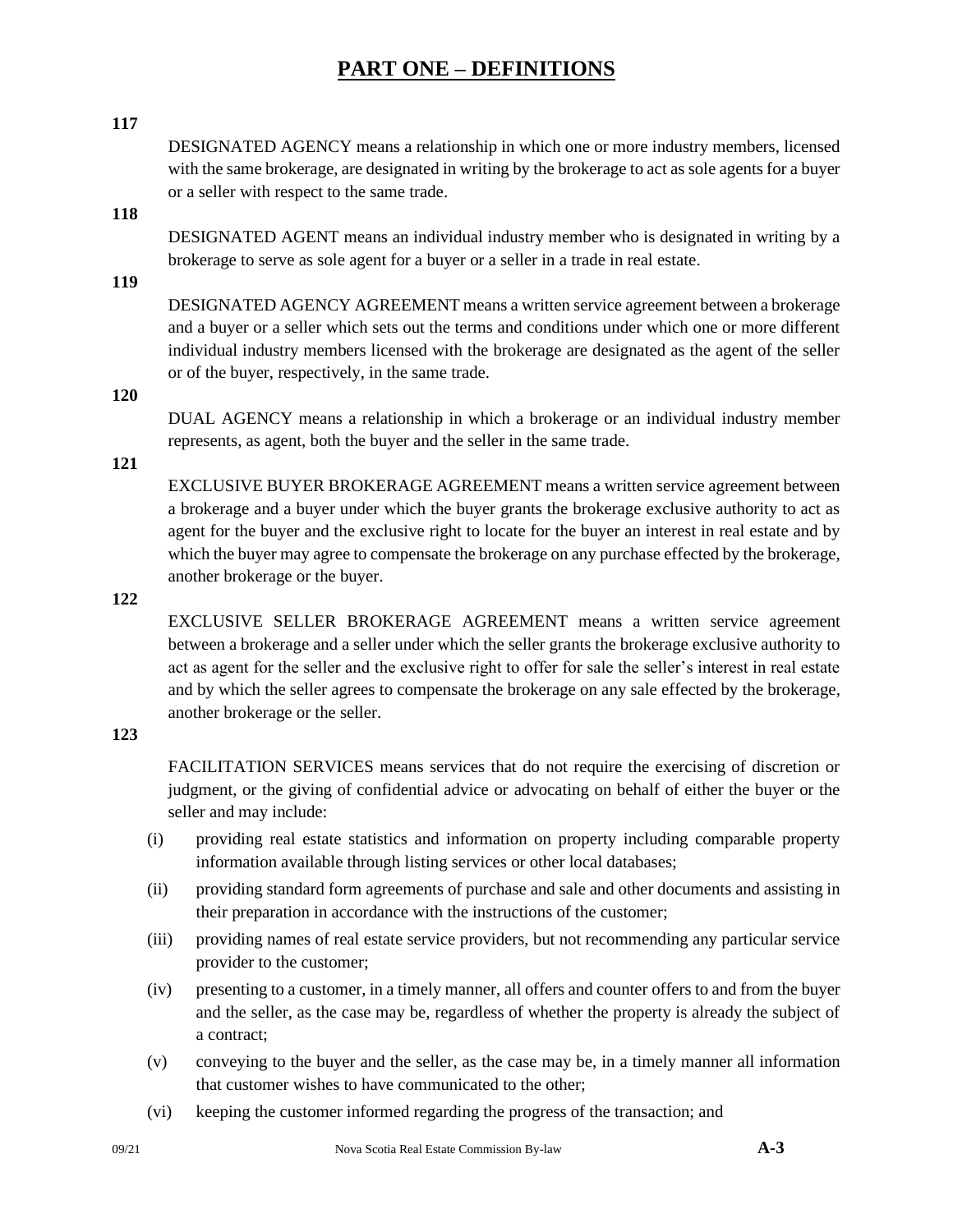(vii) complying with the provisions of the *Real Estate Trading Act*, its regulations and the By-law of the Nova Scotia Real Estate Commission.

### **123A**

FINANCE COMMITTEE makes recommendations to the Commission Board of Directors about Commission finances. Committee membership is defined in the NSREC Finance Committee Policy.

#### **124**

FRAUD or FRAUDULENT include, in addition to their ordinary meanings, in connection with a trade in real estate:

- (a) any intentional misrepresentation by word, conduct or manner of a material fact;
- (b) an intentional omission to disclose a material fact;
- (c) a promise or representation as to the future that is beyond reasonable expectation and that is not made in good faith;
- (d) the failure, within a reasonable time, to properly account for or pay over any money received to the person entitled to it;
- (e) the failure on the part of an industry member to disclose to all parties concerned whether he or she is acting as a principal or an agent in a trade;
- (f) any course of conduct or business calculated or put forward with the intent to deceive the public, the buyer or the seller about the value of any real estate;
- (g) the failure on the part of the industry member to disclose to a seller of real estate, for whom he or she acts directly or indirectly, any offer (written or verbal) that he or she has received to acquire that real estate;
- (h) the failure on the part of an industry member to disclose to a buyer of real estate, for whom he or she acts directly or indirectly, a counter offer made by the seller to that buyer;
- (i) the gaining or attempt to gain, a commission, fee or gross profit that is so large and so exorbitant that it is unconscionable and unreasonable;
- (j) generally, any artifice, agreement, device, scheme, course of conduct or business to obtain money, profit or property by any of the means set out in sub-clauses (a) to (i) or otherwise contrary to law or by wrongful or dishonest dealing; and
- (k) any other activity or practice that is prescribed in the regulations;

### **125**

GIFT is something of value given as a show of appreciation or a thank you for doing business or assisting the industry member in some manner.

**126**

INCENTIVE means anything that is advertised, communicated or offered by a Brokerage to the public or a person for the purpose of attracting business to the Brokerage and includes a promise, good, service, game of chance or anything else of value.

### **127**

INDUCEMENT means anything that is offered or provided by an industry member to a person who is, or could be, a party to a real estate transaction and is intended to either assist, persuade, or cause that person to enter into a particular real estate transaction.

#### **128**

INDUSTRY MEMBER means a person licensed by the jurisdiction to trade in real estate.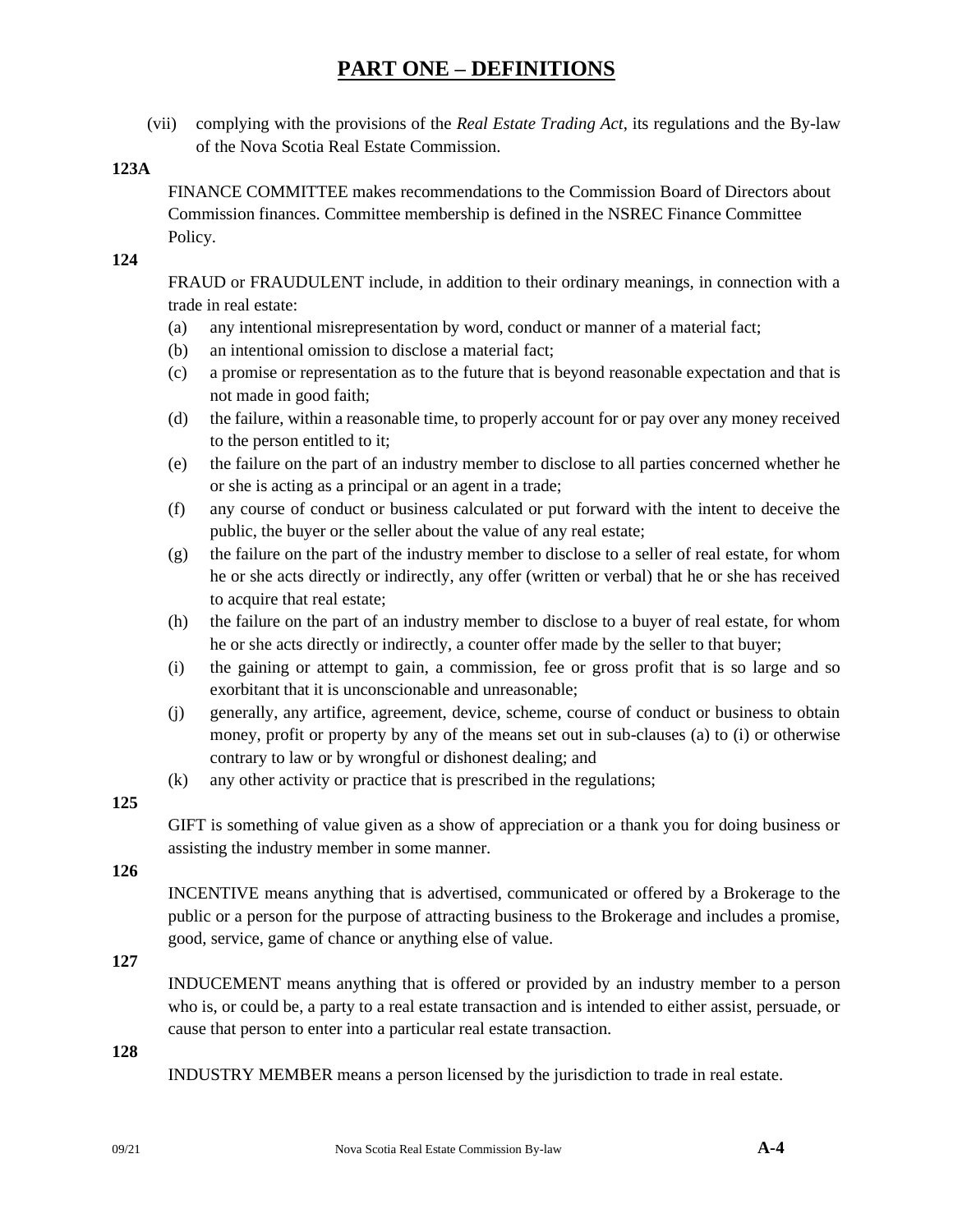#### **129**

INVESTIGATING OFFICER means a member of the Commission staff appointed by the Commission, on a motion, to review the conduct of industry members and give reports to the Registrar and Commission.

**130**

LEASE means a written contract by which a lessor, in consideration of rent, conveys real estate to a lessee for a specified period.

**130A**

LICENSEE means a person licensed by the Commission to trade in real estate.

# **131**

LISTING is an agency agreement between a seller and a Brokerage to market the seller's property.

## **132**

MAIN OFFICE means an office that is located at the address shown on the Broker's licence.

#### **133**

MANAGER is an Associate Broker who has responsibility, under the supervision of a Broker, for the management of an office (main or branch).

#### **134**

MARKETING ACTIVITY means any advertisement, any publication or communication in any medium with a client, prospective client or the general public in the form of an advertisement, promotional activity or material, or any other means by which a trade in real estate is promoted.

**135**

NON-EXCLUSIVE BUYER BROKERAGE AGREEMENT means a service agreement between a brokerage and a buyer under which the buyer grants the brokerage non-exclusive authority to act as agent for the buyer to locate for the buyer an interest in real estate and by which the buyer may agree to compensate the brokerage only if the brokerage is the effective cause of the purchase.

**136**

NON-EXCLUSIVE SELLER BROKERAGE AGREEMENT means a service agreement between a brokerage and a seller under which the seller grants the brokerage non-exclusive authority to act as agent for the seller to offer for sale the seller's interest in real estate and by which the seller agrees to compensate the brokerage only if the brokerage is the effective cause of the sale.

### **136A**

NSREC MANDATORY FORMS COMMITTEE makes recommendations to the Commission Board of Directors regarding new and existing Commission-mandated forms. Committee membership is defined in the NSREC Mandatory Forms Committee Policy.

#### **137**

PERSON includes a corporation and the heirs, executors, administrators or other legal representatives of an individual to whom the context can apply according to law.

**138**

Repealed 2012.

#### **139**

PURCHASE includes an exchange, option, lease or other acquisition of an interest in real estate.

**139A**

RESPONSIBLE LICENCE HOLDER means the Broker, Managing Associate Broker, Associate Broker or Salesperson designated by an Approved Sales Corporation as being responsible for all acts of the Approved Sales Corporation.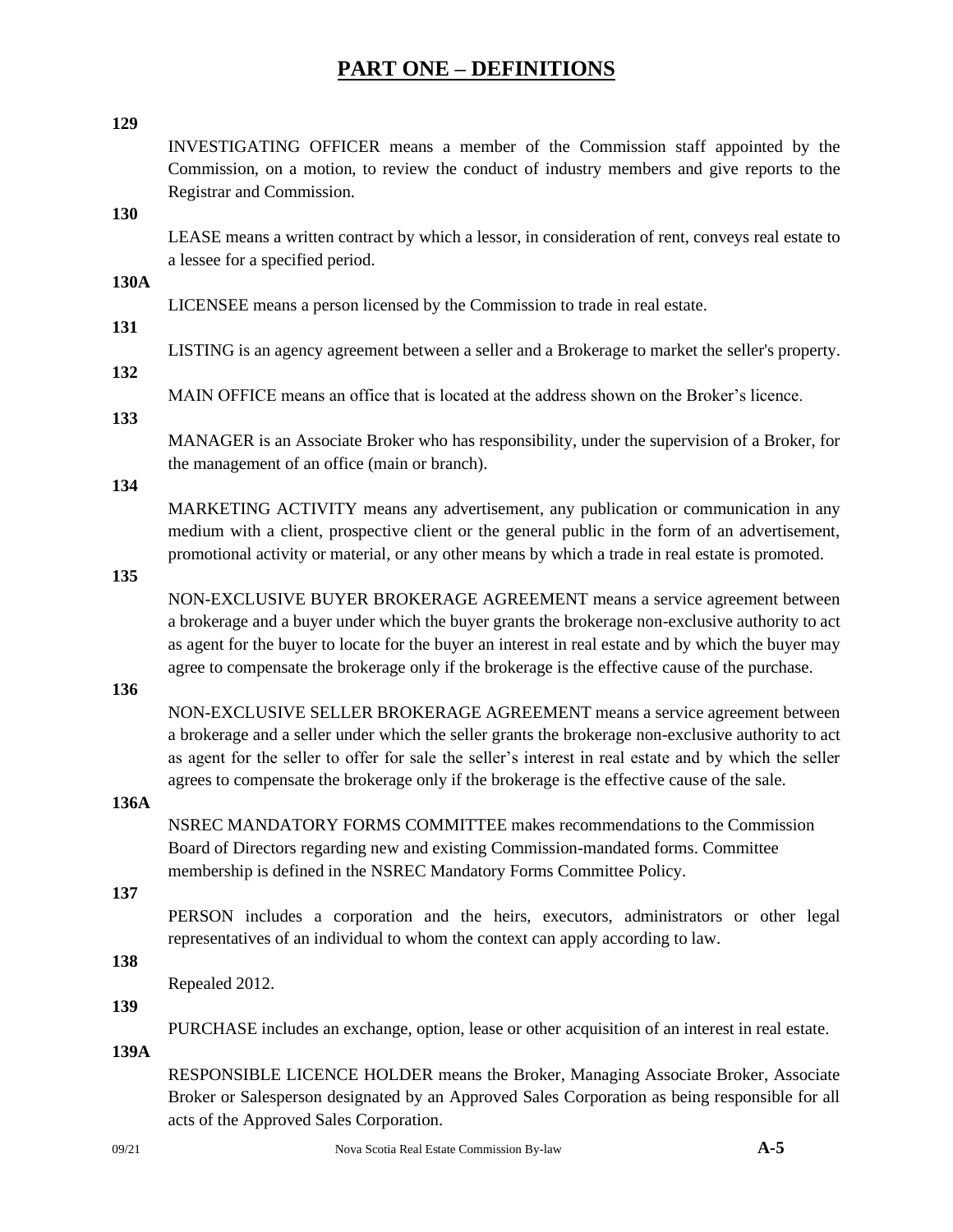#### **139B**

RESTRICTED LICENCE—means a licence issued to an applicant with restrictions that limit the scope of practice that the Registrar or Commission Committee considers necessary.

# **140**

SALE includes an exchange, option, lease or other disposition of an interest in real estate.

**141**

SELLER means a person disposing or attempting to dispose of an interest in real estate by sale.

# **142**

SERVICE AGREEMENT means an agreement that establishes a relationship between a brokerage and a person which identifies the responsibilities of each party and includes the services to be performed by the brokerage and the commission or remuneration payable, if any.

### **143**

SOLE AGENCY means a relationship in which a brokerage or industry member acts as the agent of only one party in a trade.

#### **144**

SUB-AGENT means a brokerage to whom a buyer's or seller's brokerage or designated agent delegates, in whole or in part, the performance of the buyer's or seller's brokerage's or designated agent's mandate.

# **144A**

TEAM is two or more industry members licensed with the same brokerage, including licensed assistants, who

- (a) Work together on a regular basis to provide real estate brokerage services;
- (b) Represent themselves to the public as being part of one entity; and
- (c) Designate themselves by a collective name, such as team or group.

A team member shall belong to one team only and shall not provide real estate services independently of the team.

### **145**

TRADE includes one or more of the following:

- (a) a disposition of, an acquisition of or a transaction in real estate, by sale or purchase;
- (b) an offering, advertisement, listing or showing of real estate for sale or purchase;
- (c) an offer to purchase or offer to sell;
- (d) the solicitation, negotiation or obtaining of a contract, agreement or any other arrangements for any one or more of the things mentioned in this clause, either directly or indirectly;
- (e) holding oneself out as trading in real estate;
- (f) any conduct, act or negotiation, in the furtherance or attempted furtherance of any one or more of the things mentioned in this clause; but the provision of information alone does not constitute furthering or attempting to further for the purposes of subsection (f).

### **146**

TRANSACTION BROKERAGE means a relationship in which a brokerage or industry member provides facilitation services to the buyer and the seller in the same trade.

**147**

TRANSACTION BROKERAGE AGREEMENT means a written service agreement between a brokerage and the buyer and the seller in a trade which sets out the terms and conditions under which the brokerage will provide facilitation services to the seller and the buyer in the same trade.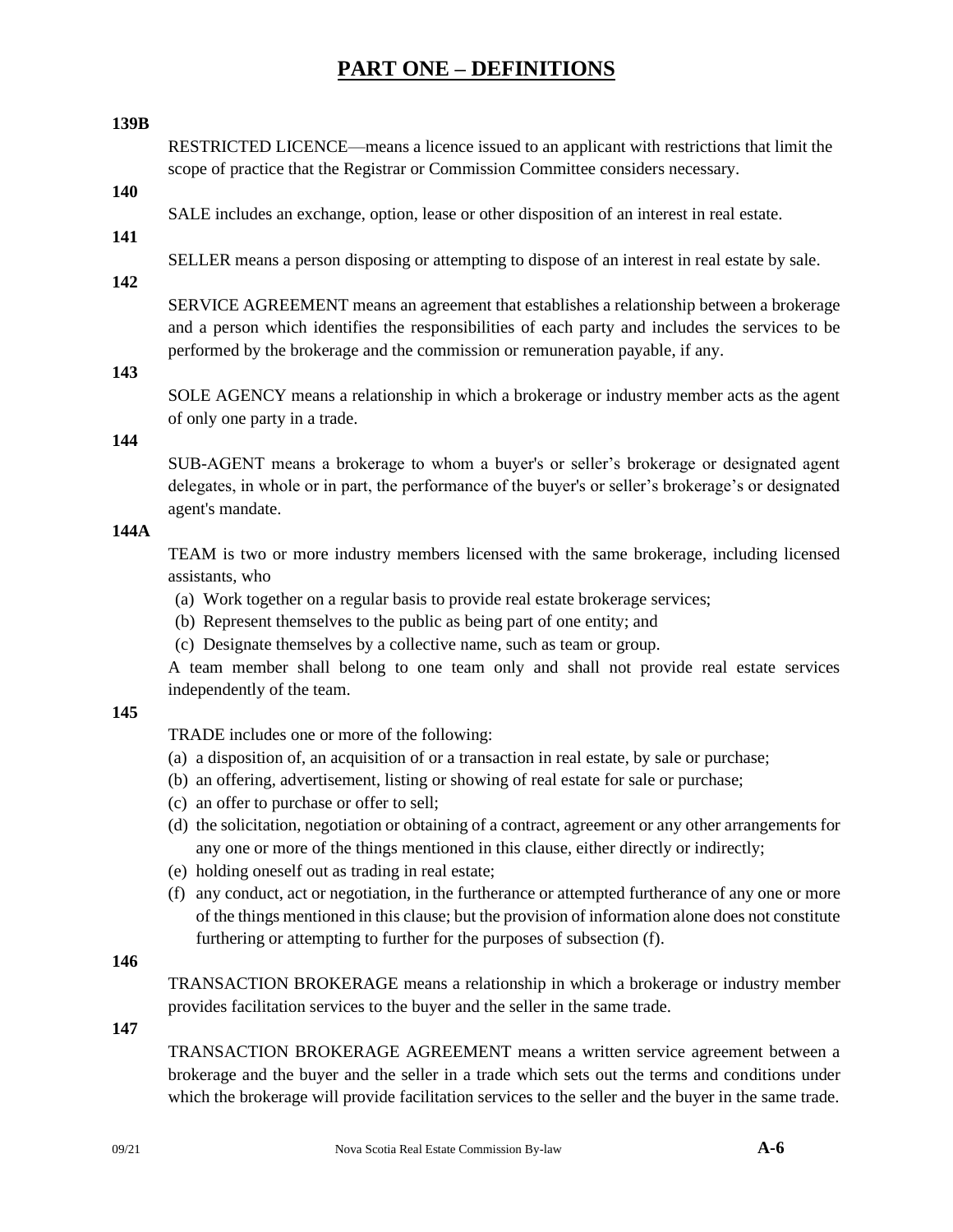#### **148**

TRANSACTION FACILITATOR is an industry member who has been engaged under a Transaction Brokerage Agreement to provide facilitation services to the buyer and the seller in the same trade.

**149**

TRUST ACCOUNT means an account maintained in accordance with the Act to which trust funds are deposited, held and disbursed on behalf of several clients or several accounts for the same client.

**150**

WRITTEN OFFER means an offer that is reduced to writing, to purchase, offer to lease or any proposal by one party to another party to trade in real estate.

**151**

IN WRITING means any permanent form including an electronic record, audiotape or videotape and "written" has a corresponding meaning.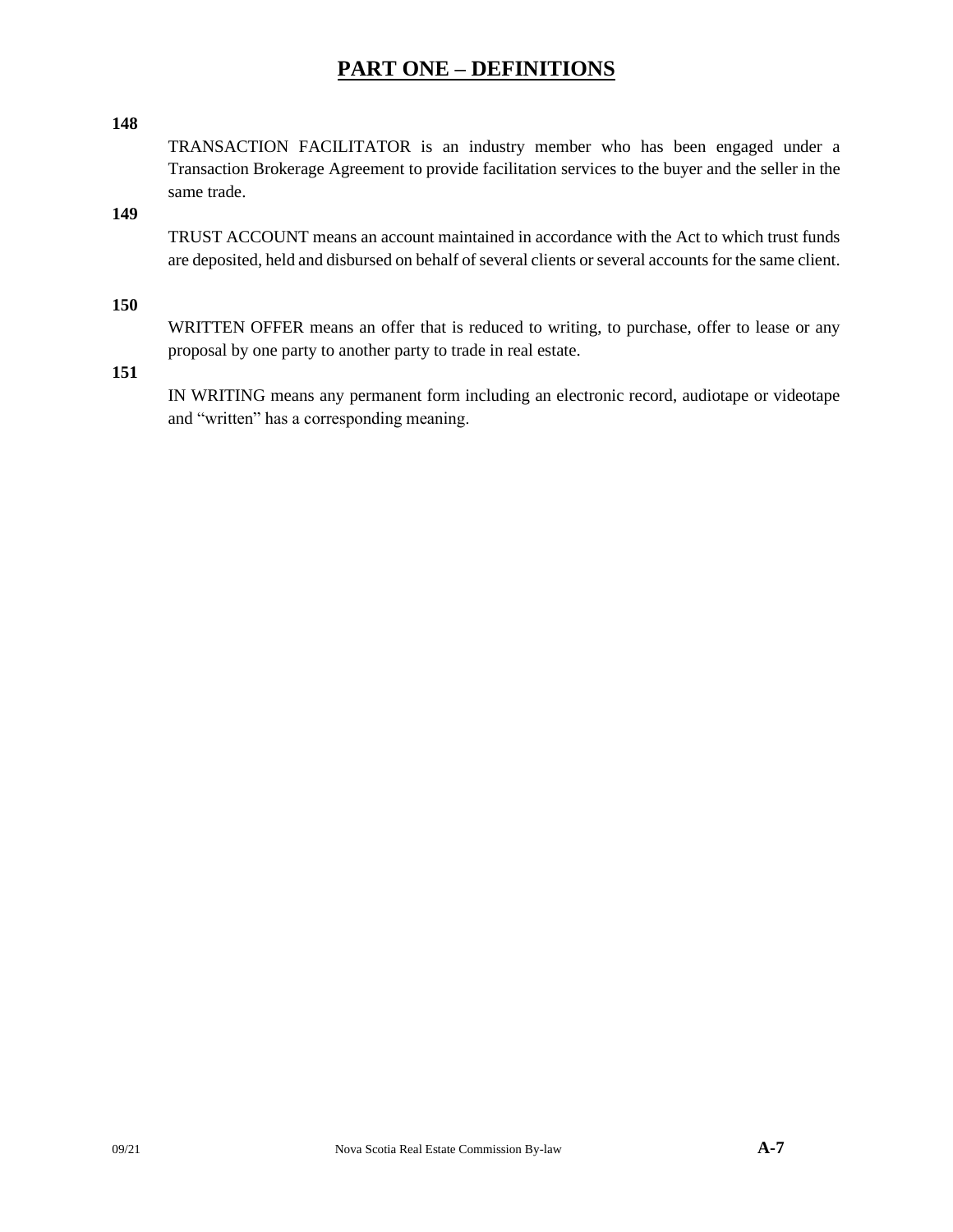## **Commission Administration**

These by-laws are made pursuant to section 8 of the Act.

## **Rules of Order**

### **201**

Except where specifically outlined in the Act, the Regulations, the By-law or the Policies, Robert's Rules of Order shall apply to all meetings of the Commission.

### **The Commission**

### **202**

The Commission, is responsible for:

- (a) the general administration of the Act, the Regulations, and all matters related to the administration of the By-law;
- (b) establishing standards for applicants and licensees in the real estate industry, which will promote high standards of professionalism, competence and integrity for the protection of consumers; and
- (c) the creation of policies that support the efficient administration of the Act, the Regulations and the By-law, in the public interest.

## **Board of Directors**

### **203**

The Commission may also be referred to as the Board of Directors, and when so acting shall have all of the authority, rights and obligations of the Commission under the Act, the Regulations, the By-law and the Policies.

### **Conduct of a Member of the Commission**

### **204**

- (a) In carrying out the responsibilities of the Commission, a member of the Commission shall:
- (b) act at all time in the public interest in carrying out their responsibilities under the Act, the Regulations, the By-law and the Commission Policies; and
- (c) comply with the Nova Scotia Real Estate Commission Code of Conduct.

# **Confidentiality**

- (a) Every person appointed pursuant to the Act, authorized to do anything pursuant to the Act or employed in the administration of the Act shall preserve confidentiality with respect to all matters that come to their knowledge in the course of their duties pursuant to the Act.
- (b) A person described in subsection (a) shall not disclose or communicate any of the matters mentioned in subsection (a) to any person except: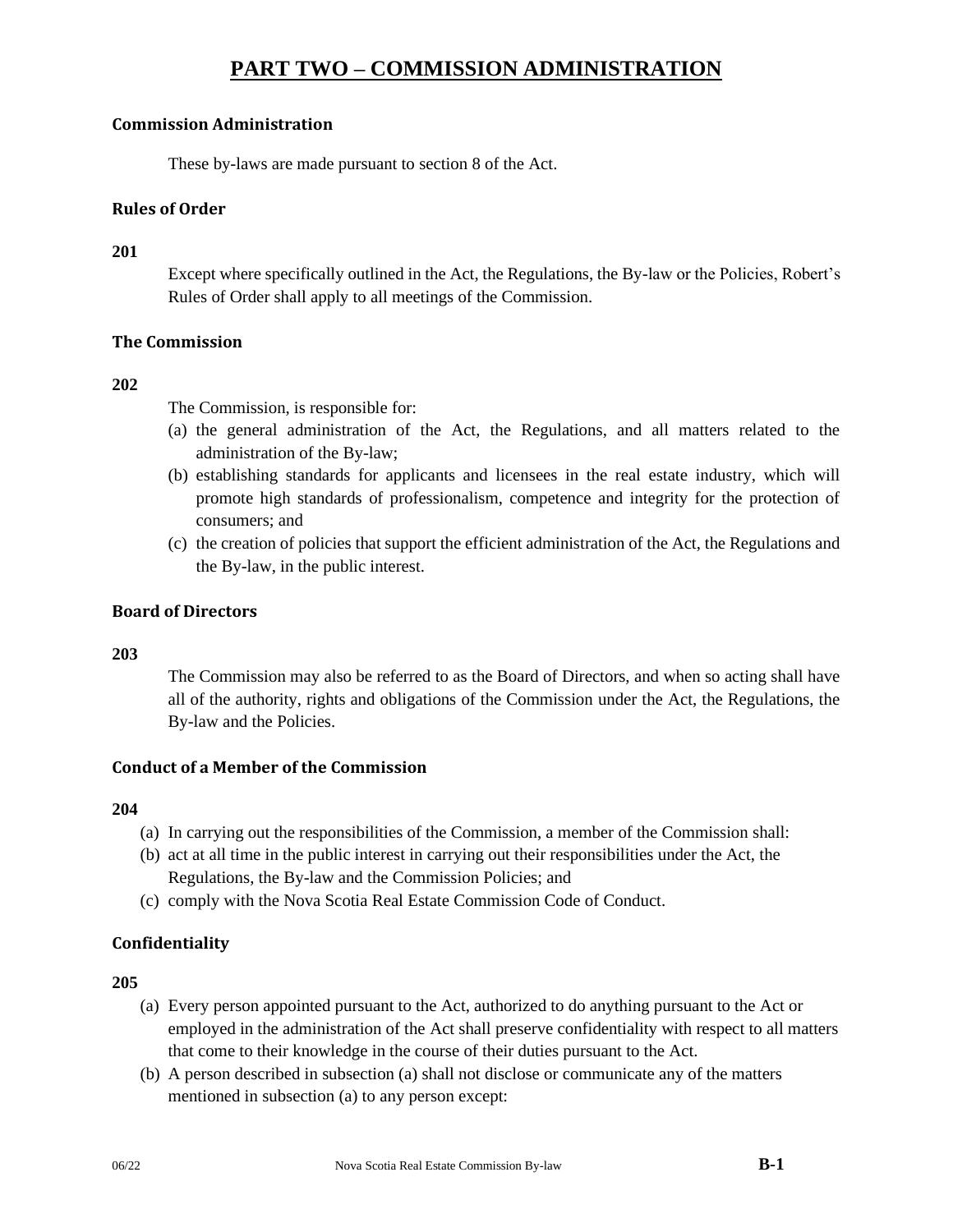- (i) as required in connection with the administration of the Act, the Regulations, the Bylaw, the Policies or any proceedings pursuant to the Act, the Regulations, the By-law or the Policies;
- (ii) to one's own legal counsel or legal counsel for the Commission, or to a Hearing Panel of the Commission;
- (iii) with the written consent of the person to whom the information relates; or
- (iv) as otherwise required by law.
- (c) No person described in subsection (a) shall be required to give testimony in any civil action or proceedings with regard to information obtained in the course of their duties or employment or in the exercise of their authority, except in a proceeding pursuant to the Act, the Regulations, the By-law or the Policies.
- (d) Notwithstanding subsections (a) and (b), the Commission or Registrar may publish or make available to the public any material and/or information obtained pursuant to the Act when the Commission or the Registrar is of the opinion that it is in the public interest to do so.

### **Commission Appointments**

#### **206**

In accordance with section 7(1) of the Act, Commission members shall be elected or appointed as follows:

- (a) three members who are not licensed persons, appointed by the Governor in Council;
- (b) three licensed members elected by the licensed individuals;
- (c) a licensed member representing the commercial sector appointed by the Commission in accordance with the By-law;
- (d) three licensed members appointed by the Association; and
- (e) the Registrar as a non-voting member.

# **Qualification for Licensed Members of the Commission**

### **207**

- To be eligible to serve as a member of the Commission, a licensee shall:
- (a) Hold a valid real estate license;
- (b) Not have been convicted of an offence pursuant to the Act, the Regulations, or the By-law resulting in
	- (i) a disciplinary suspension within the past 10 years; or
	- (ii) a disciplinary licence restriction; or
	- (iii) a fine greater than \$500 within the past two years; or
	- (iv) a fine of \$500 or less within the past year.
- (c) Not be a director, officer, board member or employee of another real estate organization whose role is to defend the interests of the industry.

# **Procedures for the Election of Members of the Commission**

# **208**

The election of members of the Commission pursuant to section  $7(1)(b)$  of the Act shall be conducted as follows: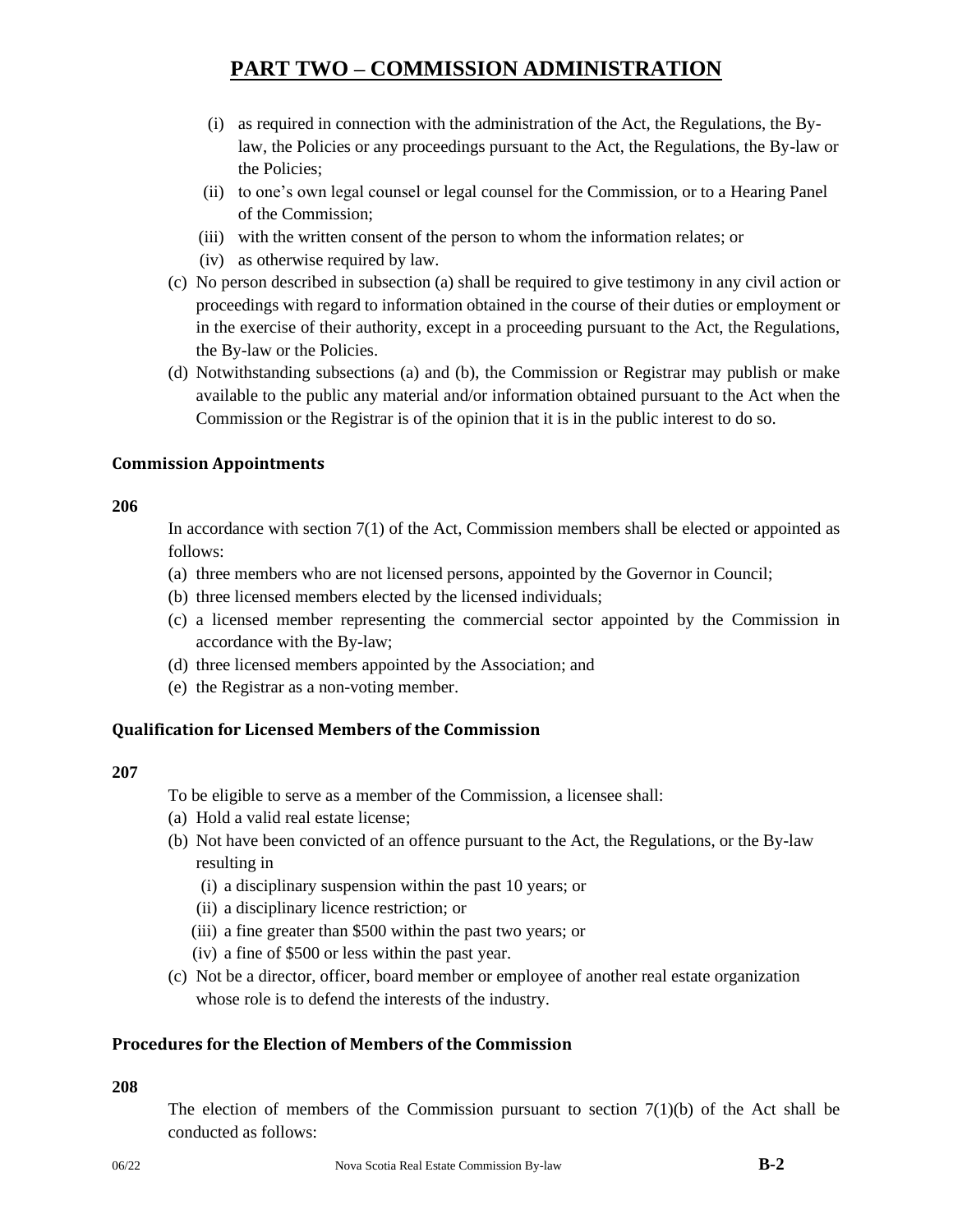- (a) all elected members of the Commission pursuant to  $7(1)(b)$  of the Act shall be licensees;
- (b) all licensees shall be entitled to vote for the election of a licensee as a member of the Commission;
- (c) Members of the Commission shall be elected for a term not exceeding three (3) years and serve no more than two  $(2)$  consecutive terms;
- (d) On or before sixty (60) days prior to the Annual General Meeting, the Commission shall make available to all licensees, a nomination form and a notice requesting that the nomination of licensees for election as members of the Commission be received at the office of the Commission no later than thirty (30) days prior to the Annual General Meeting;
- (e) The nomination of a licensee for election as a member of the Commission shall be in writing on the form approved by the Commission and signed by ten (10) licensees, none of whom is the nominee, and shall be received at the office of the Commission no later than thirty (30) days prior to the Annual General Meeting;
- (f) Two (2) business days after the last day for the receipt of nominations, the Commission shall make available to all licensees a list of nominees;
- (g) Brokerages and approved sales corporations are not eligible to vote in the election;
- (h) Election shall be by electronic ballot unless otherwise required;
- (i) The election process shall be managed by the Registrar;
- (j) The nominee with the greatest number of votes cast by voting delegates shall be declared elected;
- (k) The date of the election of a member of the Commission shall commence at least three (3) business days before and close one (1) day before the Commission Annual General Meeting; and
- (l) In the event of a tie, the Chair or the Vice-Chair of the Commission shall draw at random from paper ballots inscribed with the names of the tied candidates, one of the candidates' names. The Chair or the Vice-Chair of the Commission shall declare the person whose name appears on the ballot drawn as the elected member of the Commission.
- (m) Where an elected member ceases to be a member for any reason prior to the expiration of that member's term of office, their vacancy shall be filled by a special election. Where the vacancy occurs after January 1 of the year in which the member's term ends, the election may be held in conjunction with the annual election.

### **Procedures for Appointed Members of the Commission by the Association**

- (a) All Association-appointed members of the Commission shall be licensees.
- (b) Appointments may be submitted by the Association in a format approved by the Commission.
- (c) Appointments shall be announced at the Annual General Meeting.
- (d) Members of the Commission shall be appointed for a term not exceeding three (3) years and serve no more than two (2) consecutive terms.
- (e) Brokerages and approved sales corporations are not eligible for appointment.
- (f) When an appointed member of the Commission is unable to complete their term, the Association shall be asked to appoint another licensee to serve the remainder of the term.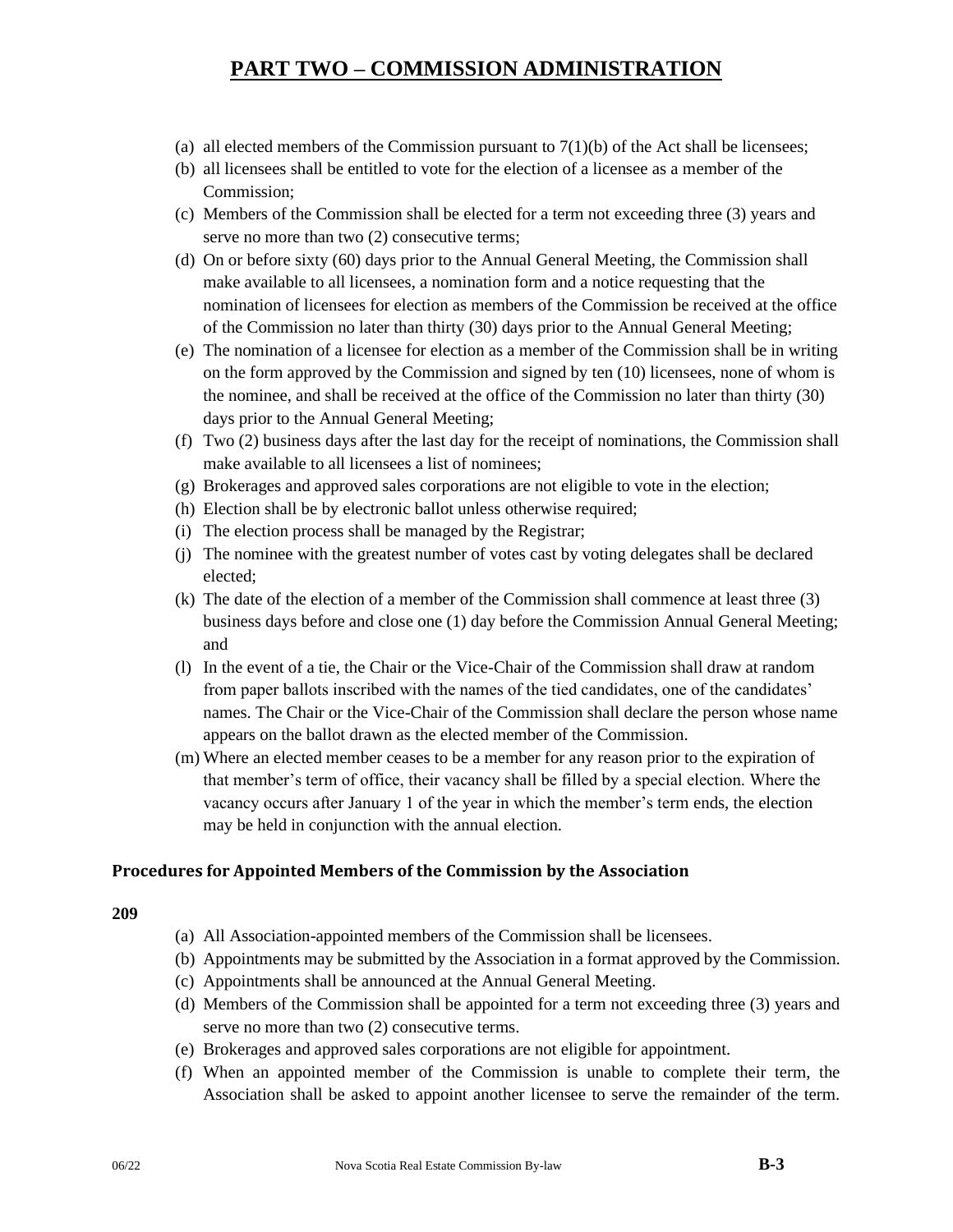# **Procedures for Appointments of Licensed Members of the Commission Representing the Commercial Committee**

#### **210**

- (a) All Commercial-Committee appointed members of the Commission shall be licensees.
- (b) Recommendations for appointment may be received from the Commission's Commercial Committee.
- (c) Appointments shall be announced at the Annual General Meeting.
- (d) Members of the Commission shall be appointed for a term not exceeding three (3) years and serve no more than two (2) consecutive terms.
- (e) Brokerages and approved sales corporations are not eligible for appointment.
- (f) When an appointed member of the Commission is unable to complete their term, the Commission shall request the Commercial Committee recommend a licensee to replace the resigning member. If approved by the Commission, the recommended licensee shall be appointed to serve the remainder of the term.

#### **Procedures for Appointed Public Members of the Commission**

#### **211**

- (a) Public members are appointed by the Governor in Council for a term not exceeding three (3) years and shall serve no more than two (2) consecutive terms.
- (b) The appointment shall be announced to licensees when known.
- (c) Licensees are not eligible for appointment.
- (d) When an appointed member of the Commission is unable to complete their term, the Commission shall request that the Governor in Council appoint another unlicensed person to serve the remainder of the term.

### **Assuming Office by Members of the Commission**

#### **212**

Those members declared to be elected or appointed as members of the Commission shall take office at the next Commission meeting.

#### **Resignation of Members of the Commission**

#### **213**

In the event a member of the Commission resigns, the member must provide the Chair of the Commission with written notice of their resignation and effective resignation date. If the commission does not receive the resignation date in writing, the resignation will be deemed effective the date resignation was communicated to the Chair.

#### **Removal from the Commission**

#### **214**

A member of the Commission shall cease to be a member of the Commission if: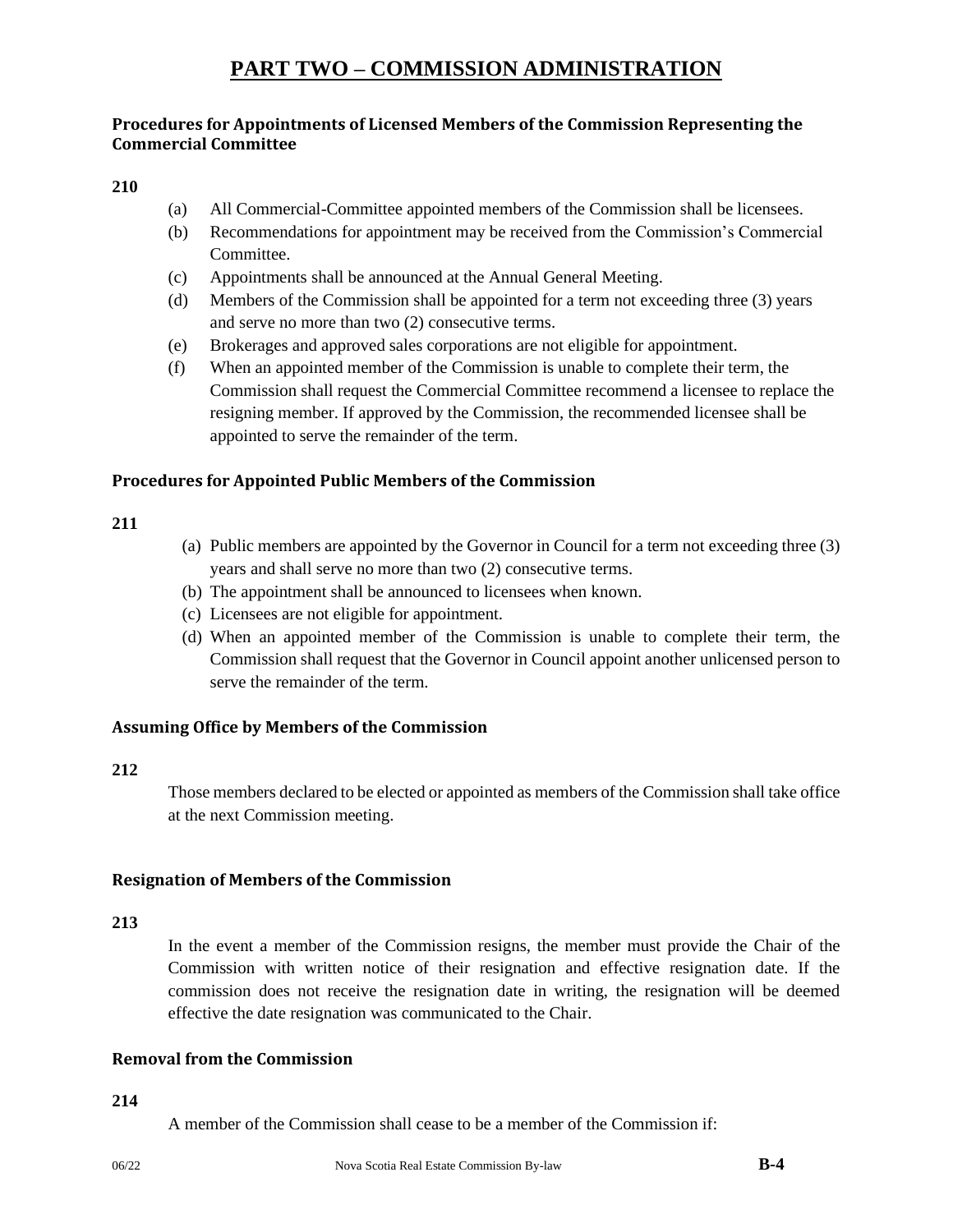- (a) They are a licensee member and cease to hold a valid real estate license, with the exception of movement of a licence from one brokerage to another for a period not to exceed seven days;
- (b) They declare bankruptcy;
- (c) They are convicted of a summary conviction or indictable criminal office;
- (d) They are convicted of an offence pursuant to the Act, By-law or Regulations;
- (e) They are found to have breached the Nova Scotia Real Estate Commission Code of Conduct;
- (f) They miss two consecutive meetings or three meetings within a 12-month period without reasonable justification.

#### **Appointment of Chair and Vice-Chair**

#### **215**

At the next Commission meeting following the Annual General Meeting, the Commission shall elect from their number a Chair and Vice-Chair as their first order of business.

#### **216**

In accordance with the Chair's Terms of Reference, the Chair shall preside at all meetings of the Commission and the Executive Committee. In addition, the Chair shall perform other duties as assigned to them by the Commission.

#### **217**

The Vice-Chair shall perform the duties and exercise the powers of the Chair in the event of the Chair's absence or inability to act in the Chair capacity. In addition, the Vice-Chair shall perform such other duties as may be assigned to them by the Commission.

#### **218**

In the event that the position of Chair or Vice-Chair becomes vacant at any time, the Commission shall elect a successor, by majority vote, from the Commission as soon as practical, but no later than its next regularly scheduled meeting.

#### **Appointment of Executive Committee**

#### **219**

The Chair and Vice-Chair are the Chair and Vice-Chair of the Executive Committee. The Chair and Vice-Chair shall appoint two (2) additional Commission members to the Executive Committee, one of which shall be a public appointee. The Registrar attends Executive Committee meetings at the discretion of the Executive Committee.

### **Appointment and Duties of the Registrar**

#### **220**

Pursuant to Section 10 of the Act, the Commission shall appoint a Registrar, who may also be referred to as the Executive Director. The Registrar shall:

- (a) have all of the authority, rights and protections of the Registrar under the Act and By-law;
- (b) be appointed as the second signing authority for all cheques, notes, contracts, and negotiable instruments, if necessary;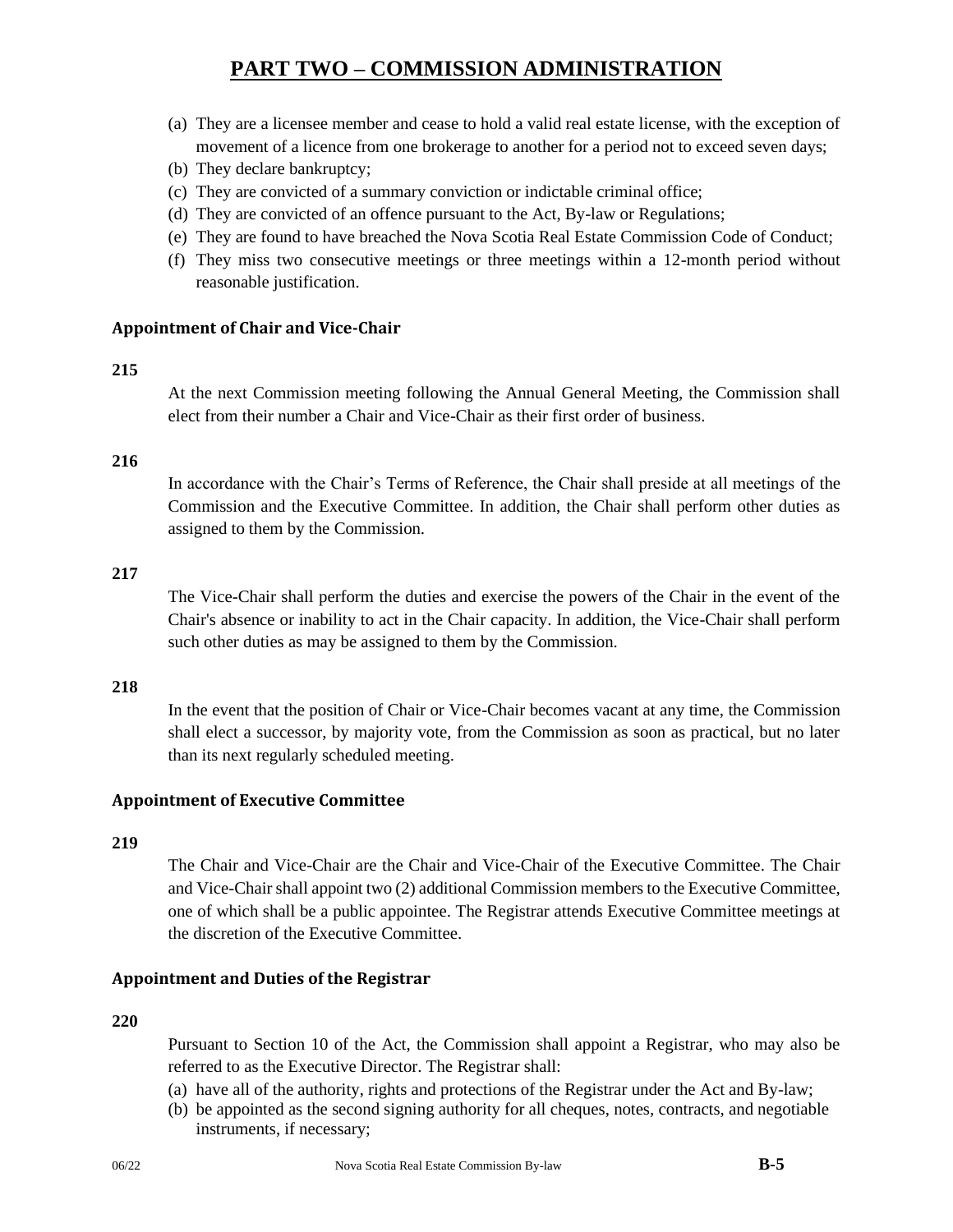- (c) be the Secretary-Treasurer of the Commission;
- (d) may attend all meetings and keep a record of all proceedings of the Commission and its committees;
- (e) make recommendations to the Commission when appropriate;
- (f) administer the operational affairs of the Commission and;
- (g) carry out other duties as may be prescribed by the Commission;

#### **Execution of Documents**

#### **221**

Pursuant to the Act, the Registrar has authority to sign documents on behalf of the Commission, including those respecting the licensing or non-licensing of any person; the filing or non- filing of any document or material required or permitted to be filed with the Commission; any other matter pertaining to such licensing, non-licensing, filing or non-filing or any matter pertaining to Registrar's authority in the By-law.

#### **Meetings**

### **222**

- (a) The Chair may call a meeting of the Commission at any time with 10 days' notice. Every Member of the Commission shall be sent written notice of every meeting of the Commission by email or letter. The Commission may meet at any time without notice provided that a quorum of the members of the Commission waive notice of the meeting.
- (b) Any three (3) members of the Commission may, with 10 days written notice by email or letter to the Chair, call a meeting of the Commission.
- (c) Pursuant to Section 7(10) of the Act, a quorum is any six (6) members of the Commission.
- (d) A majority vote is a majority of those present who are eligible to vote.

### **Remuneration and Reimbursement for Expenses**

#### **223**

The members of the Commission shall receive remuneration in accordance with the Policies.

### **Committees and Task Force Appointments**

- (a) At or before the first regular quarterly meeting of the Commission following the Annual General Meeting, the Chair shall appoint the standing committees and task forces of the Commission in consultation with the Executive Committee and the Registrar for approval by the Commission.
- (b) the Chair of the Commission shall appoint from the Commission members, a chair of each standing committee.
- (c) Standing committee chairs shall report the business of their committee at each Commission meeting.
- (d) Task force chairs shall report to the Commission or the Registrar as required, based on requests made by the Commission and after the completion of their task(s).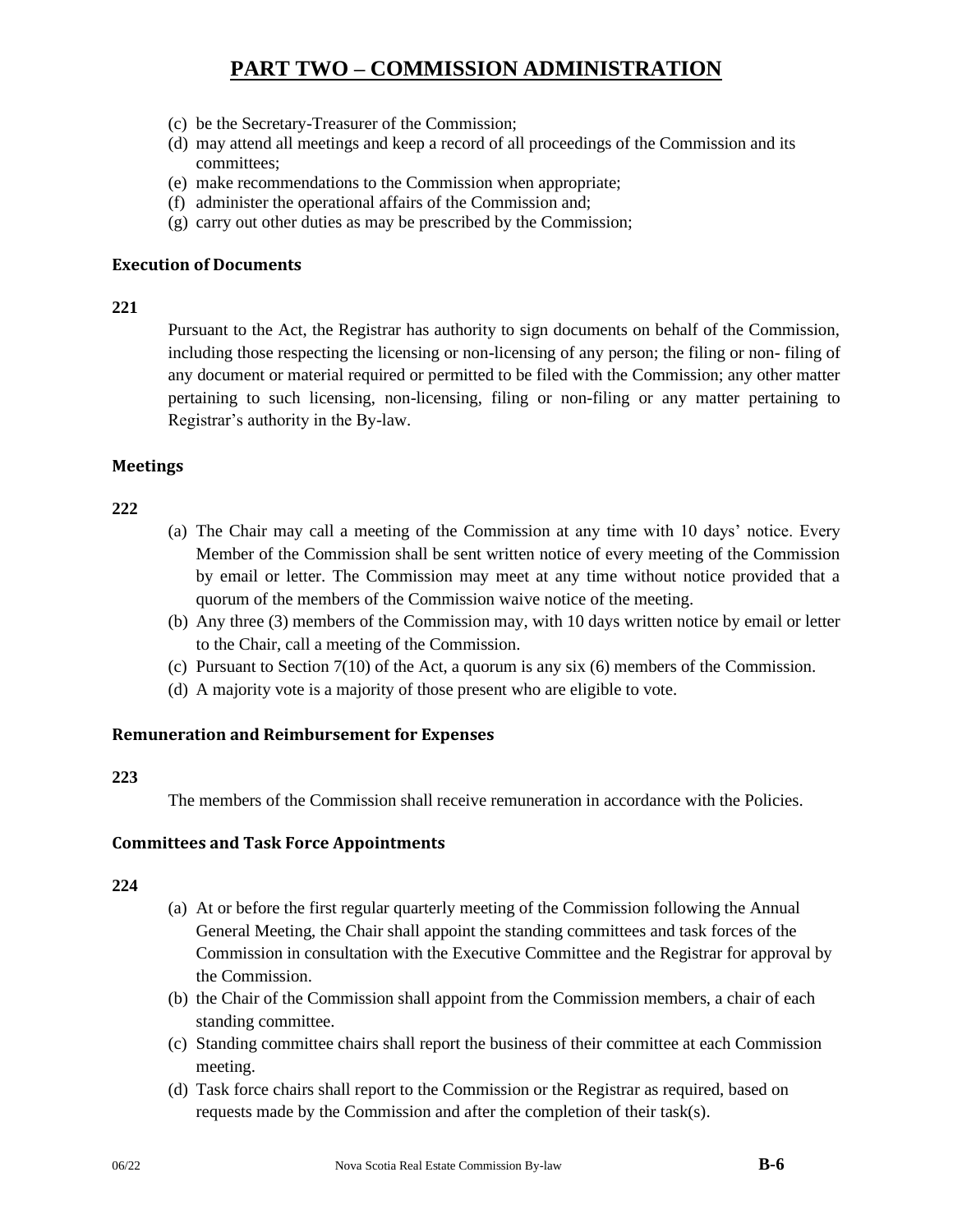## **Committee and Task Force Member Eligibility for Licensees**

#### **225**

To be eligible to serve on a Commission Committee or Task Force, a licensee shall:

- (a) Hold a valid real estate license;
- (b) Not have been convicted of an offence pursuant to the Act, the Regulations, or the By-law resulting in
	- (i) a disciplinary suspension within the past 10 years; or
	- (ii) a disciplinary licence restriction; or
	- (iii) a fine greater than \$500 within the past two years; or
	- (iv) a fine of \$500 or less within the past year.
- (c) Not be a director, officer, board member or employee of another real estate organization whose role is to defend the interests of the industry.

#### **Committee Appointment Terms**

#### **226**

- (a) Committee appointments are for a term of one (1) year, however, The Commission, in its discretion may change the committee structure or remove a committee member at any time.
- (b) When a term is completed, a committee member may be reappointed at the discretion of the Commission.

#### **Conduct of Committee and Task Force Members**

#### **227**

A member of a committee or task force shall:

- (a) Comply with the Nova Scotia Real Estate Commission Code of Conduct; and
- (b) Act at all times in the public interest in carrying out their responsibilities under the Act, the Regulations, the By-law and the Commission Policies.

#### **227A**

The Licensing Committee Chair may appoint a subcommittee and empower the subcommittee to hear any review of a decision as set out in section 14 of the Act.

#### **227B**

**The Discipline Committee Chair may appoint a subcommittee and empower the subcommittee to assess Recovery Fund claims and order payments as set out in section 41 of the Act.**

### **Appointment of Staff**

#### **228**

The Commission may contract with parties or individuals for the provision of administration, consultation, clerical, equipment or other services and may additionally enter into an employer/employee relationship with the required number of individuals to perform a designated function of a Commission responsibility.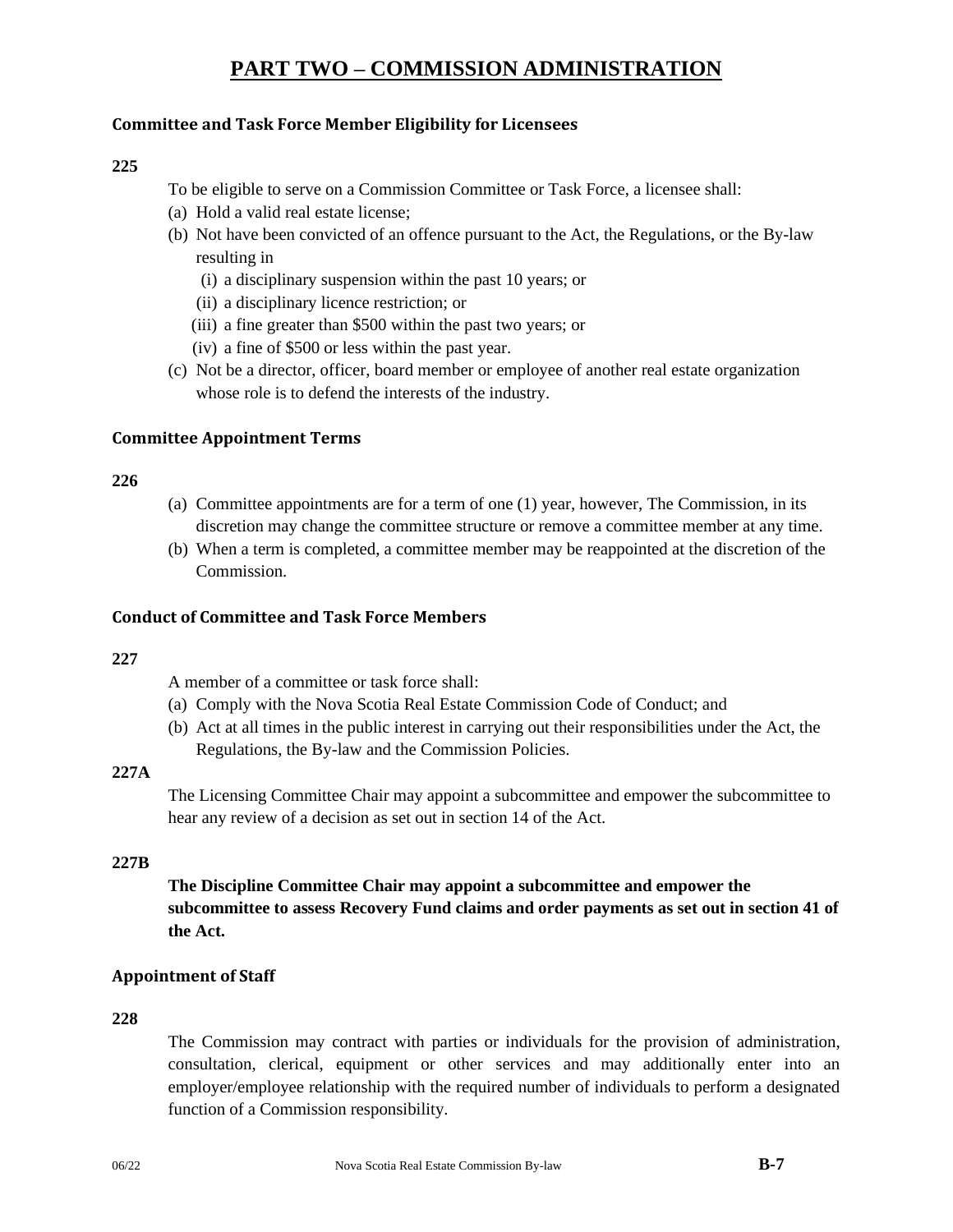### **Immunity**

#### **229**

No action lies or shall be instituted against:

- (a) The Commission, or any member of the Commission; or
- (b) any person or employee acting under the authority of the Commission; for any loss or damage suffered by a person by reason of anything in good faith done, caused or permitted or authorized to be done, attempted to be done or omitted to be done by any of them pursuant to or in the exercise or supposed exercise of any power conferred by the Act, the Regulations, the By-law, the Policies or in the carrying out or supposed carrying out of any decision or order made pursuant to the Act, the Regulations or the By-law or any duty imposed by the Act, the Regulations, the By-law, or the Policies.

### **Banking, Operational, and Financial Dealings of the Commission**

#### **230**

The Chair or the Vice-Chair and the Registrar, shall serve as signing officers for the purpose of executing all cheques, notes, contracts and negotiable instruments. The Registrar may designate a staff person as an alternate for their signature.

#### **231**

Approved contracts, documents or any like instruments, in the normal course of the Commission's business, valued at no more than \$5,000, shall be signed by the Chair, the Vice Chair, or the Registrar.

#### **232**

The functions, powers and duties of the Chair or Vice-Chair, including the power to serve as a signing officer may be delegated, in writing, to other members of the Commission.

### **Application of the Funds of the Commission**

#### **233**

All fees collected by the Commission shall be deposited to the Commission's bank account maintained in a bank within the Province of Nova Scotia.

### **Fiscal Year and Annual Audit**

#### **234**

The fiscal year of the Commission shall be from January 1 to December 31.

#### **235**

The Commission shall require an annual audited financial statement.

### **Annual General Meeting**

#### **236**

An Annual General Meeting of licensees shall be held, within four (4) months of the end of the fiscal year, at a time and place to be fixed by the Commission. The Commission shall report on the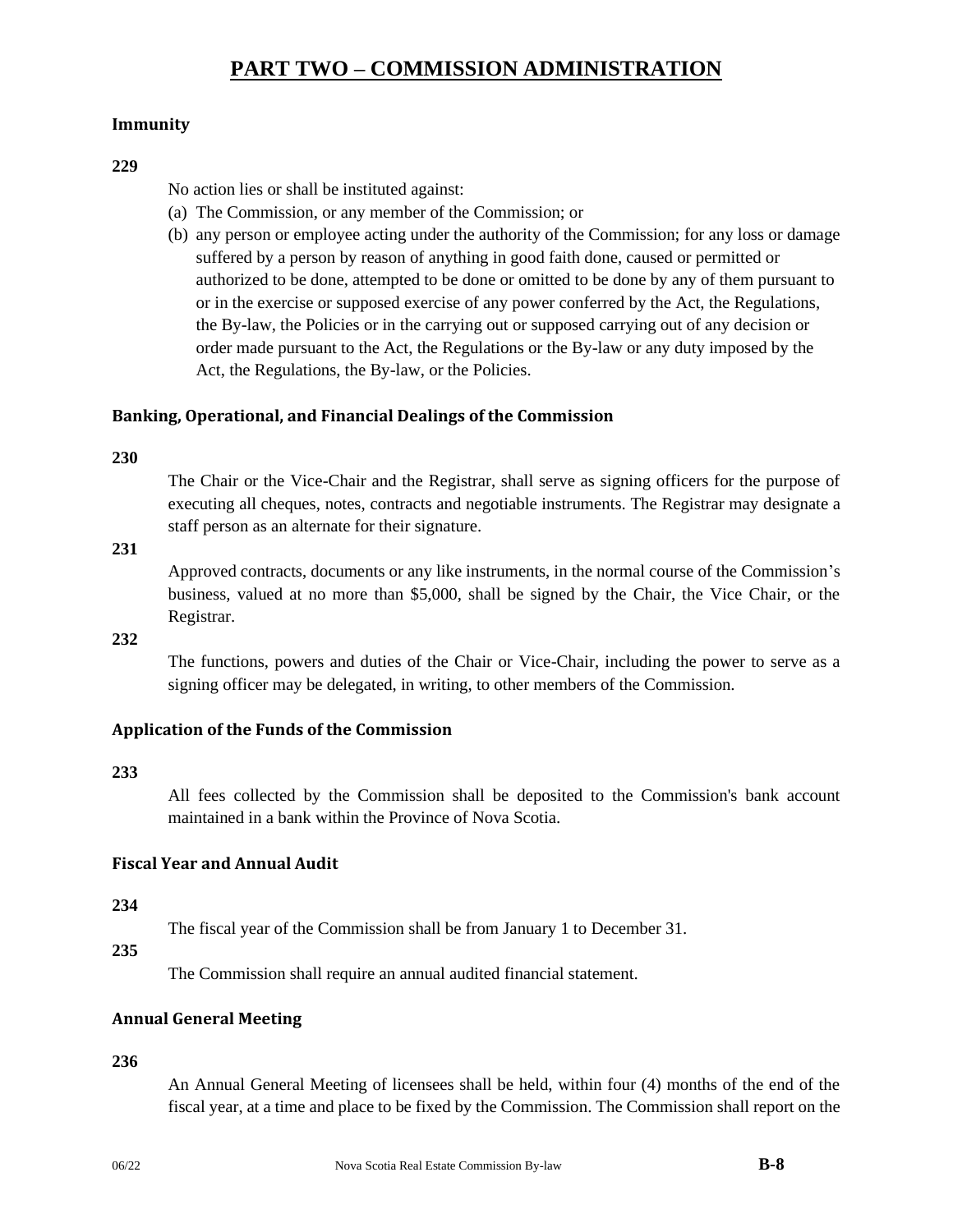activities of the past year, announce new members of the Commission and conduct such other business as set out in the notice of meeting.

### **237**

All licensees are entitled to fourteen (14) days' notice of the Annual General Meeting. A notice to an approved sales corporation shall be served upon the responsible license holder.

#### **238**

Notice of the Annual General Meeting shall include the meeting agenda.

### **The Register**

#### **239**

The register shall contain a list of all current licensees, their office address, email address and telephone numbers.

### **Emergency Circumstances**

#### **240**

The Commission may extend or vary the time for doing, or manner of performing, any requirement under this By-law, if the Commission determines it necessary as a result of emergency circumstances. Emergency circumstances may include, but not be limited to, acts of war or terrorism, civil or military disturbances, nuclear or natural catastrophes or acts of God, epidemics, pandemics, quarantines, and interruptions, and states of emergency or other actions of government. As much notice as possible, given the circumstances, shall be provided to licensees of any change which could impact their rights and obligations under the By-law.

The Commission is responsible for the general administration of the Act, its regulations and all matters related to the administration of the By-law. The Commission is responsible for establishing standards for applicants and industry members in the real estate industry, which will promote high standards of professionalism, competence and integrity for the protection of consumers.

#### **Recovery Fund Minimum**

#### **241**

**Should the minimum amount of the Real Estate Recovery Fund specified in the Regulations be deemed insufficient by the members of the Commission to ensure adequate compensation from the payment of claims from fraud or breach of trust by a licensee, the members may set a higher amount.**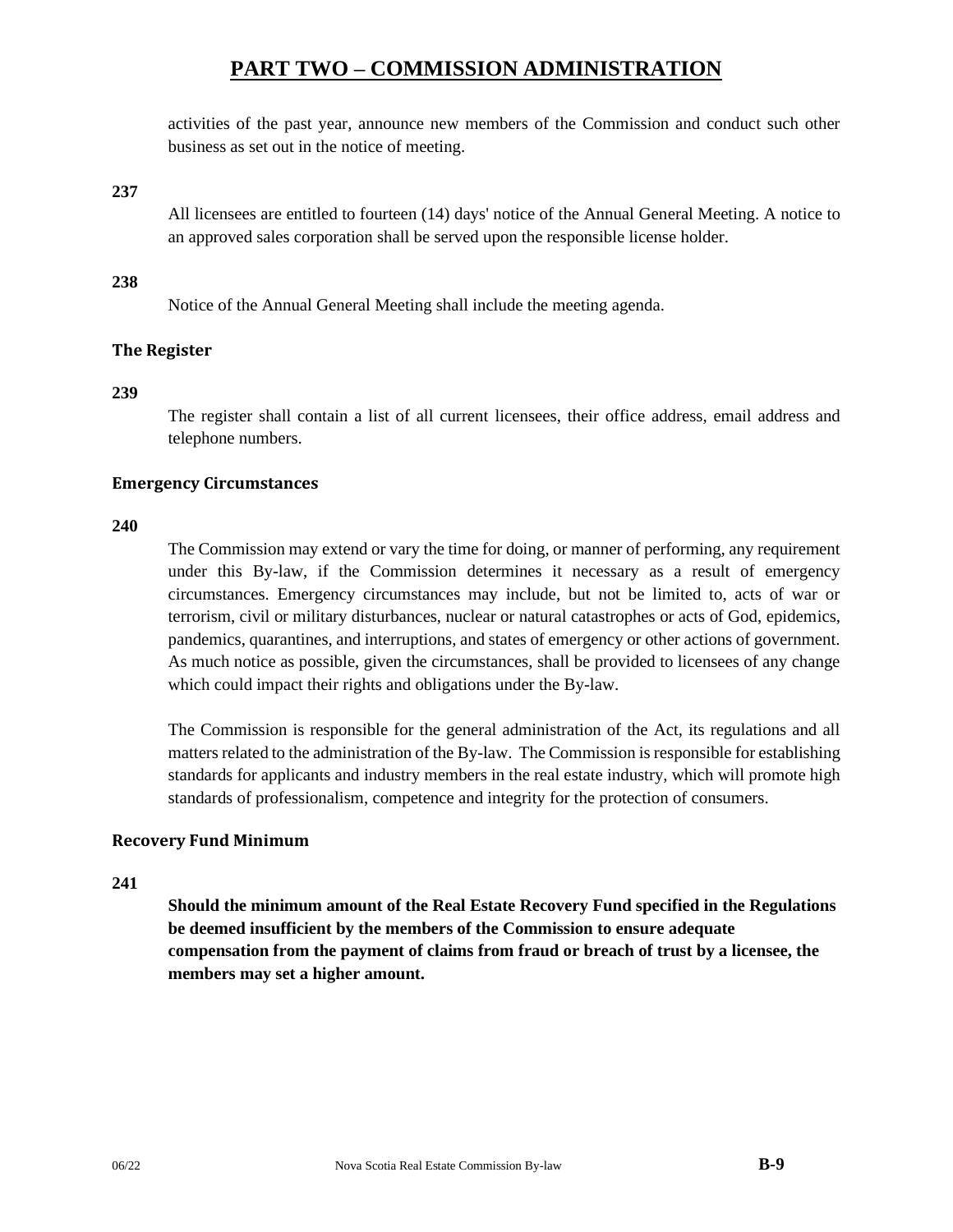### **Classes of Licence**

#### **301**

For the purposes of the Act and the By-law there shall be the following classes of licences:

- (a) Brokerage;
- (b) Branch office;
- (c) Broker;
- (d) Managing associate broker;
- (e) Associate broker;
- (f) Salesperson; and
- (g) Approved sales corporation

#### **302**

A brokerage is a business organization that:

- (a) is licensed by the Commission as a brokerage and is authorized to trade real estate in Nova Scotia as a brokerage;
- (b) advertises or holds itself out as a real estate brokerage to the public; and
- (c) is managed by a broker licensed with the brokerage.

#### **303**

A branch office is an office that:

- (a) is licensed by the Commission as a branch office.
- (b) other than the main brokerage office location;
- (c) of a permanent nature where licensees display signage and conduct business; and
- (d) includes satellite offices, kiosks, and project offices.

#### **304**

A broker is an individual who:

- (a) is licensed as a broker by the Commission;
- (b) is employed by or associated with a licensed brokerage in Nova Scotia; and
- (c) is licensed with and authorized to operate a brokerage and trade in real estate on behalf of that brokerage.

#### **305**

A managing associate broker is an individual who:

- (a) is licensed as a managing associate broker by the Commission;
- (b) is employed by or associated with a licensed brokerage in Nova Scotia; and
- (c) is licensed with and authorized to operate and/or manage a brokerage under the supervision of a broker and trade in real estate on behalf of that brokerage.

#### **306**

An associate broker is an individual who:

- (a) is licensed as an associate broker by the Commission;
- (b) is employed by or associated with a licensed brokerage in Nova Scotia; and
- (c) is licensed with and authorized to trade in real estate on behalf of that brokerage.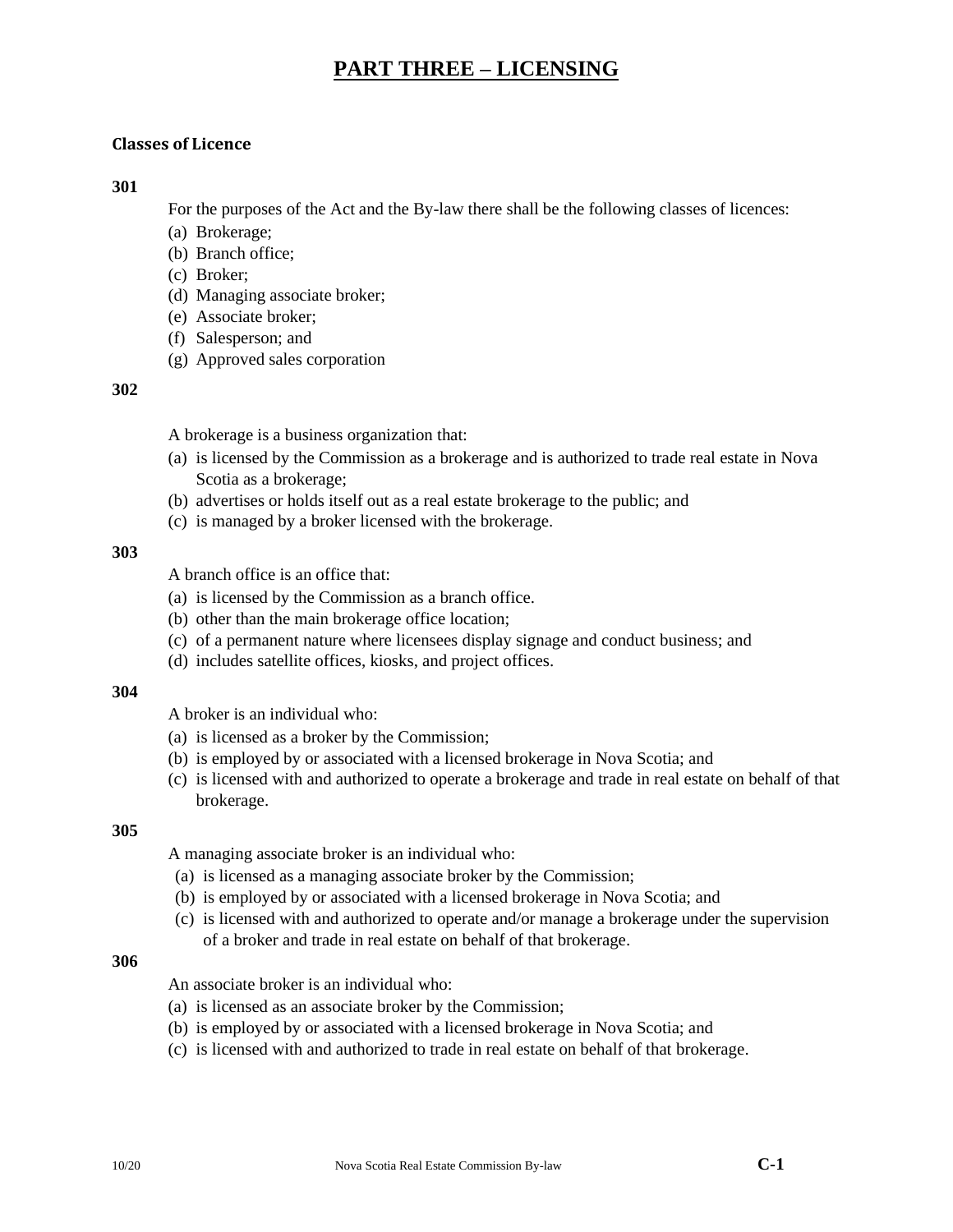#### **307**

A salesperson is an individual who:

- (a) is licensed as a salesperson by the Commission;
- (b) is employed by or associated with a licensed brokerage in Nova Scotia; and
- (c) is licensed with and authorized to trade in real estate on behalf of that brokerage.

#### **308**

An approved sales corporation is a business organization that:

- (a) meets the requirements of Section 37A of the Act;
- (b) is licensed to trade real estate in Nova Scotia by the Commission as an approved sales corporation;
- (c) employs or is associated with a responsible licence holder; and
- (d) is associated with a licensed brokerage in Nova Scotia.

#### **Issuing of Licence**

#### **309**

- (a) The Registrar shall issue a licence to each brokerage, branch office, broker, managing associate broker, associate broker, salesperson, and approved sales corporation licensed pursuant to the Act; and
- (b) In the case of first-time broker applicants, the Registrar shall issue a conditional licence subject to the requirements set out in the Audit Policy for first-time brokers. The Commission shall conduct audits in accordance with the Audit Policy and upon satisfying the audit requirements, the conditions shall be removed. The audit schedule may be adjusted at the discretion of the Registrar.

### **Temporary or Conditional Licence**

#### **310**

- (a) The Registrar may, at the time or subsequent to issuing a licence, make the licence subject to any terms, conditions or restrictions with respect to trading in real estate that the Registrar considers appropriate.
- (b) The Registrar may issue a temporary licence to a person where that person does not meet the qualifications under this By-law, but the Registrar determines it is in the public interest to do so.
- (c) A temporary licence granted under this By-law may be issued for a period of time prescribed by the Registrar, but the term shall not exceed eight months.

### **Licence Eligibility**

#### **311**

Applicants for licensing must be:

- (a) at least nineteen (19) years of age;
- (b) able to legally work in Canada;
- (c) of good character; and
- (d) proficient in the English language.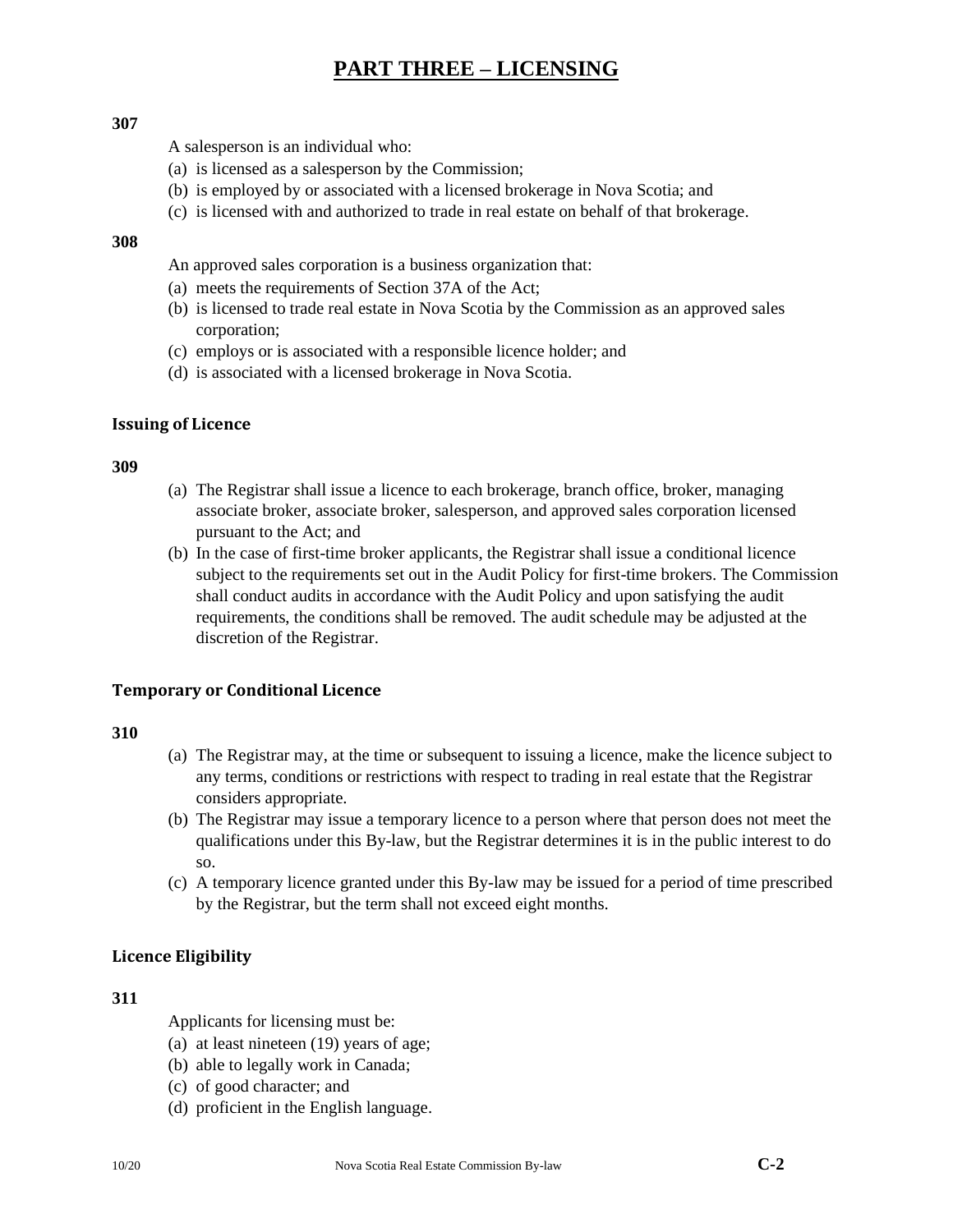## **Criminal Record Checks**

### **312**

- (a) The following individuals must provide a criminal record check acceptable to the Commission, no older than six months, when they apply to be licensed:
	- (i) First-time salesperson applicants;
	- (ii) First-time associate broker, managing associate broker, and broker applicants; and (iii)Licensees who are unlicensed for more than 90 days.
- (b) The Commission shall deal with any information received pursuant to 312(a) in accordance with the Commission's Criminal Record Policy.

### **Requirements for a Brokerage Licence**

### **313**

A business organization applying for a licence as a brokerage must:

- (a) have the brokerage name approved by the Registrar prior to application;
- (b) register the brokerage with the Registry of Joint Stocks;
- (c) establish an interest-bearing trust account with a financial institution in the province of Nova Scotia;
- (d) maintain a service address for the brokerage in the province of Nova Scotia; and
- (e) have the brokerage signage approved by the Registrar. The signage must:
	- (i) show the brokerage's name as it appears on the licence;
	- (ii) conform with municipal regulations; and
	- (iii) be distinctive from that of existing signage of other brokerages.

### **Requirements for a Branch Office licence**

### **314**

All branch offices must be licensed with the Commission. A branch office application must:

- (a) have the written authorization of the broker; and
- (b) the office location must comply with municipal requirements.

# **Requirements for a Broker/ Managing Associate Broker / Associate Broker Licence**

### **315**

An individual applying for a broker, a managing associate broker or associate broker licence must have:

- (a) completed the Nova Scotia broker licensing course or had equivalent education approved by the Commission;
- (b) successfully challenged the broker licensing exam;
- (c) three years' experience as a licensed salesperson; and
- (d) conducted a minimum of 20 residential real estate transactions, including five transactions where the applicant represented the buyer in single agency and five transactions where the applicant represented the seller in an agency relationship; or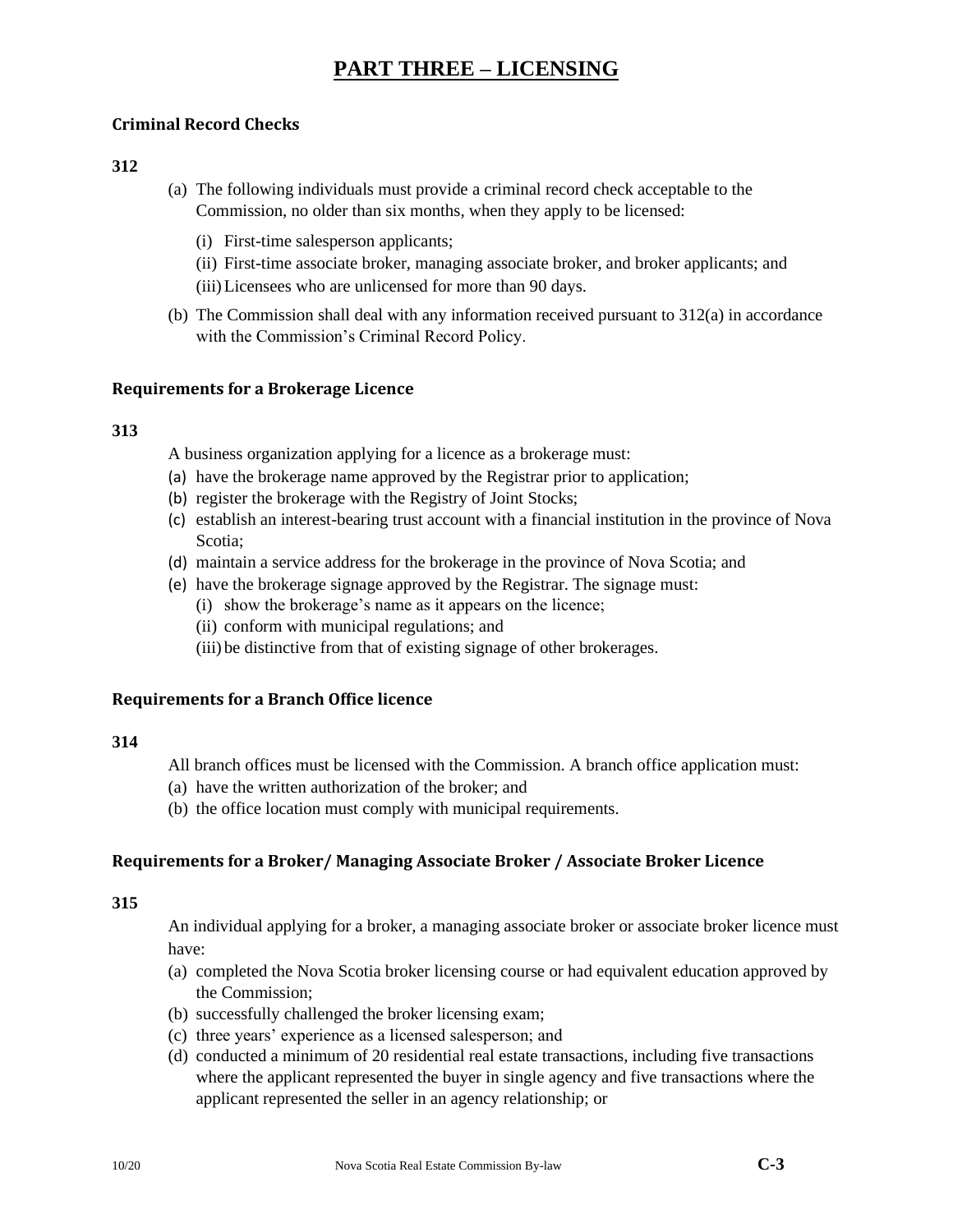- (e) conducted a minimum of 10 commercial real estate transactions; or
- (f) equivalent experience approved by the Commission.

### **Requirements for a Salesperson Licence**

### **316**

An individual applying for a salesperson licence must have:

- (a) completed the Nova Scotia salesperson licensing course or had equivalent education approved by the Commission;
- (b) Successfully challenged the salesperson licensing exam; and
- (c) Provided proof of high school graduation or an equivalency approved by the Registrar.

### **Successful Completion of the Licensing Courses**

### **317**

For successful completion of the classroom course, students must attend all classes. Any class time that is missed must be made up before the student is eligible to write the exam.

### **318**

For successful completion of the online course:

- (a) Students must complete all modules within six months of registration.
- (b) Completion of the online licensing course means that the student has submitted and obtained a pass mark of 70 per cent on each course module.
- (c) In the event the student obtains less than 70 per cent on any module, the module must be redone and re-submitted within the registration period of six months.

### **Licensing Examination Procedures**

#### **319**

Procedures for licensing exams:

- (a) Exam registration—The examination registration shall be accepted only after the NSAR has notified the Commission that the course is complete.
- (b) Required notice—Registration for the examination shall be received in the Nova Scotia Real Estate Commission office by 4:00 p.m., seven (7) days prior to the appointed examination date of the designated month within the selected centre.
- (c) Notification—Upon being accepted for examination, students shall be advised concerning the exact place of the examination, the starting hour and the length of the examination period.
- (d) Identification—Government issued photo ID is required by the examiner to prove identification of the person challenging the exam.
- (e) Failure to write—Failure to appear for an examination, once the date has been set, will, unless other acceptable arrangements have been authorized by the Commission, result in the forfeit of the examination fee.
- (f) Pass mark—the minimum passing grade on the salesperson, the broker, and the jurisprudence exam is 70 per cent.
- (g) Supplemental exams—A student may write one supplemental examination after failing their initial examination. A student that fails the exam twice must wait one year from the date the student finished the licensing course before being eligible to retake the licensing course.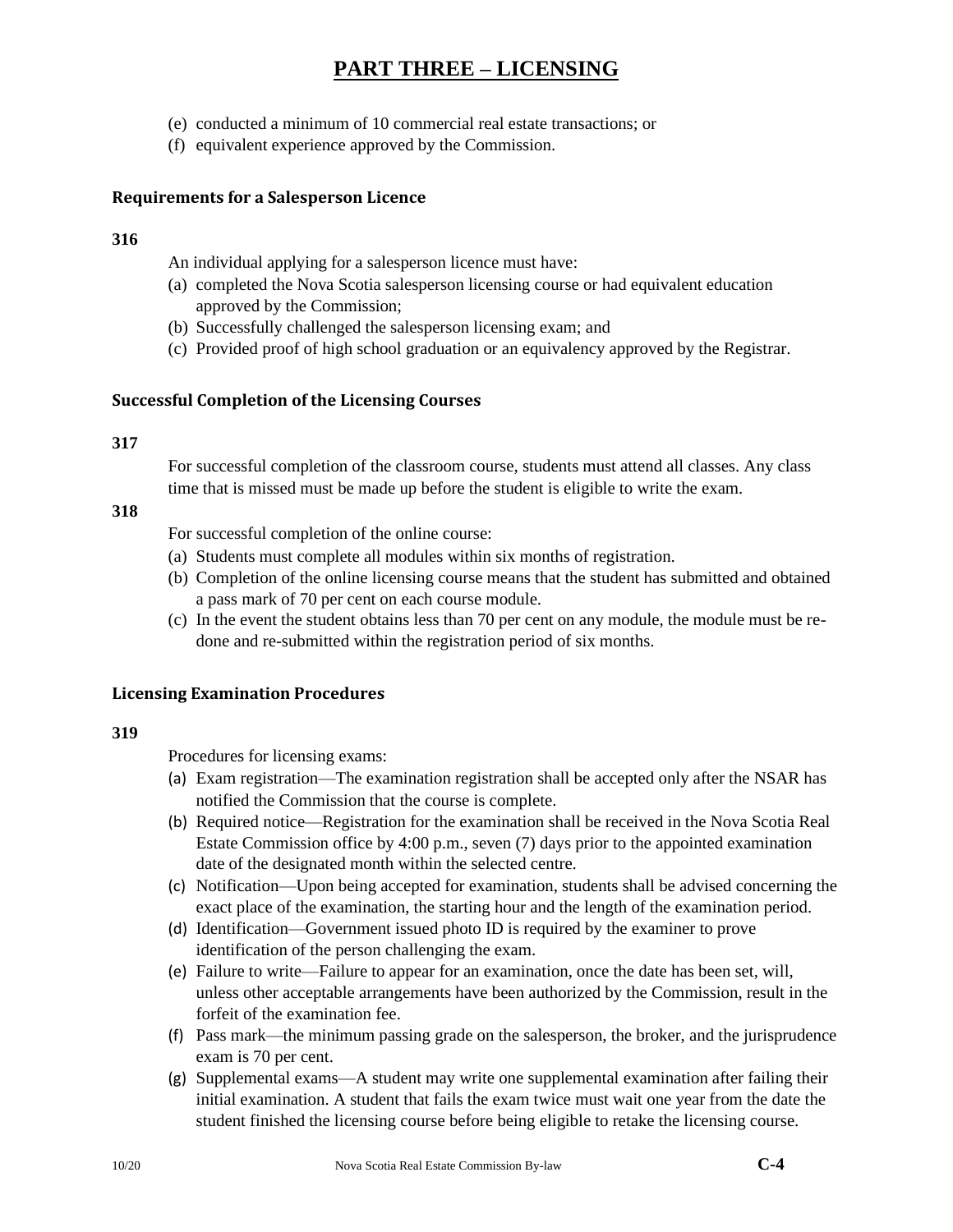### **Licensing Examination Dates**

#### **320**

Examination dates will be scheduled as prescribed by the Commission. Applications to write must be made by submitting the appropriate form and fees.

#### **Qualifying Period for Examinations and First-Time Licensing**

### **321**

- (a) A student who has completed the salesperson licensing course or broker licensing course must successfully challenge the exam within twelve months of completion of the course.
- (b) Should a student fail to successfully challenge the exam within twelve months, they must retake the salesperson licensing course or broker licensing course, as appropriate, before being permitted to challenge the exam again.
- (c) A student who has successfully challenged the salesperson licensing exam or broker licensing exam must apply for the respective licence within 180 days of passing the exam.
- (d) Should an individual fail to become licensed within 180 days of passing the exam, they must write and pass the exam again before they are eligible to apply for a licence. If the student does not become licensed within 180 days of passing the supplemental exam, they are no longer eligible for licensing.

### **Continuing Professional Education**

#### **322**

- (a) All licensees must complete the annual continuing professional education requirements prescribed by the Commission for their licence by June  $15<sup>th</sup>$  of each year.
- (b) Should a licensee fail to complete the requirements, their licence will not be renewed until proof that the requirements have been met is provided to the Registrar.
- (c) Upon receipt of a licensee's written application and upon payment of a fee pursuant to Bylaw 402, the Registrar may grant one 30-day extension beginning July 1st for completion of the continuing professional education requirements.
- (d) A person licensed between July  $1<sup>st</sup>$  and December  $31<sup>st</sup>$  must complete the mandatory course.
- (e) A person licensed between January  $1<sup>st</sup>$  and June  $30<sup>th</sup>$  is not required to complete any continuing professional education for that licensing cycle.

### **Errors and Omissions Insurance**

- (a) All licensees are required to maintain ongoing coverage under the errors and omissions insurance policy administered by the Nova Scotia Association of REALTORS® (NSAR).
- (b) The Registrar will immediately suspend the licence of a licensee, upon notice by the NSAR, that a licensee has failed to:
	- (i) pay the annual premium;
	- (ii) pay the deductible required, on notice from the NSAR, when called for as part of a claim; or
	- (iii) complete all required training related to the errors and omissions program;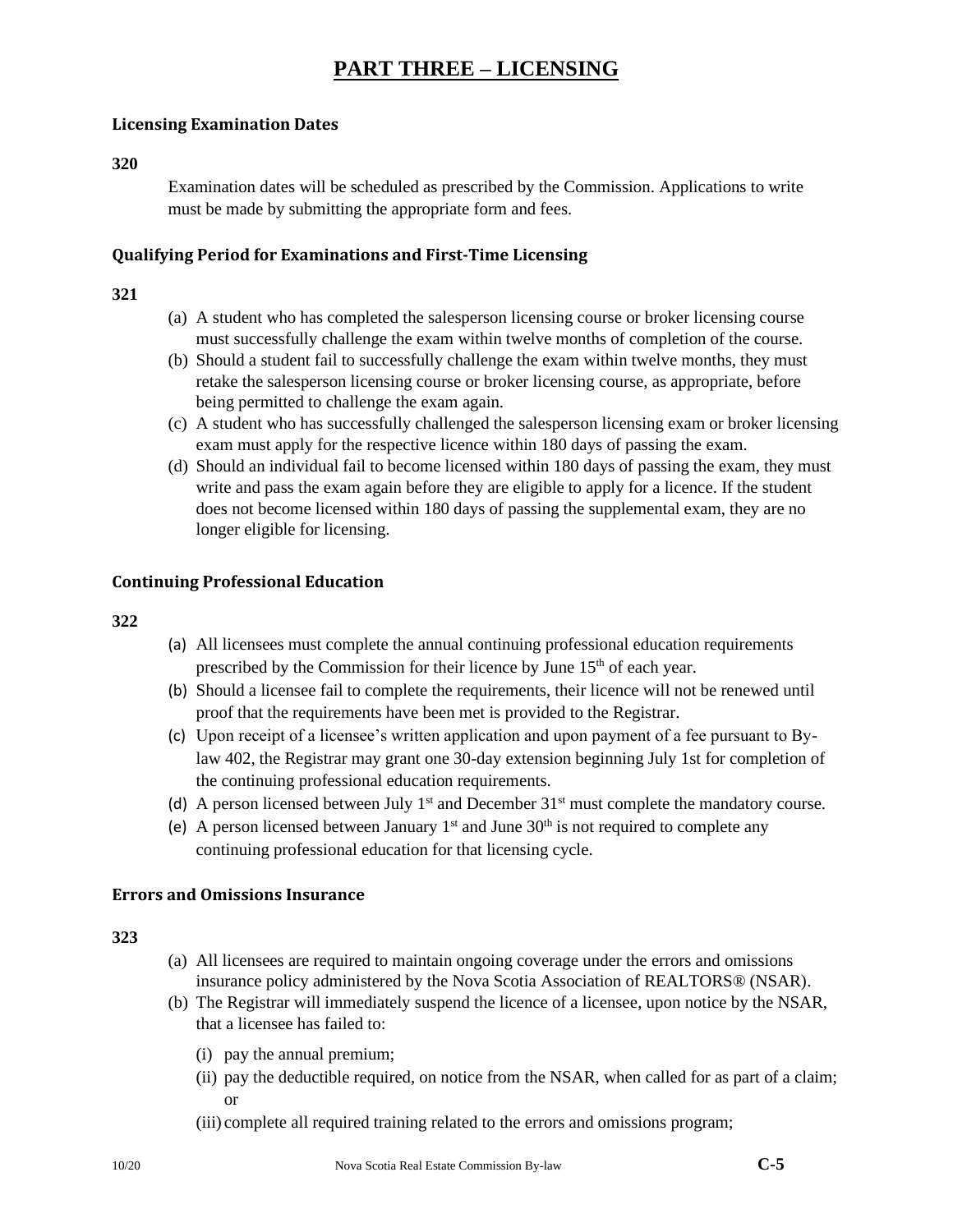Once the requirements have been met, the licensee may apply, in a form and manner prescribed by the Registrar, to have their licence reinstated.

### **Naming an Approved Sales Corporation**

**324**

An approved sales corporation shall be registered only with the name of the responsible licence holder, as such name appears on the licence held by the responsible licence holder, followed by the word "Limited" or such other name as the Registrar may approve.

#### **Requirements for an Approved Sales Corporation Licence**

#### **325**

A person applying for an approved sales corporation licence must:

- (a) have the approved sales corporation name approved by the Commission;
- (b) register their approved sales corporation with the Registry of Joint Stock Companies;
- (c) provide to the Registrar:
	- (i) a written acknowledgement, in such form as may be required by the Registrar, from the responsible licence holder acknowledging that the responsible licence holder has agreed to act in respect of any trade carried out by the corporation;
	- (ii) a written acknowledgement, in such form as may be required by the Registrar, from the brokerage supervising the responsible licence holder acknowledging that the brokerage shall be responsible for any trade by the approved sales corporation;
	- (iii) its registered office and all offices where it shall conduct business;
	- (iv) a list of the names and addresses of all legal and beneficial holders of all shares of the approved sales corporation; and
	- (v) a list of the names and addresses of all officers and directors of the approved sales corporation.

### **Restrictions on Trade by Approved Sales Corporation**

#### **326**

A trade for an on behalf of an approved sales corporation shall only be conducted:

- (a) by the responsible licence holder appointed by the approved sales corporation and approved by the Registrar as the individual responsible for any trade by the approved sales corporation; and
- (b) On behalf of and only in the name of the brokerage associated with the responsible licence holder for the approved sales corporation in accordance with the Act and By-laws.

#### **Advertising an Approved Sales Corporation**

#### **327**

An approved sales corporation shall not be identified in any advertising unless the advertising indicates the name of the brokerage as advertiser and is approved by the Registrar.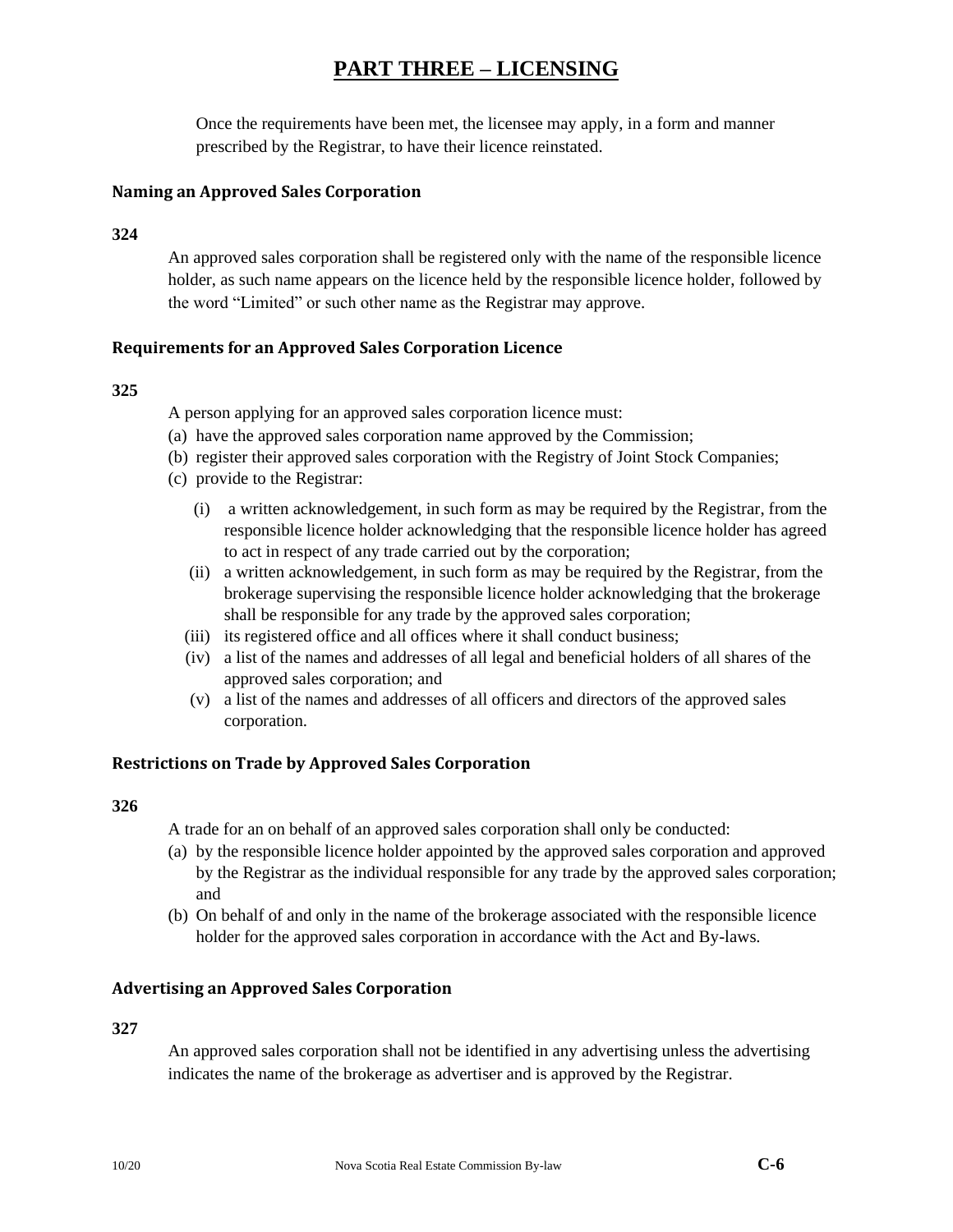### **Licensing from Other Canadian Jurisdictions**

#### **328**

- (a) An applicant for licensing as a broker, managing associate broker or associate broker who is presently licensed as a broker in another jurisdiction, or who was licensed as a broker in another jurisdiction within the preceding year, must provide the Commission with:
	- (i) a licensing and discipline history acceptable to the Commission;
	- (ii) a current criminal record check acceptable to the Commission; and
	- (iii) a signed Out of Jurisdiction Certification form.
- (b) An applicant for licensing as a salesperson who is presently licensed as a salesperson in another jurisdiction, or who was licensed as a salesperson in another jurisdiction within the preceding year, must provide the Commission with:
	- (i) a licensing and discipline history acceptable to the Commission;
	- (ii) a current criminal record check acceptable to the Commission; and
	- (iii) a signed Out of Jurisdiction Certification form.

### **Licensing from Outside Canadian Jurisdictions**

#### **329**

- (a) To be eligible for licensing in Nova Scotia, a licensee from outside Canada must be transferring from a regulated jurisdiction with an occupational standard. This means the jurisdiction has pre-licensing education, an entrance exam, legislation that sets out standards of practice for the profession, mandatory continuing education, and is governed by a regulatory body.
- (b) An applicant for licensing as a broker, managing associate broker or associate broker who is presently licensed as a broker outside Canada in a qualifying jurisdiction or who was licensed as a broker within the preceding year in a qualifying jurisdiction must successfully challenge the Commission's jurisprudence exam and provide the Commission with:
	- (i) a licensing and discipline history acceptable to the Commission;
	- (ii) a current criminal record check acceptable to the Commission; and
	- (iii) a signed Out of Jurisdiction Certification form.
- (c) An applicant for licensing as a salesperson who is presently licensed as a salesperson in a qualifying jurisdiction or who was licensed as a salesperson within the preceding year in a qualifying jurisdiction must successfully challenge the Commission's jurisprudence exam and provide the Commission with:
	- (i) a licensing and discipline history acceptable to the Commission;
	- (ii) a current criminal record check acceptable to the Commission; and
	- (iii) a signed Out of Jurisdiction Certification form.

# **Reinstating Licence**

### **330**

(a) An applicant for licensing who was previously licensed in Nova Scotia within the preceding two (2) years prior to the date of application is eligible for reinstatement provided the applicant has: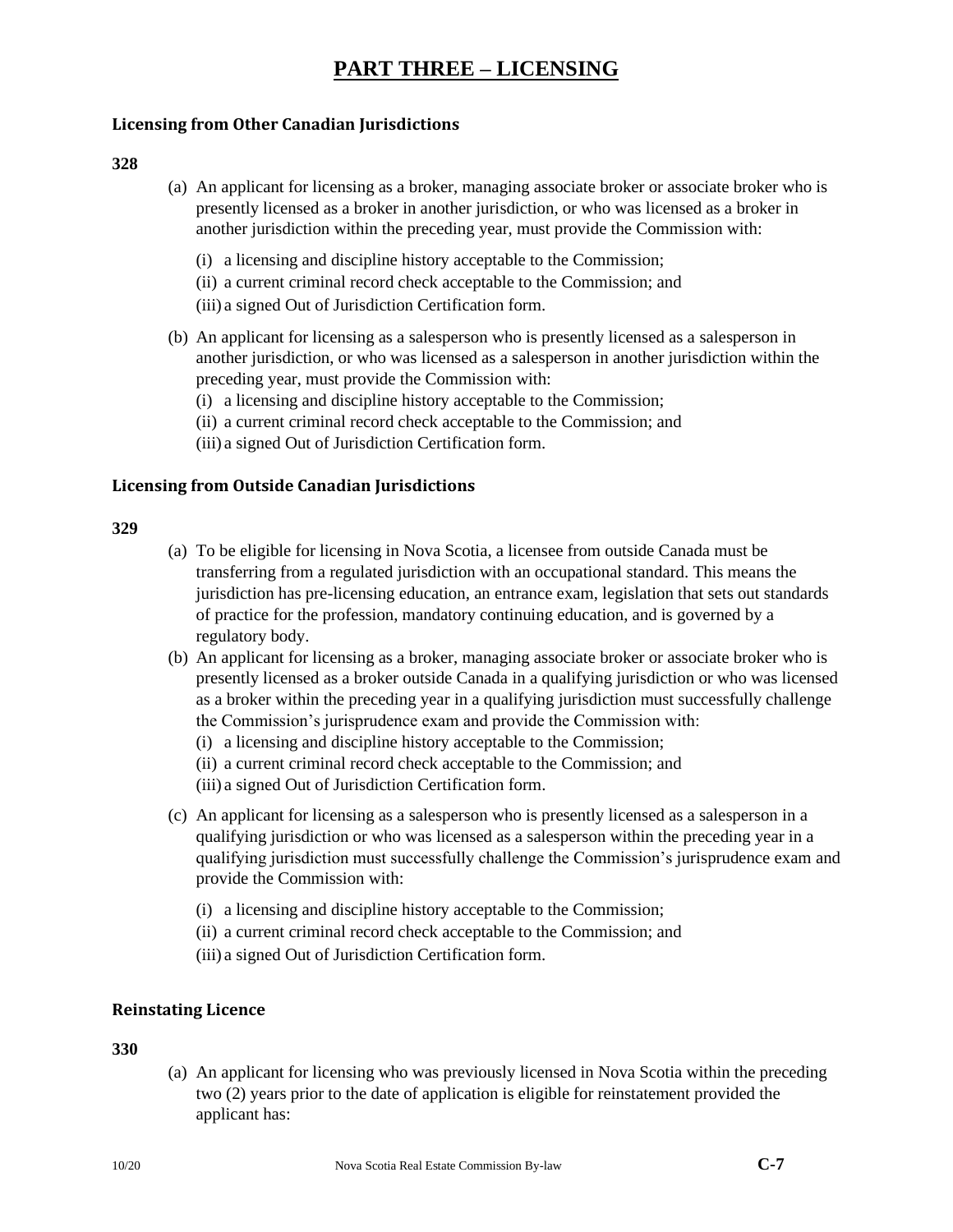- (i) satisfied any disciplinary decisions to which they were subject;
- (ii) no outstanding investigations/disciplinary matters or audits to which they were subject; and
- (iii) completed all required continuing professional education courses;
- (b) Previously licensed individuals that do not reinstate their licence within two years of their last termination date are not eligible to apply for a licence unless they have:
	- (i) satisfied any disciplinary decisions to which they were subject;
	- (ii) no outstanding investigations/disciplinary matters or audits to which they were subject; and
	- (iii) completed the salesperson licensing course and successfully challenged the salesperson licensing exam;

After which they are considered a first-time applicant and may apply for a salesperson's licence.

## **Changing Licensing Class**

### **331**

- (a) a licensee who holds
	- (i) a broker licence is deemed qualified to hold a managing associate broker or associate broker licence;
	- (ii) a managing associate broker licence is deemed qualified to hold a broker or associate broker licence; and
	- (iii) an associate broker licence is deemed qualified to hold a broker or managing associate broker licence.
- (b) a licensee who holds a broker, managing associate broker or associate broker licence and who changes to a salesperson status and maintains the broker education requirements, is deemed qualified should they wish to licence as a broker, a managing associate broker or an associate broker licence.

#### **Renewing Broker and Brokerage Licences**

#### **332**

Brokers are responsible for renewing their broker licence, the brokerage licence, and any branch office licences by June 30th of each year. Licence renewal applications and fees must be submitted to the Commission in a form and manner prescribed by the Registrar.

**333**

A broker will not be permitted to renew the brokerage licence unless all administrative fees or penalties or other outstanding fees have been received and accepted by the Commission prior to the renewal deadline.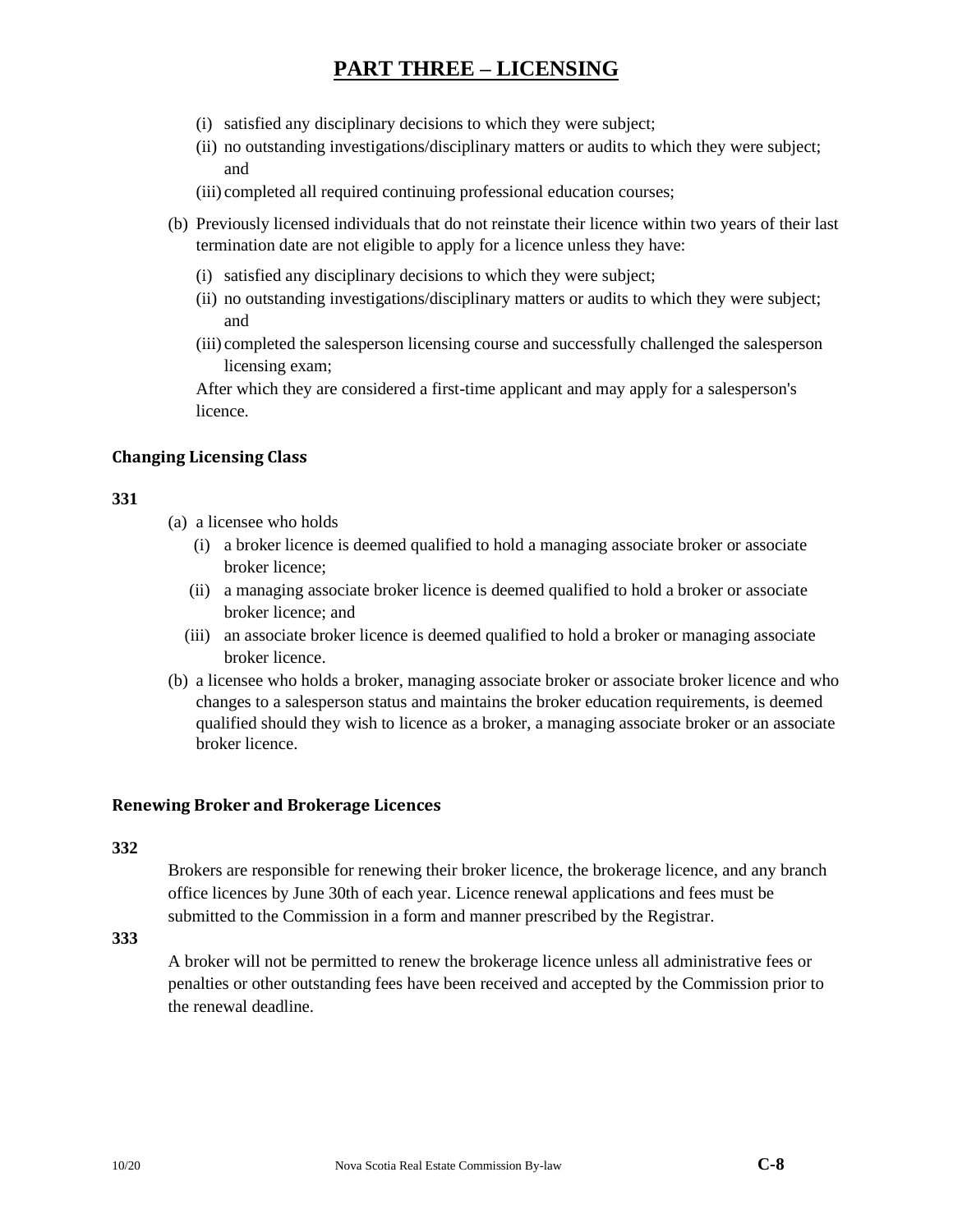# **Renewing Managing Associate Broker, Associate Broker, Salespeople, and Approved Sales Corporation Licences**

#### **334**

Managing associate brokers, associate brokers, salespeople, and approved sales corporation licence holders are responsible for renewing their licence(s) by June 30th of each year. Licence renewal applications and fees must be submitted to the Commission in a form and manner prescribed by the Registrar.

### **Licence Expiry**

#### **335**

Unless terminated**,** suspended or cancelled earlier, every licence expires at 11:59 p.m. on June 30th next following the date of issuance.

#### **Falsifying Information in the Licensing Process**

#### **336**

- (a) The making of a false affidavit on an application for licensing may constitute a criminal offence and may be punishable by law. Any statutory declaration (affidavit) containing a material falsity may result in the refusal of the application and the suspension or cancellation of any licence issued thereupon.
- (b) Any false information submitted in the course of applying for a licence may result in the refusal of the application and the suspension or cancellation of any licence issued thereupon.

#### **Licensing Applications**

#### **337**

- (a) All applications for licensing shall be completed by every applicant on a form designated by the Commission.
- (b) Applicants must use their full, legal name on applications. Applicants for salesperson, associate broker, managing associate brokers and brokers may provide a nickname to use in place of their given (first) name, if they wish to use the nickname in their promotional materials and advertising.

#### **338**

The following shall be the approved licensing forms provided by the Commission:

- (a) Brokerage Licence Application
- (b) Branch Office Licence Application
- (c) Broker/ Managing Associate Broker Licence Application
- (d) Salesperson/ Associate Broker Licence Application
- (e) Approved Sales Corporation Licence Application
- (f) 30-Day Licence Extension
- (g) Schedule A (to form part of all new applications)
- (h) Schedule B (to form part of all reinstatements over 30 days)
- (i) Credit Card Authorization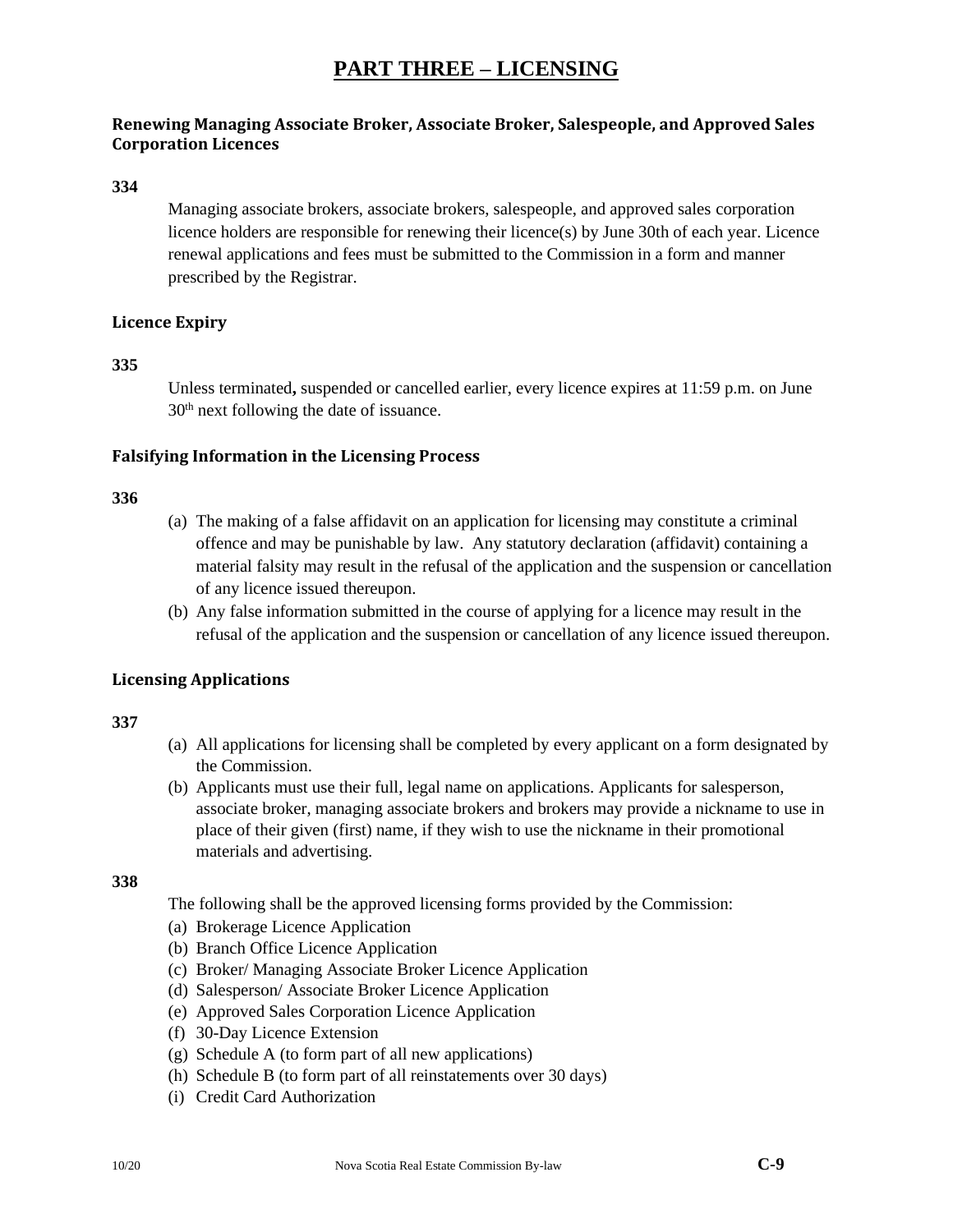- (j) Out of Jurisdiction Certification
- (k) Licence Reinstatement (reinstatements under 30 days)
- (l) Notice of Termination
- (m) Exam Application

### **Licensing Fees**

#### **339**

All applications for licensing must be accompanied by the applicable fees in a form and manner prescribed by the Registrar and as outlined in Part Four of this By-law.

### **Maintenance of Licence**

### **340**

No licensee shall engage in any conduct which, in the opinion of the Registrar, would interfere with their ability to carry out the responsibilities of a licensee, which would harm the reputation of, or the public trust in, the real estate industry in Nova Scotia or which would otherwise lead to the conclusion that their continued licensing, without action by the Commission, would be contrary to the public interest.

### **Notice of Termination**

#### **341**

The Registrar will terminate a licence when given notice in a form and manner prescribed by the Registrar, by a:

- (a) broker, managing associate broker, associate broker, salesperson, or approved sales corporation who is terminating their representation of a brokerage; or
- (b) a brokerage terminating a broker's, managing associate broker's, associate broker's salesperson's, branch's or approved sales corporation's representation of that brokerage.
- (c) Where a brokerage terminates the representation of a licensee, written notice must be provided to the licensee.

### **Authorization of Registrar**

#### **342**

Pursuant to Section 10 of the Act, the Commission delegates to the Registrar the power to:

- (a) license or reinstate applicants and grant licences pursuant to Section 10 and 11 of the Act; and
- (b) grant a licence to an applicant subject to any terms, conditions and restrictions under the provisions of Section 13 (1) of the Act, provided that the applicant consents to abide by the terms, conditions and restrictions imposed; or
- (c) deny applications for licensing pursuant to Section 12 of the Act.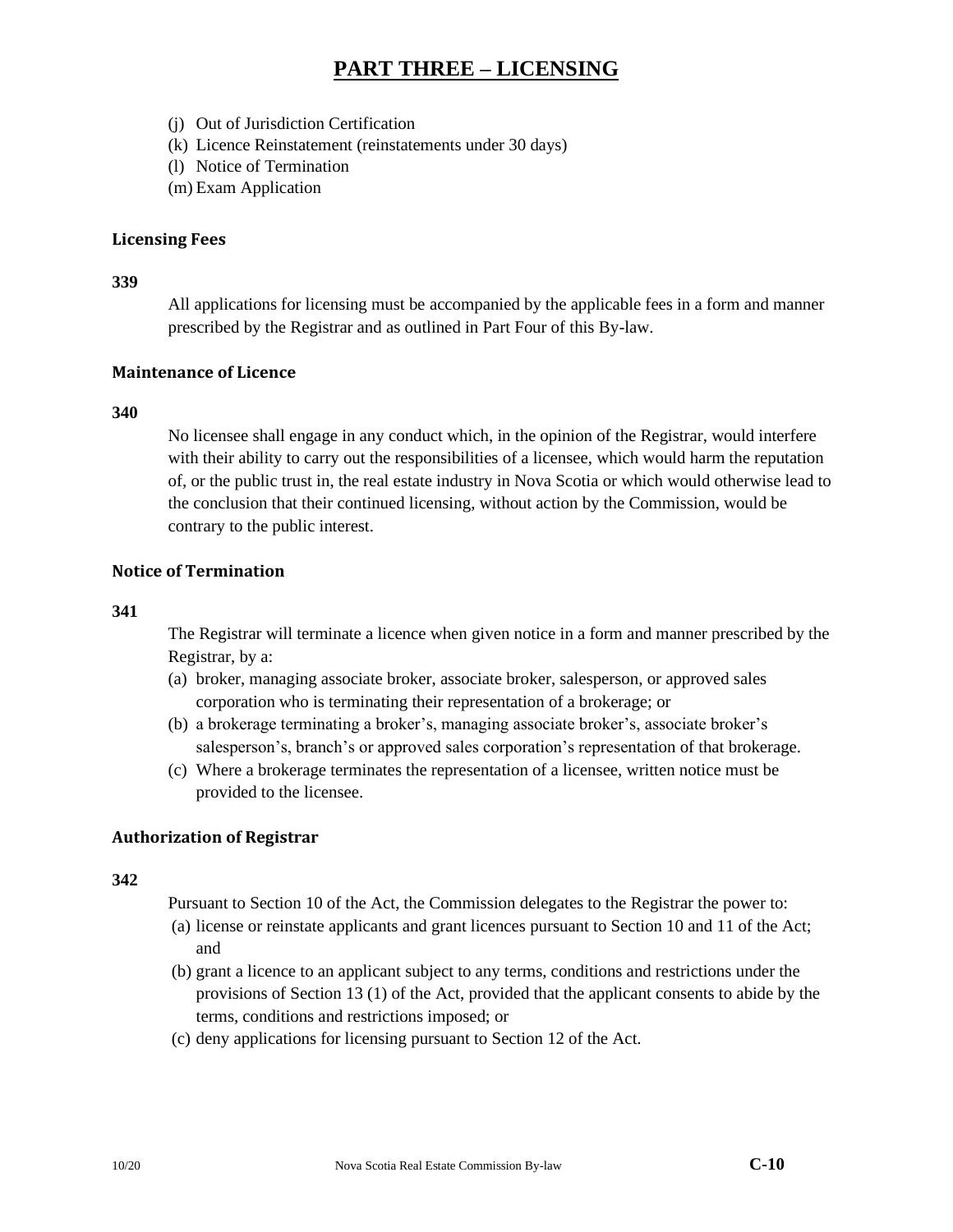### **Licensing Information**

#### **343**

Upon reasonable demand by the Board of Directors, the Registrar shall provide the Board with a list of all licensees and details of all licences issued or denied under the authority delegated to the Registrar.

#### **Refusal to Licence or Reinstate Licence**

#### **344**

The Registrar may refuse to issue a licence to an applicant where the Registrar has formed the opinion that it would not be in the public interest to license that applicant. This may include, but not be limited to any of the following:

- (a) the applicant has provided false or misleading information to the Registrar in the course of applying for a licence;
- (b) where there are outstanding judgements against the applicant, without there being reasonable arrangements in place to satisfy them;
- (c) bankruptcy, insolvency, or receivership proceedings;
- (d) criminal investigations, charges, or criminal proceedings; or
- (e) active civil proceedings when the applicant is the defendant and the statement of claim alleges misrepresentation, theft, fraud, breach of trust or fiduciary duties in the provision of goods or services.

### **Notification to Applicant of Licence Refusal and Right of Review**

#### **345**

- (a) Where the Registrar refuses an application for a licence or reinstatement of a licence, the Registrar shall notify the applicant in writing.
- (b) The refusal letter shall include:
	- (i) the reasons for the Registrar's decision;
	- (ii) an indication of the applicant's right to a review of the decision by the Licensing Committee; and
	- (iii) an indication that the applicant may exercise their right to such a review by informing the Registrar within 30 days of the date of the refusal letter.

(iv) a copy of Part Three of this Bylaw related to licence reviews.

(c) If an applicant exercises their right to a review of the Registrar's decision under this Bylaw, then the Registrar's decision is not final until the Committee has rendered its decision under subsection 356, and no further review is requested under subsection 357.

### **Requesting the Review**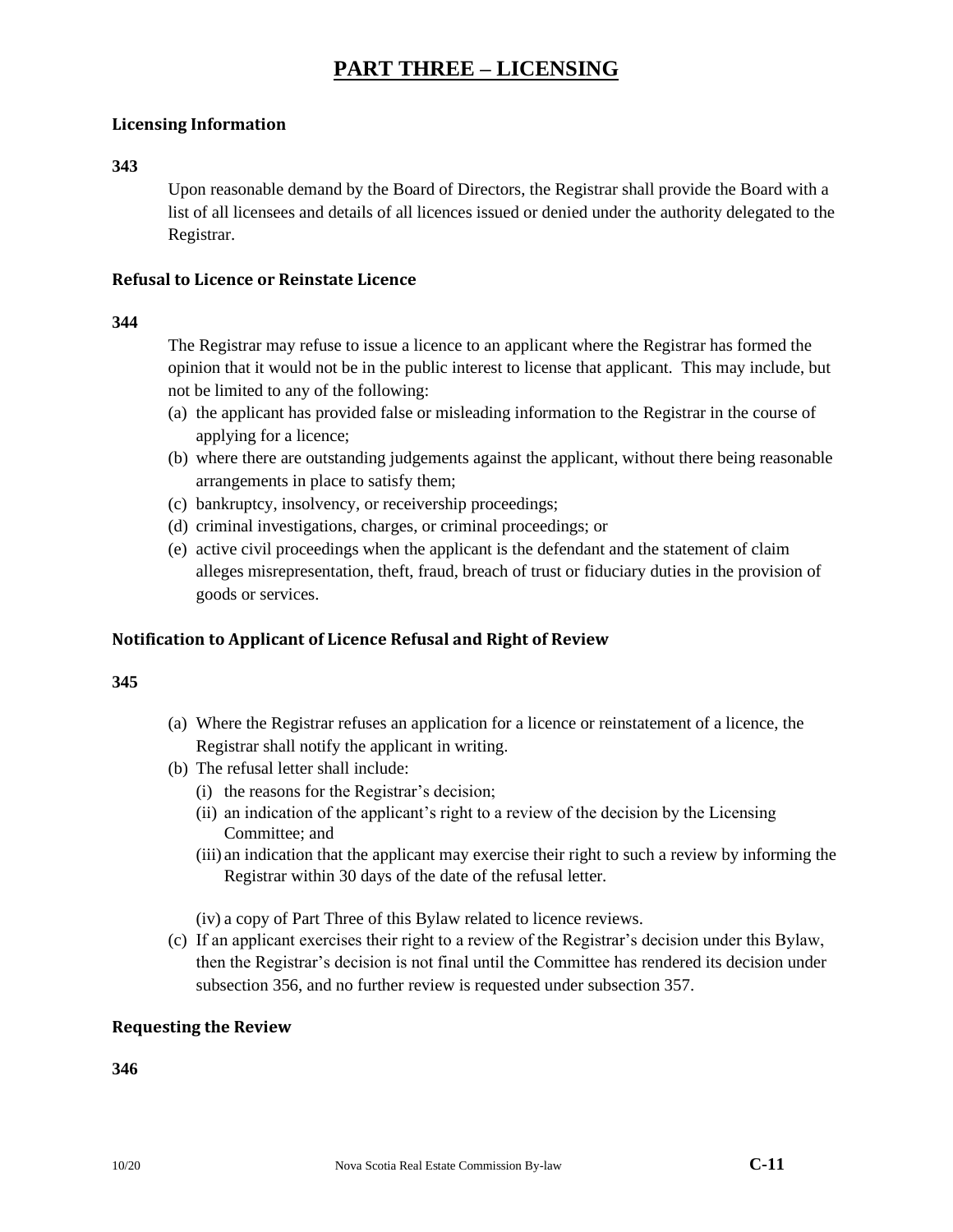- (a) In order to request a review, the applicant must, within 30 days of the date of the refusal letter, submit a written request to the Chair of the Licensing Committee, for a review of the Registrar's decision by the Licensing Committee.
- (b) The applicant's request for review must outline the basis for the review and any new information the applicant wishes the Committee to consider.
- (c) The request for review, and any new information provided by the applicant, shall be copied to the Registrar. The Registrar shall provide the Chair with a copy of the refusal letter which was sent to the applicant.

### **Licence Review Panel**

### **347**

- (a) The Chair of the Licensing Committee shall appoint a Review Panel of not less than three Committee members to consider the application for review of the Registrar's decision to refuse a licence or refuse a reinstatement of a licence. (The "Review Panel".)
- (b) The Chair of the Licensing Committee shall appoint one of those members to be the Chair of the Review Panel.
- (c) No one who acted as a decision-maker in reaching the original licensing decision may serve on the Review Panel.
- (d) Licensing Committee members are required to receive training on the conducting of a review, prior to participating on a Review Panel.

### **348**

Upon their appointment, the Review Panel will be provided with:

- (a) The request for review;
- (b) Any further information provided by the applicant; and
- (c) The Registrar's refusal letter.

#### **349**

The Review Panel will set its own procedures for conducting the review and may request any other information they consider relevant from the applicant, the Registrar, or from third parties.

### **Scheduling the Review**

- (a) The review shall take place within a reasonable time frame, and if possible, within 60 days of the Panel's receipt of the request for review.
- (b) An applicant may choose to appear before the Review Panel in person. Such an appearance may be effected through a virtual process, if determined appropriate by the Panel.
- (c) If an applicant chooses to appear before the Review Panel in person, a date for the appearance shall be set by the Review Panel after consultation with the applicant and the Registrar.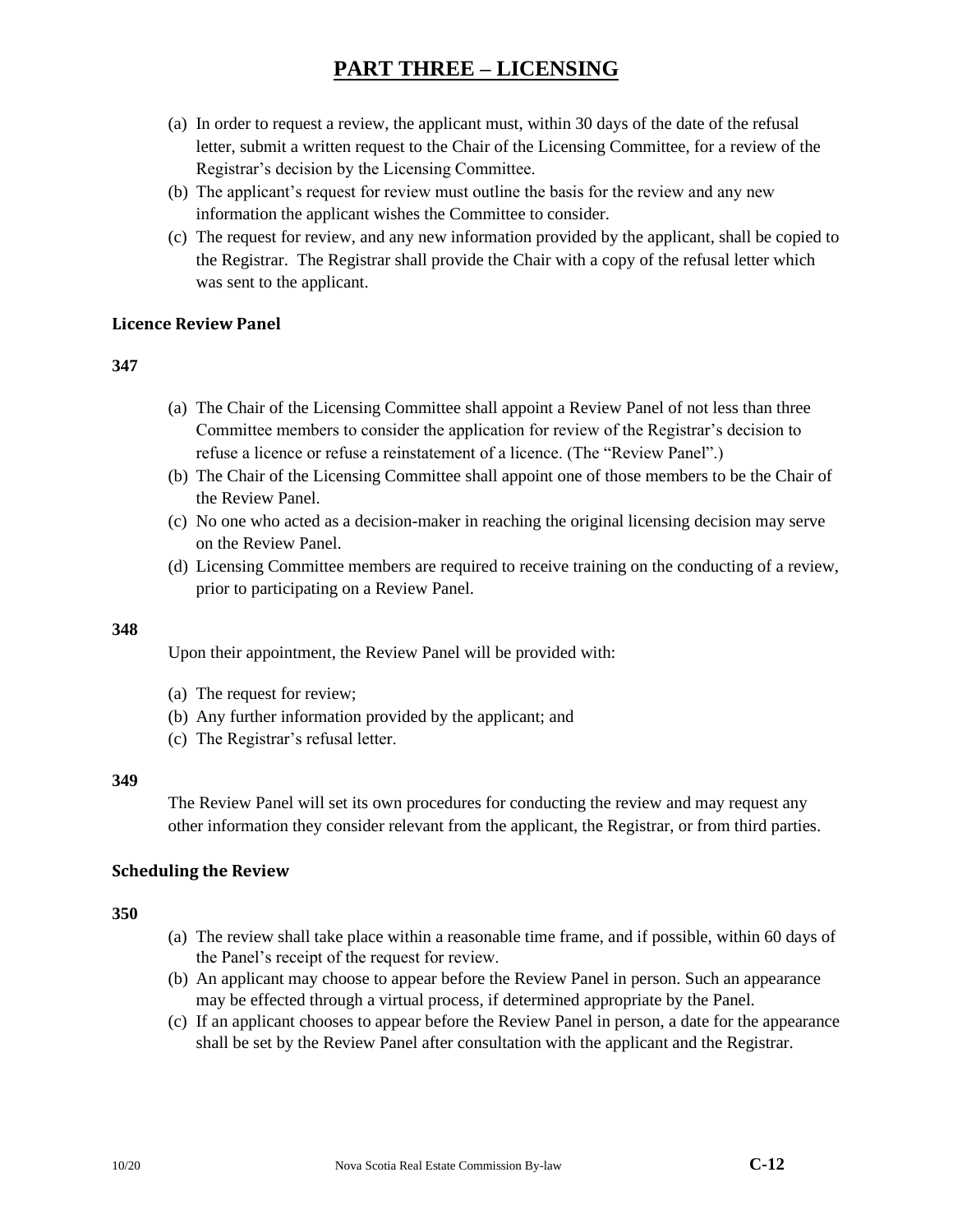### **Written Submissions**

#### **351**

The parties shall have the right to provide written submissions to the Review Panel, in such form, manner, and timing as directed by the Review Panel.

#### **352**

Unless otherwise directed by the Review Panel, if the parties are appearing before the Review Panel:

- (a) Any written submissions by the applicant shall be made at least 20 days before the appearance before the Review Panel; and
- (b) Any written submissions by the Registrar shall be made at least 10 days prior to the appearance before the Review Panel.

#### **353**

The Review Panel may, at any time, request further information or submissions, if they consider it necessary in order to render a decision.

#### **The Review**

#### **354**

The Review Panel shall review all submissions and additional information provided by the **Parties** 

**355**

If an appearance before the Review Panel has been requested by the applicant:

- (a) Both parties shall have the opportunity to appear, with or without legal counsel.
- (b) Unless otherwise directed by the Review Panel, the party's submissions to the Review Panel shall be confined to those set out in the documents and submissions provided in advance of the hearing.
- (c) The Review Panel may request further information from either party.

#### **The Review Decision**

- (a) After considering the submissions of the parties, the Review Panel may confirm the Registrar's decision or direct that the Registrar issue a licence to the applicant in a manner the Review Panel considers appropriate. The Panel may require terms, conditions, or restrictions be imposed on the applicant's licence as a condition of being licensed.
- (b) A decision under (a) must be reached within 15 days of the last date the parties appear in front of the Review Panel, or the date of the final written submissions of the parties.
- (c) The review decision shall be provided in writing, to both parties.
- (d) If the Review Panel directs the Registrar to issue a licence to the applicant, the Registrar must register the applicant within 14 days of the Panel's decision.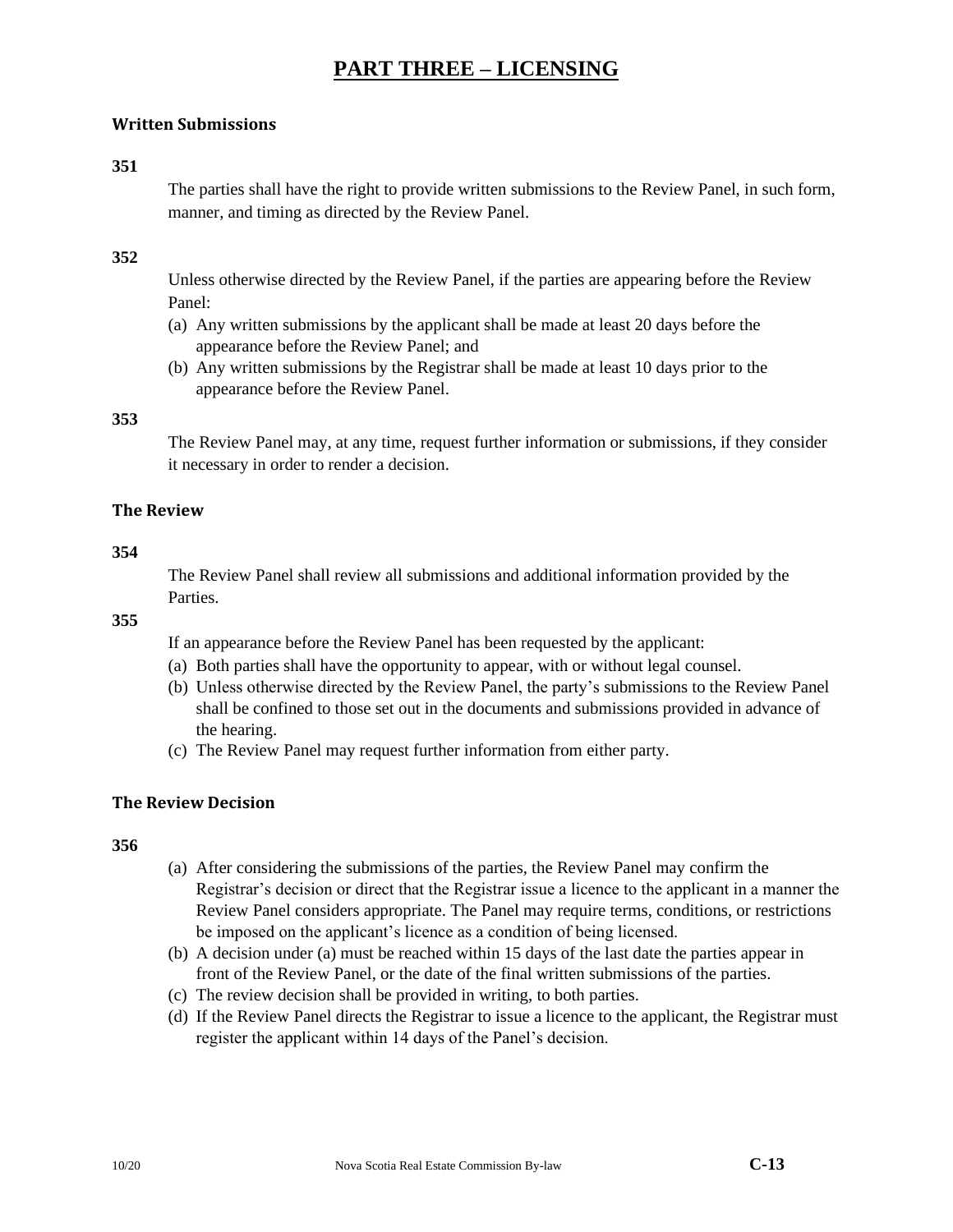### **Review by the Commission**

### **357**

If the Review Panel confirms the Registrar's decision to refuse the licence, the applicant may, within 30 days of the Panel's decision, apply to the Commission to have the Panel's decision reviewed under section 14(6) of the Real Estate Trading Act. If no application for review by the Commission is submitted within 30 days, the Registrar's decision to refuse the applicant's licence becomes final.

# **Prosecution**

#### **358**

Pursuant to Section 43 of the Act, the Commission shall actively pursue the enforcement of licensing and may take such steps to encourage prosecution of unauthorized individuals trading in real estate.

#### **Auctioneers**

#### **359**

Auctioneers involved in the process of selling real estate are considered to be trading and must be licensed under the Act unless the real estate being auctioned is under contract with a Brokerage.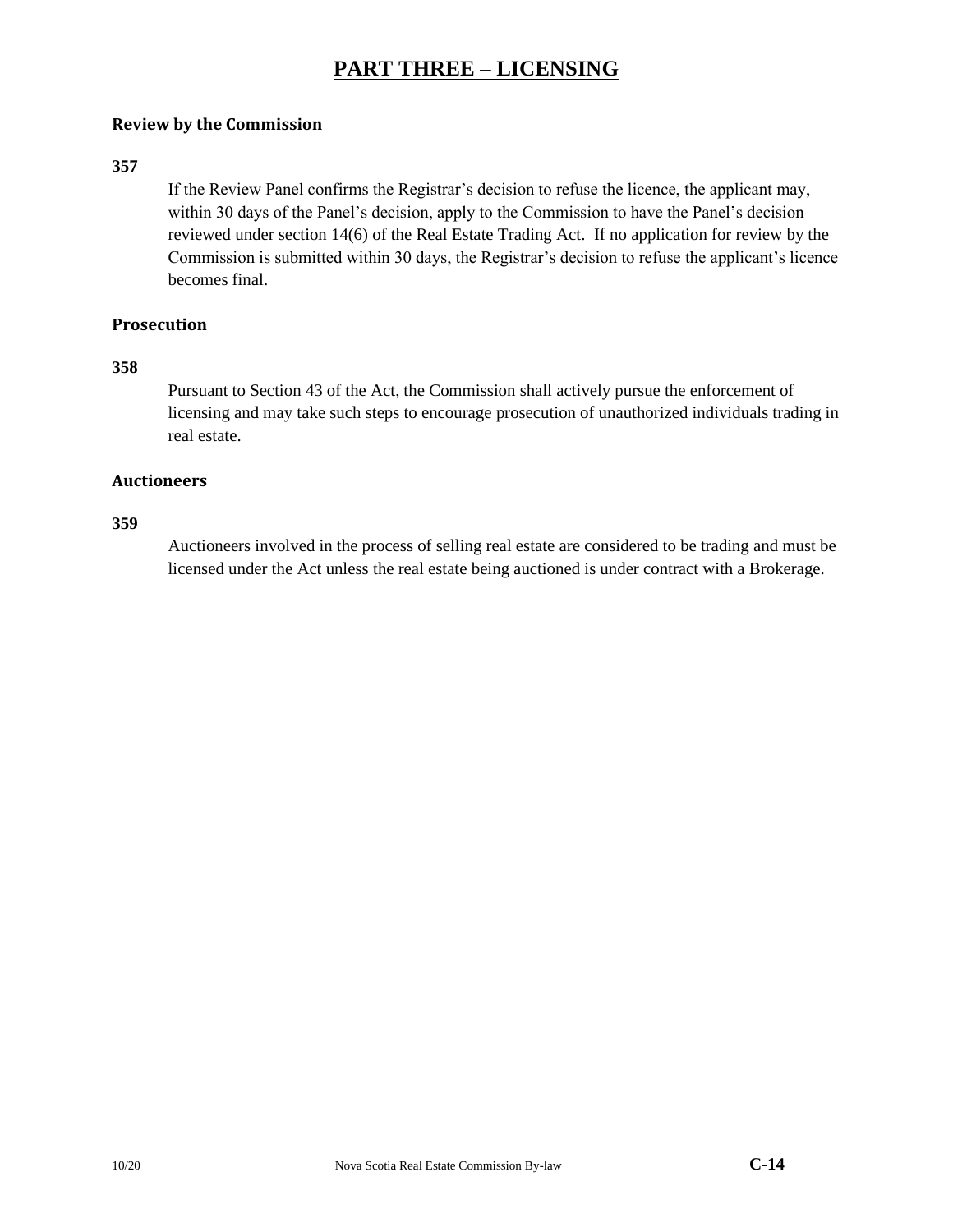# **PART FOUR – FEES AND REPORTING OBLIGATIONS**

### **New Licences**

#### **401**

The licensing fees for each category of licence shall be as follows:

### **Renewals**

#### **402**

#### **403**

Annual audit fees for brokerages are determined by the number of licensees registered with a brokerage as of the licence renewal notice sent to each brokerage in May of each year.

- (a) Brokerages that have trust and trading activity are charged a \$400 base audit fee and \$10 per licensee.
- (b) Brokerages that do not have trust, but do have trading activity are charged a \$250 base audit fee and \$10 per licensee.
- (c) Brokerages that do not have trust and do not have trading activities are charged an audit fee of \$150.
- (d) At the direction of the Registrar, brokerages may be subject to additional audits and may be charged an audit fee in accordance with this by-law.
- (e) Brokerages that are audited as a result of investigations and disciplinary measures shall be charged an audit fee in accordance with this by-law.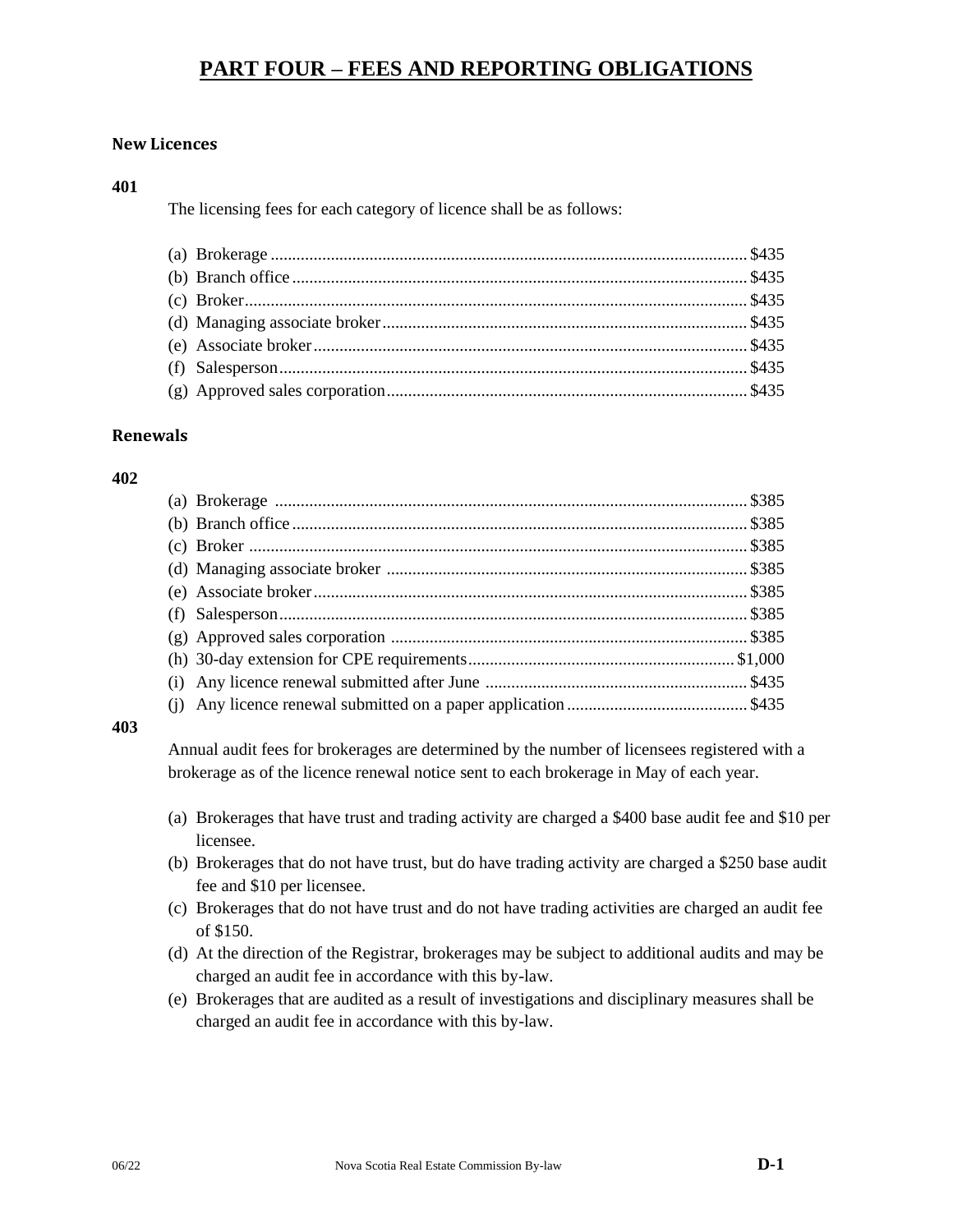# **PART FOUR – FEES AND REPORTING OBLIGATIONS**

### **Review of a Registrar's Licensing Decision**

#### **404**

A fee of \$100 must accompany a request for review of a licensing decision of the Registrar. If a decision to licence is made in favour of the applicant, then the review fee shall be refunded to the applicant.

### **Real Estate Recovery Fund Levy**

#### **405**

| The Real Estate Recovery Fund levy for first-time licence applications shall be as follows: |  |  |  |  |
|---------------------------------------------------------------------------------------------|--|--|--|--|
|                                                                                             |  |  |  |  |
|                                                                                             |  |  |  |  |
|                                                                                             |  |  |  |  |

### **Transfer of Licence Fees**

#### **406**

Transfer of licence from one brokerage to another:

### **Administrative Fees and Penalties**

### **407**

- (a) A \$50 fee will be charged for the following:
	- (i) the return of an NSF cheque which was payable to the Nova Scotia Real Estate Commission;
	- (ii) the issuance of a new licence from the change of a licensee's name; and
	- (iii) the preparation of correspondence, for a licensee, outlining their licensing history in the province of Nova Scotia.
- (b) When a brokerage changes its name there shall be a \$100 fee charged.
- (c) When a brokerage fails to provide the properly completed documentation to the Compliance Auditor within the timeframes requested, the brokerage may be assessed a \$100 administrative penalty.
- (d) When the licence of licensee is suspended for failure to comply with an investigation or an audit, a \$400 fee will be charged to reinstate the suspended licence.
- (e) When a broker fails to comply with the Brokerage Records Storage and Production Policy, the Commission may, at the discretion of the Registrar, issue an administrative penalty. The penalty may be of an amount up to and including the annual brokerage audit fee set out in By-law 403.

#### **408**

The Commission shall charge \$5/page to produce a hearing transcript.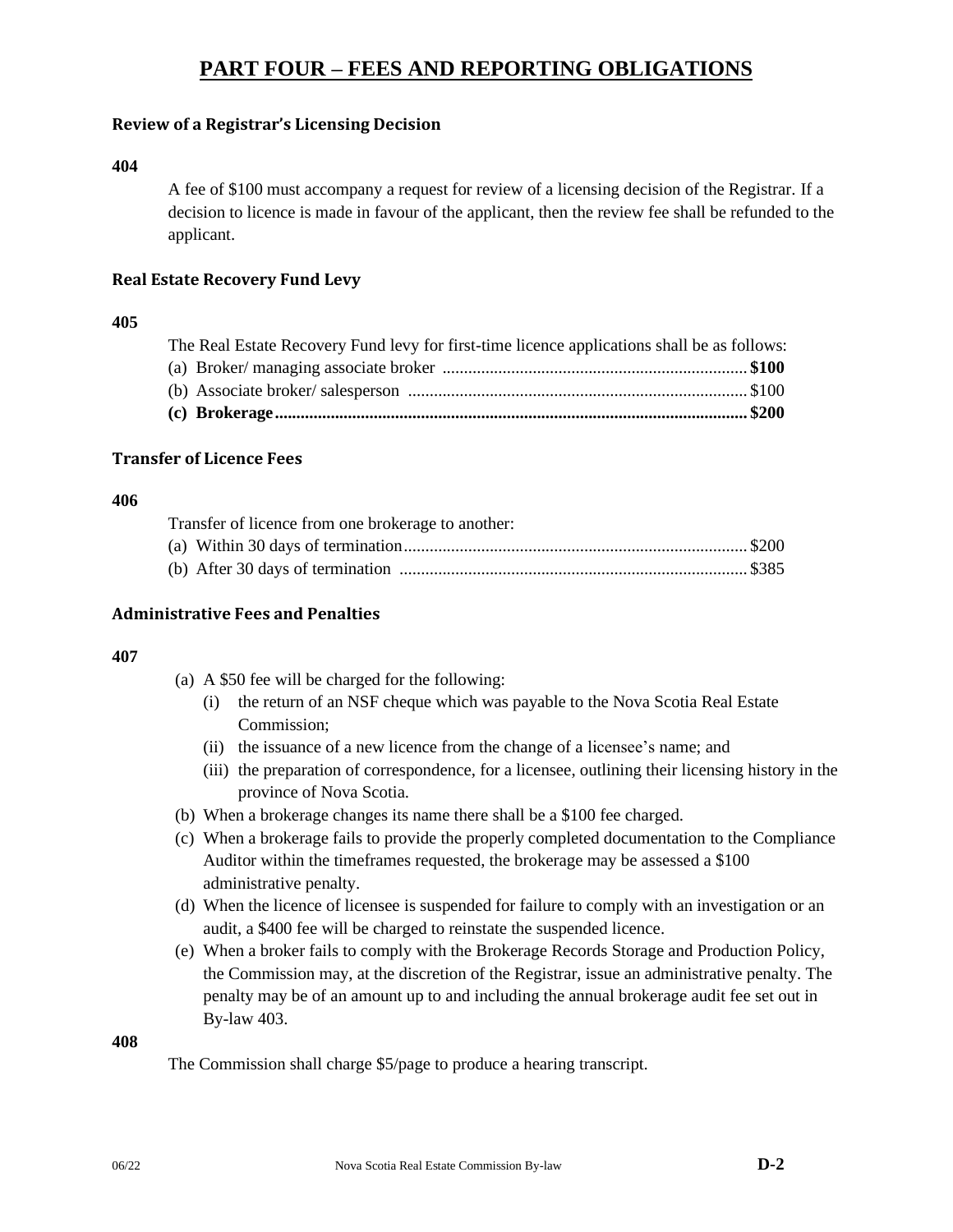# **PART FOUR – FEES AND REPORTING OBLIGATIONS**

## **Exam Fees**

#### **409**

| (c) Examination re-mark for a second attempt |  |
|----------------------------------------------|--|
|                                              |  |

## **Notice of Discipline, Judgments or Bankruptcy**

## **410**

A licensee must immediately notify the Registrar, in writing, when:

- (a) the licensee is disciplined by any real estate board or association, or any professional or occupational body;
- (b) the licensee has any judgment(s) rendered against the licensee in relation to a trade in real estate, fraud or breach of trust;
- (c) the licensee is the subject of any bankruptcy proceedings;
- (d) any business the licensee owns or has participated in as a director or officer, has any judgment(s) rendered against it in relation to a trade in real estate, fraud or breach of trust; or
- (e) any business owned by the licensee, or for which the licensee is a director or officer, is subject to any bankruptcy or receivership proceedings; or
- (f) the licensee is charged with or convicted of any criminal offence or any other offence under the law of any country, province or state, excluding provincial or municipal highway traffic offences resulting in points and/or monetary fines only.

## **Notice of Changes**

## **411**

A brokerage must immediately notify the Registrar in writing of a:

- (a) licensee changing from one office of a brokerage to another;
- (b) change in the address, phone numbers or email address of the brokerage's main office or branch office registered with the Commission;
- (c) change in the financial institution in which the brokerage maintains a trust account;
- (d) change in the partners if the brokerage is a partnership; or
- (e) change in the directors or officers of a corporation if the brokerage is a corporation.

## **412**

Brokers, managing associate brokers, associate brokers and salespeople must notify the Registrar in writing within five days of a:

- (a) change of their name; or
- (b) change of personal phone numbers, home address or email address.

**413**

An approved sales corporation must, no later than five days of the change, notify the Registrar in writing of:

- (a) a change of its name;
- (b) a change of its phone numbers or registered office;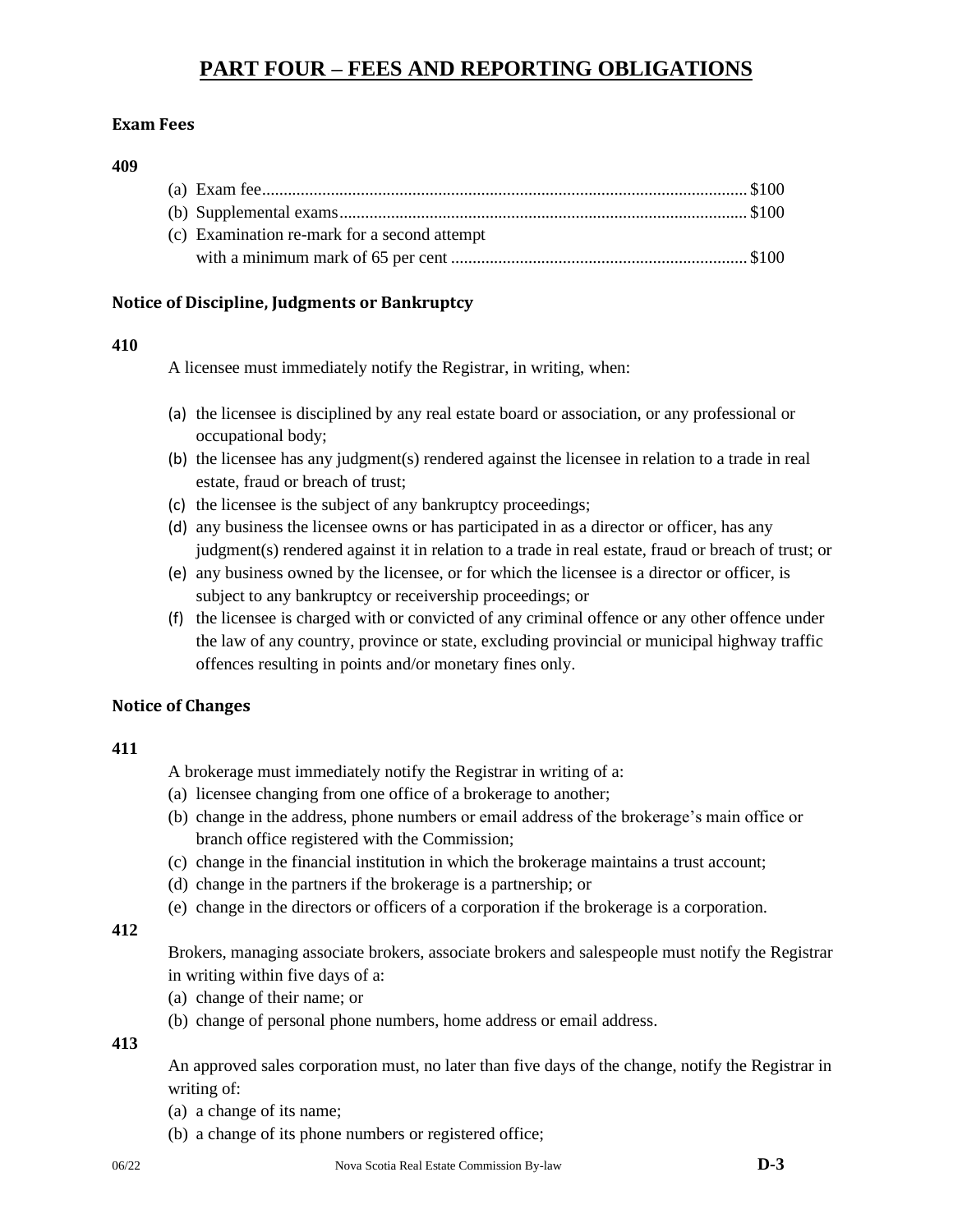# **PART FOUR – FEES AND REPORTING OBLIGATIONS**

- (c) a change in the responsible licence holder;
- (d) a change in its officers or directors; and
- (e) any change in issued shares or of the shareholders of the approved sales corporation.

## **414**

A broker may appoint the managing associate broker(s) of the brokerage's branch office(s) to have signing authority for all matters pertaining to that branch office.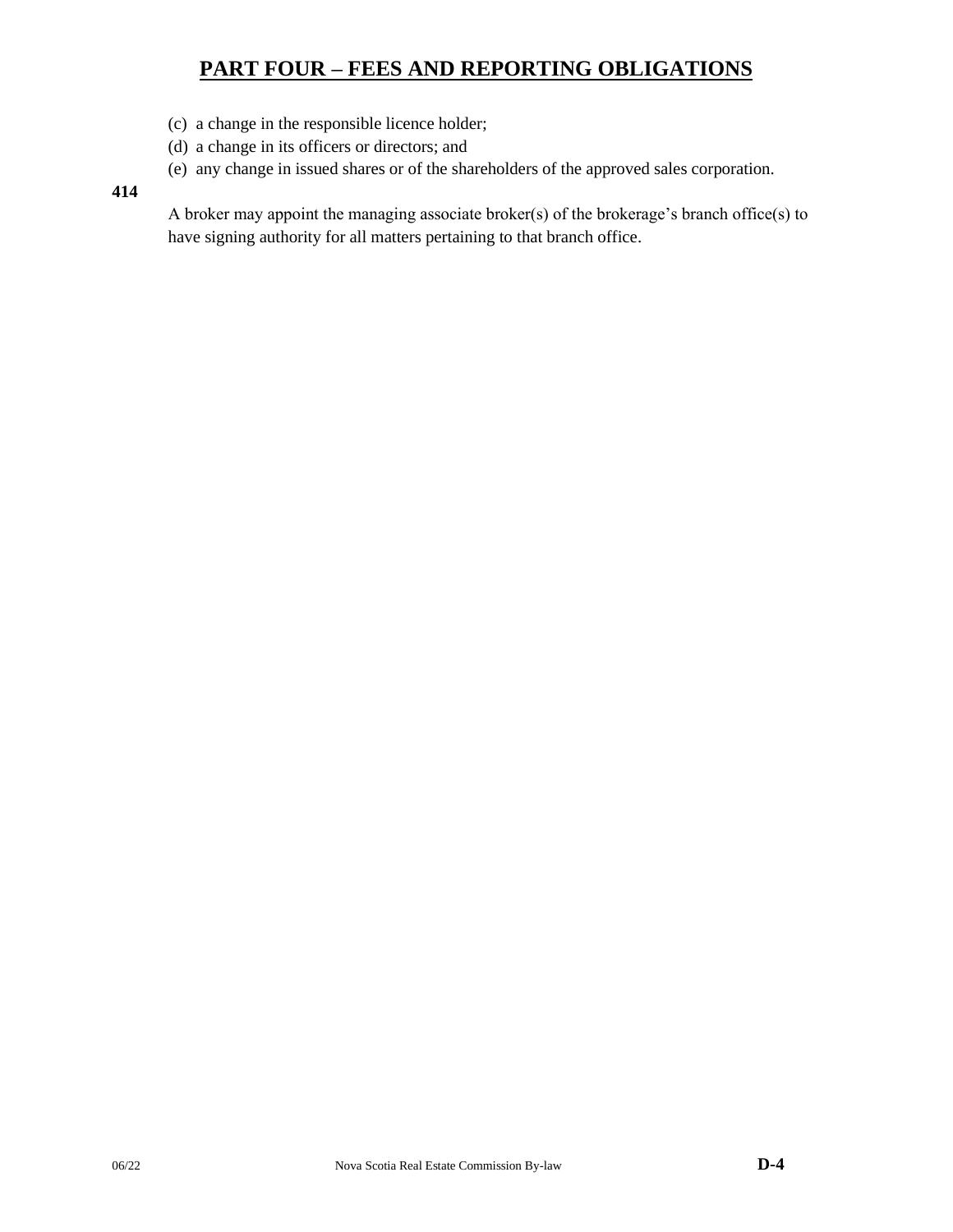*The Board of Directors struck a By-law Task Force to review and assess the adequacy of the current Commission By-law. The By-law Task Force is charged with preparing a report for the Board of Directors with recommended changes to ensure the by-laws are current and consistent with the Commission's mandate.*

*The By-law Task Force presented their report and revised By-law Part Five—Recovery Fund at the June 9, 2022 Board meeting. The Board approved their report and the revised by-law.*

*While by-law revisions are traditionally highlighted in bold text, this preamble has been added to this section to denote that Part Five of this By-law has been revised in its entirety.*

## **Recovery Fund**

## **501**

Pursuant to section 39 of the Act, the Recovery Fund is under the supervision and control of the Commission

## **502**

The Registrar is responsible to the Finance Committee and the Discipline Committee members for the day-to-day administration of the Fund.

## **Levies**

#### **503**

The Commission may set Recovery Fund fees, as specified in Part Four of the By-law, in addition to licence fees for every licensee.

#### **504**

Levies assessed to licensees pursuant to section 404 of this by-law shall be paid upon application for licensing.

#### **505**

No licence will be issued to an applicant for an initial licence or a higher class of licence, if the Recovery Fund fee is not paid.

# **506**

No licensee is entitled to a refund of their Recovery Fund levy.

## **507**

If a licence application is rejected or withdrawn, the Commission shall pay to the applicant a full refund of the levy paid to the Fund in support of the application.

## **Minimum Amount of the Fund**

#### **508**

The Commission may charge licensees a Special Recovery Fund Assessment if the Fund falls below the minimum set by the Regulations or the minimum set by the members of the Commission per by-laws 241 and 509, whichever is greater.

#### **509**

In accordance with 241 of this by-law, the minimum amount of the Real Estate Recovery Fund set by the members of the Commission shall be  $$600,000.00$ .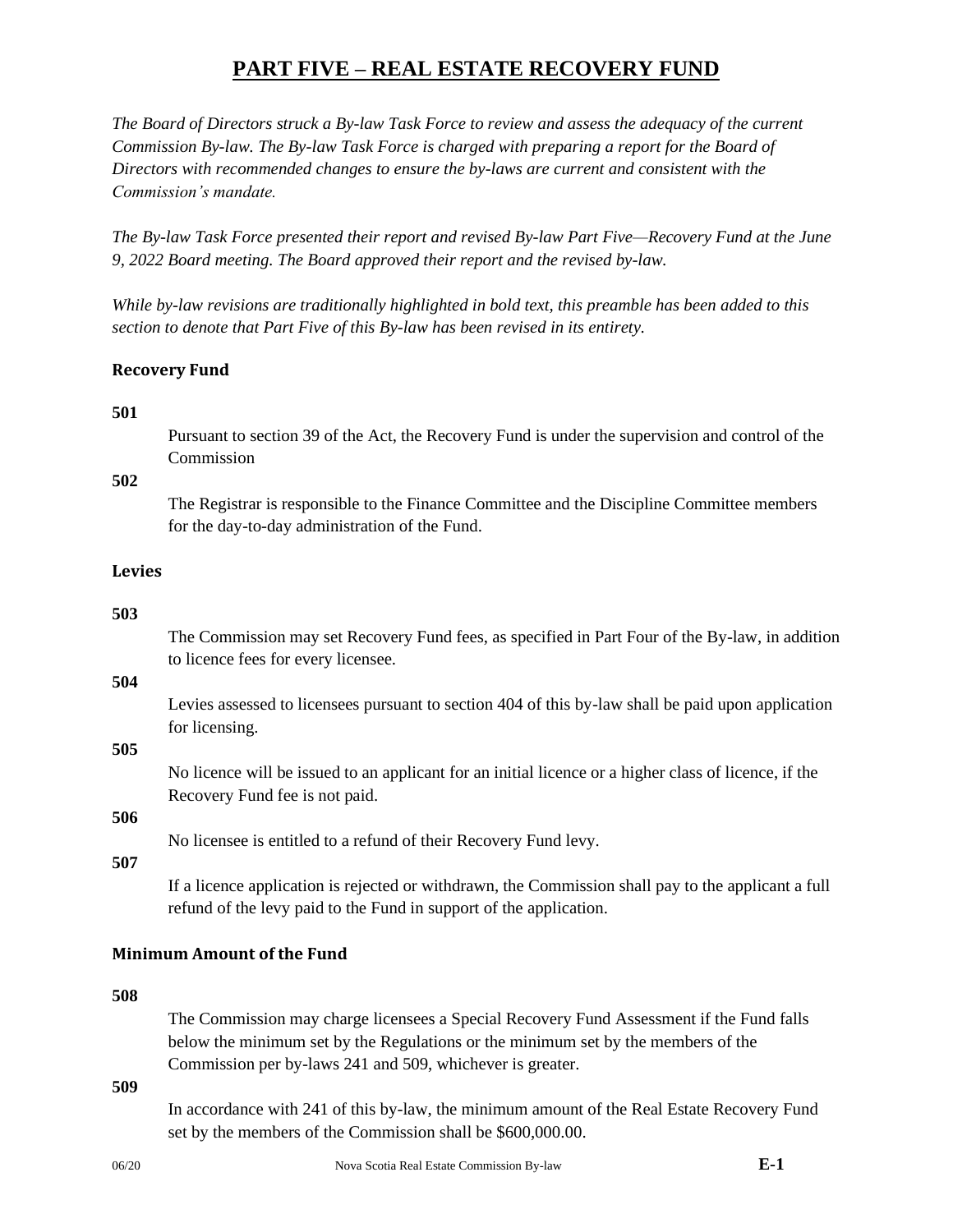## **Fund Administration**

**510**

Recovery Fund shall be administered by the Finance Committee.

- (a) The Finance Committee shall be responsible for overseeing the investments of the Recovery Fund.
- (b) All money credited to the Fund shall be immediately deposited or caused to be deposited, separate and apart from any other money of the Commission, in an investment account in a financial institution or the investment arm of a financial institution in the Province of Nova Scotia approved by the Finance Committee.
- (c) Account fees shall be paid from the income of the Recovery Fund investments. If the investment income is insufficient to pay the account fees, the fees shall be paid from the Commission's general account.
- (d) Payments from the Fund shall be determined by the Discipline Committee or otherwise in accordance with the by-law.

## **511**

Signing authority for the Fund account shall be the same as those specified in Section 230 of this By-law.

### **512**

The fiscal year of the Recovery Fund shall be January 1st to December 31st.

## **Annual Report**

## **513**

The Commission shall file with the superintendent an annual report, audited by a chartered accountant, not later than March 30th of the fiscal year end. The report shall contain the following covering the preceding fiscal year:

- (a) A report respecting the Recovery Fund and all deposits made into the Fund and all payments made from the Fund during the previous fiscal year; and
- (b) Financial statements respecting the Fund for the previous fiscal year; and
- (c) Such other information as the Minister requires.

## **Application to the Fund**

#### **514**

An application to the Fund made pursuant to section  $41(1)$  of the Act shall be submitted to the Registrar, who shall in turn refer it to the Chair of the Discipline Committee.

## **515**

The Registrar may make such further inquiries and obtain such further information as necessary for proper consideration of the application.

## **516**

The Chair of the Discipline Committee shall appoint three members from the Discipline Committee to consider the application.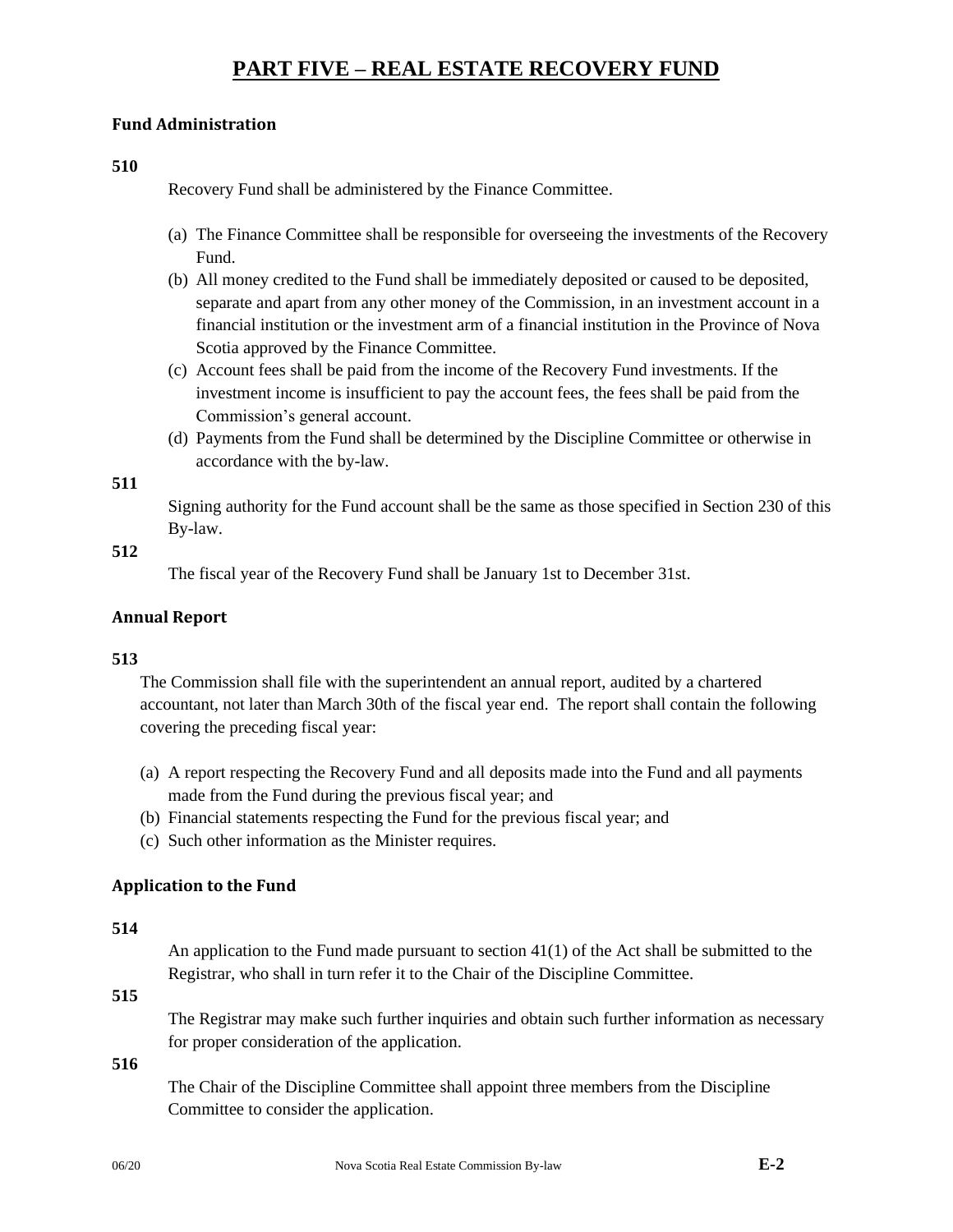## **517**

Before making a decision, the Discipline Committee in the course of investigating the claim may, in their discretion:

## (a) Hear from the applicant and/or the licensee in person and/or in writing;

- (b) Conduct a hearing on any matters the Committee determines are necessary to make its recommendation; and
- (c) Consider any further information relevant to the claim provided by the Registrar.

## **518**

Where the Discipline Committee is satisfied, on the basis of the application, that an applicant has suffered loss or damage resulting from a licensee engaging in fraud or breach of trust, the Committee may recommend to the Commission that an amount be paid to the applicant in accordance with the Act, the By-law and any related policies.

## **519**

A decision on the application shall be made in writing and shall provide reasons for the decision. A copy of the decision shall be provided to the applicant and the licensee. Any recommendation with respect to a payment from the Fund shall be placed on the agenda of the next meeting of the Commission.

## **520**

A decision by the Discipline Committee to refuse to recommend compensation from the Fund is final and binding.

## **521**

Any decision by the Commission to make a payment from the Fund, and the amount of such payment, is final and binding.

### **522**

A recommendation by a Discipline Committee pursuant to section 19(1) (g) of the Act shall be directly referred to the Commission. No further application is required.

## **Payment of Claims**

## **523**

Payment from the Recovery Fund may be made in any amount that the Discipline Committee recommends by order, pursuant to the Act, to a person who, in the opinion of the Committee, has suffered loss or damage resulting from a licensed person engaging in fraud or breach of trust.

## **524**

Payment from the Recovery Fund shall be made when the Discipline Committee recommends that an amount be paid to a claimant resulting from:

- (a) An order of the Discipline Committee; or
- (b) A claim arising from judgment obtained by the claimant against a licensee and
	- (i) The judgment has become final by reason of lapse of time or of being confirmed by the highest court to which that judgment may be appealed; and
	- (ii) Is not satisfied within thirty days of the date on which it became final.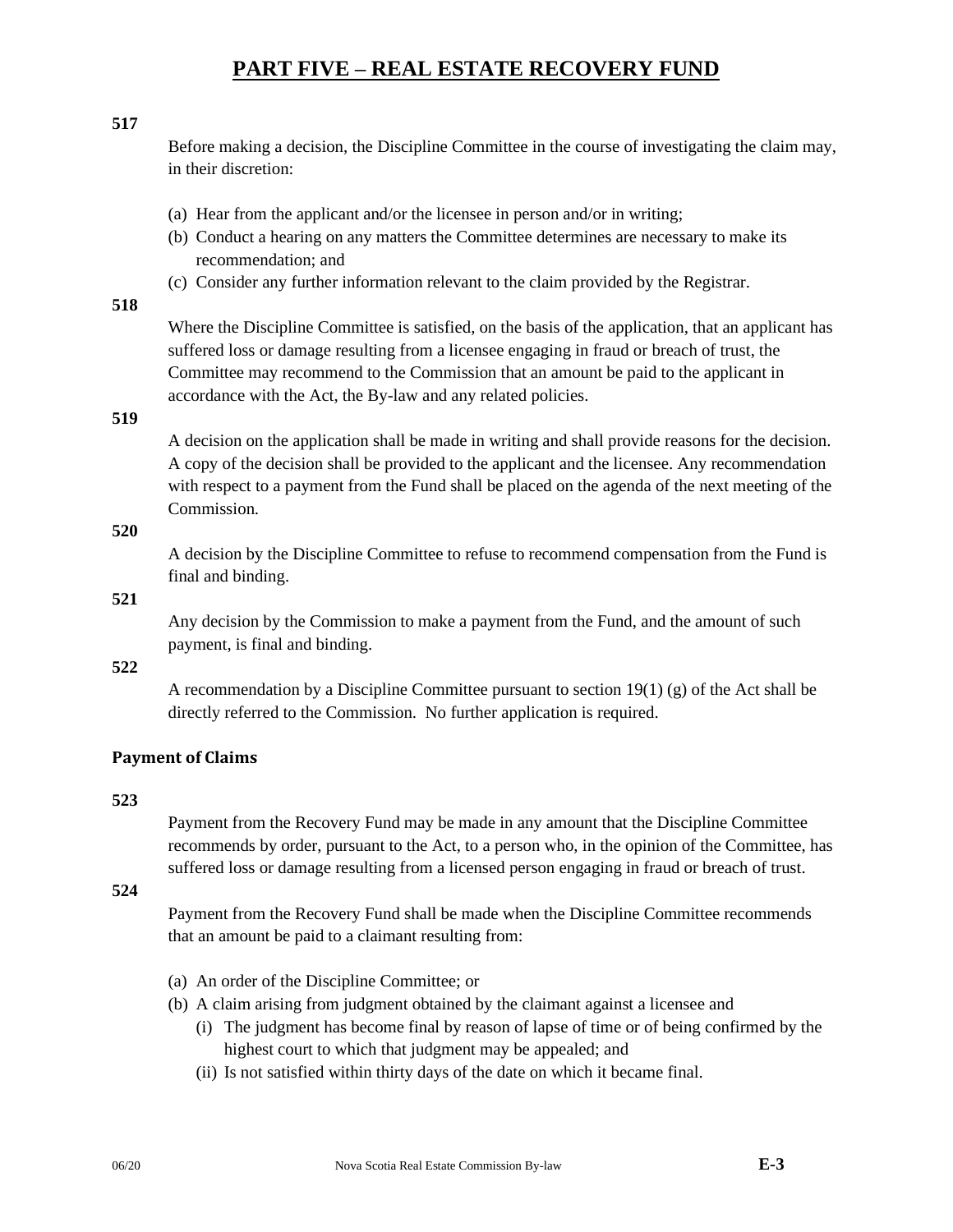- (c) Where a claim has been made pursuant to subsection (b), the Commission shall pay the claimant the amount the Discipline Committee recommends, but in no event shall that amount be more than the amount of the unsatisfied judgment.
- (d) No claimant may claim under both (a) and (b).

#### **525**

Subject to by-law 526, no claimant is entitled to be paid from the Fund unless an application in writing for compensation from the Fund is received by the Commission within one year from:

- (a) The date on which a judgment pursuant to section 41(1) of the Act became final; or
- (b) The discovery of the act or acts giving rise to the claim.

#### **526**

Payments from the Fund shall be limited to the maximum amount in the Fund.

#### **527**

- (a) Where any payment has been made from the Fund, the Commission is subrogated to the rights, remedies and securities to which the claimant receiving the payment has against the person liable to pay the judgment or whose conduct has caused the loss or damage and those rights, remedies and securities may be enforced or realized, as the case may be, in the name of the Commission.
- (b) No payment will be made from the Fund unless the claimant agrees to assign their rights to the Commission pursuant to this section.

#### **528**

The maximum amount that may be paid from the Fund arising from:

- (a) A single real estate transaction is \$35,000.
- (b) Multiple claims against a licensee, an aggregate limit of \$350,000.

#### **529**

Pursuant to section 41(1) and (2) of the Act, where a licensee fails to pay a claim, the licensee may be deemed to have demonstrated unprofessional conduct to carry on the business in respect of which their licence was granted and may be subject to a licence suspension under section 19 of the Act.

#### **Investments**

#### **530**

The Commission may invest any part of the Recovery Fund not required for disposition in any security or class of securities in which the Finance Committee members are authorized by law to invest funds.

## **Protection of the Fund**

## **531**

The Commission may, in a manner and on such terms and conditions it considered advisable, enter into contracts with insurers by which the Fund may be protected in whole or in part against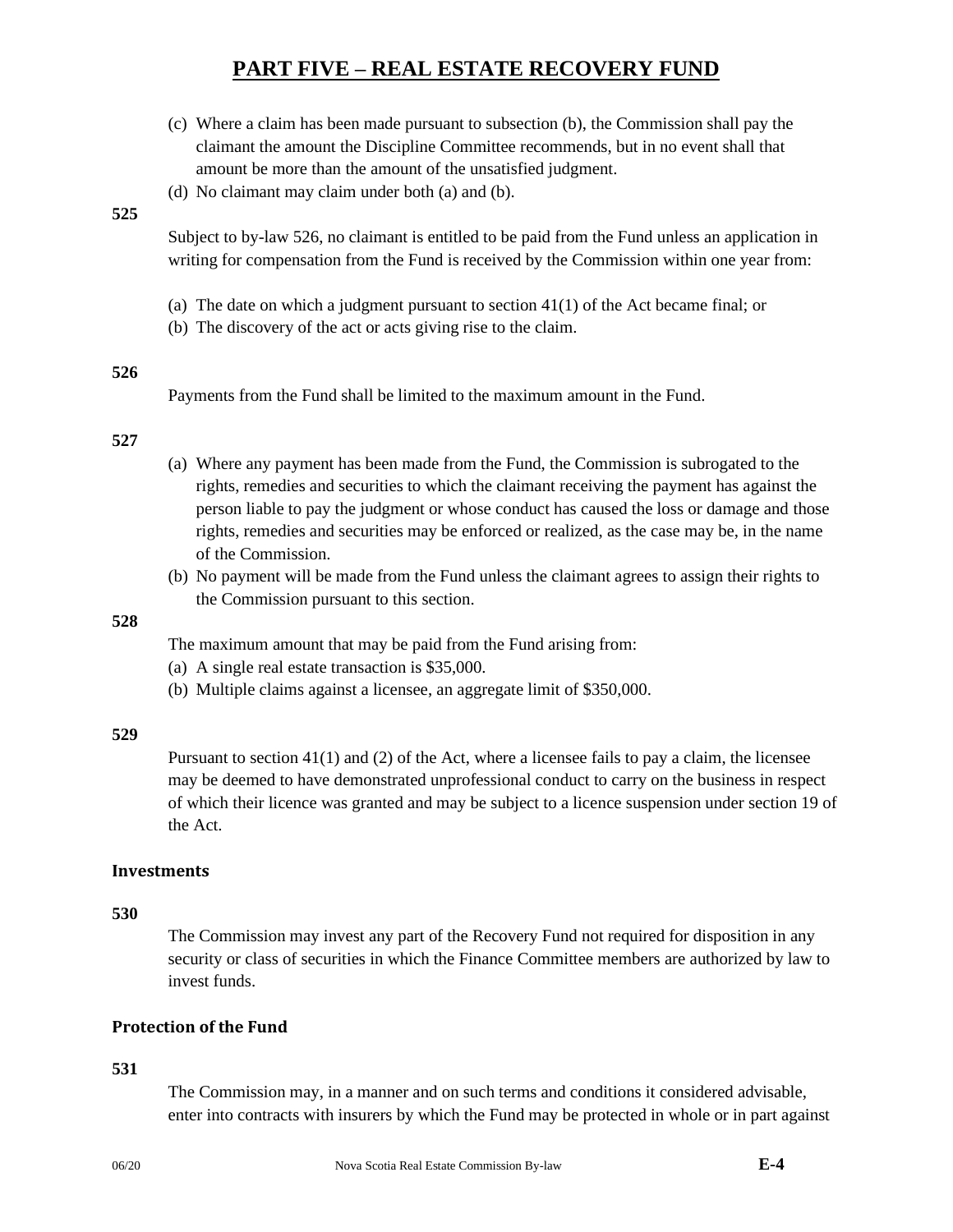any claim or loss to the Fund and the costs incurred by the Commission under any such contracts may be defrayed from the Fund.

## **Use of Excess Funds**

**532**

Any amount in the Fund in excess of the minimum prescribed by Regulations or may be used by the Commission for any of the following purposes:

- (a) The examination, research, revision, and reform of the real estate industry;
- (b) To promote public and professional education relating to the real estate industry;
- (c) To encourage and enforce good business practices in the profession;
- (d) To sponsor and support just and desirable legislation affecting the real estate industry;
- (e) To promote standardization within the real estate industry;
- (f) Any purpose incidental and conducive to the attainment of any of these purposes; and
- (g) Administrative costs of the Fund.

**533**

The Registrar shall serve as secretary of the Fund and will be responsible for performing the usual duties of that office including correspondence, preparation of minutes of meetings, recording decisions, and so forth.

## **Winding up the Fund**

#### **534**

Winding up of the Fund is pursuant to section 42 of the Act and the Regulations.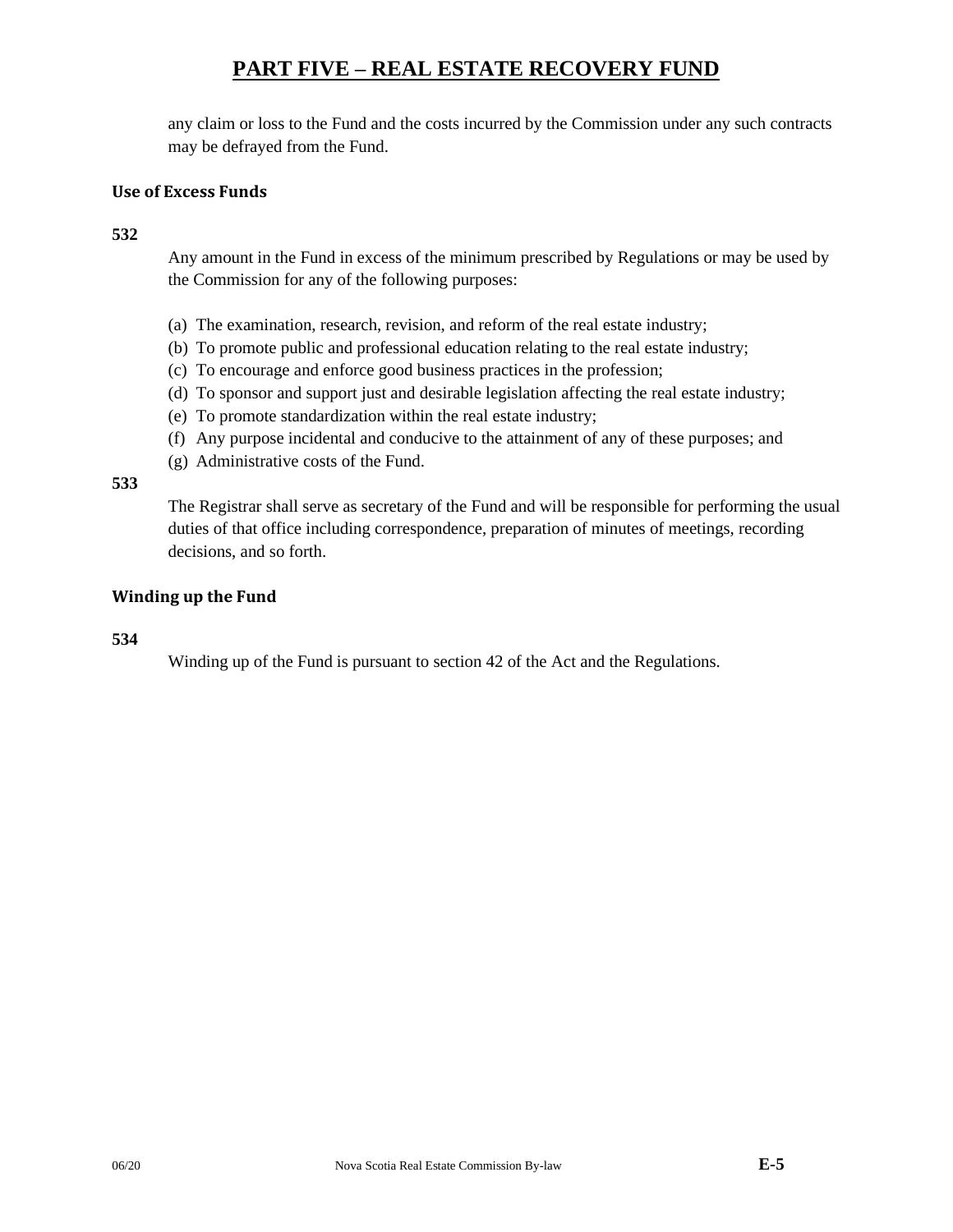## **Trust Accounting & Record Keeping**

**601**

All trust accounts referred to in this Part are as established pursuant to Sections 4(3) and 32 of the Act.

**602**

- (a) A broker shall maintain a trust Account for the safekeeping of all deposits held by that brokerage.
- (b) Records for the recording and storage of trust deposits shall be maintained in accordance with the Policies & Procedures.

**603**

Repealed 2018.

## **604**

All complaints to the Commission concerning trust funds shall be in writing.

**605**

The Commission may authorize a person to initiate and conduct an investigation, without a written complaint, for the proper administration of the Act.

**606**

The Commission may appoint an investigator who shall forthwith investigate the complaint and promptly report their findings to the Registrar for action.

## **Inspection and Auditing**

#### **607**

The Commission, or any person authorized by the Commission in writing, may at any reasonable time inspect all or any of the books, documents, papers, correspondence and records pertaining to the trust account and transaction files of a brokerage to determine whether:

- (a) the amount of funds in the trust account of the broker is the amount for which they are accountable;
- (b) the broker maintains proper records as required by the Act, the By-law and Commission Policies; and
- (c) the broker, the managing associate broker, associate broker, salesperson or approved sales corporation is otherwise complying with the requirements of the Act, the By-law and Commission Policies.

- (a) The person making the audit may demand the production of all or any of the brokerage records, including but not limited to books, documents, correspondence, accounts and records pertaining to the trust account(s) and transaction files of the brokerage. The person may also make reproductions of files at the time of audit and these reproductions may be used as evidence for administrative and disciplinary purposes.
- (b) All records and transaction files for the current calendar year and the previous calendar year must be readily available in accordance with Commission Policies and produced, without delay, at the request of the person doing the audit.
- (c) The Commission shall suspend or cancel the licence of a broker who fails to make their trust records available for audit.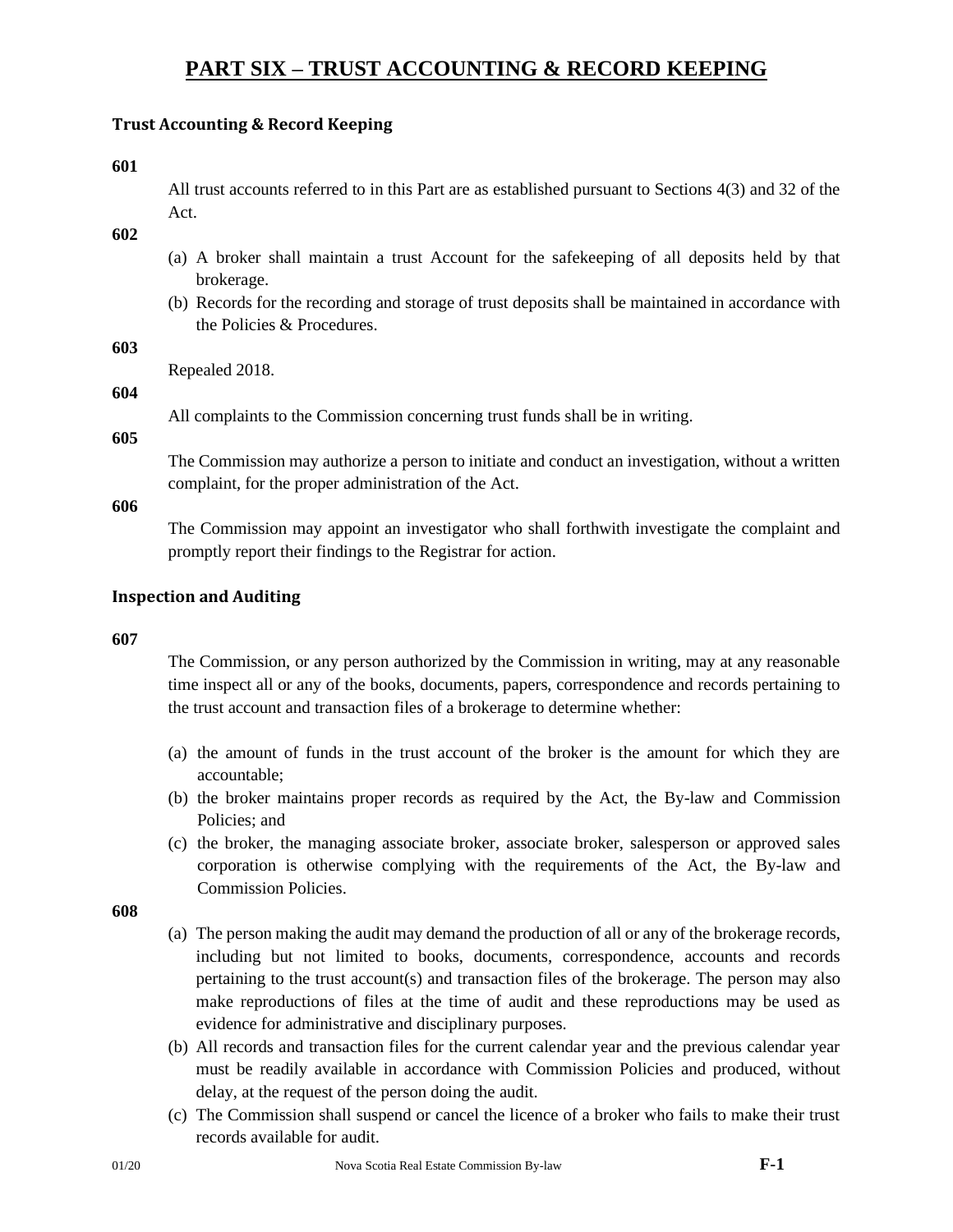(d) The Commission may suspend or cancel the licence of a broker who does not maintain proper records.

**609**

Repealed 2018.

### **General**

**610**

Repealed 2018.

## **Trust Account Audits**

#### **611**

- (a) The Commission shall conduct a trust audit of each brokerage in accordance with Commission Policies. In addition, with reasonable cause, the Registrar may direct auditors to conduct an additional trust audit(s) on a brokerage.
- (b) The Commission shall notify each brokerage in a reasonable amount of time prior to the trust audit date, when the audit will be conducted, and shall specify the period that the audit will cover and what records must be made available.
- (c) Each brokerage must submit an audit report, as directed, using a Commission-approved form regardless of trust audit frequency.
- (d) All trust record keeping must be kept in a manner consistent with Commission Policies.

## **Brokerage Audits**

#### **612**

- (a) The Commission shall conduct a brokerage audit of each brokerage in accordance with Commission Policies. In addition, with reasonable cause, the Registrar may direct auditors to conduct an additional brokerage audit(s) on a brokerage.
- (b) The Commission shall notify each brokerage in a reasonable amount of time prior to the brokerage audit date, when the audit will be conducted, and shall specify the period that the audit will cover and what records must be made available.
- (c) Each brokerage must submit an audit report, as directed, using a Commission-approved form regardless of brokerage audit frequency.
- (d) All transaction files must be kept in a manner consistent with Commission Policies.

**613**

Every brokerage shall maintain, in a financial institution, interest-bearing trust accounts in the brokerage's name, followed by the words "Real Estate Trust Account". A brokerage shall use this name only for trust accounts. This name shall appear on all trust account records including, but not limited to, deposit books and cheques.

**614**

The broker is responsible to ensure that all disbursements from trust accounts are made in accordance with the disbursement methods and procedures set out in the Commission Policies. Regardless of disbursement method, verifiable third-party proof of the transaction must be maintained.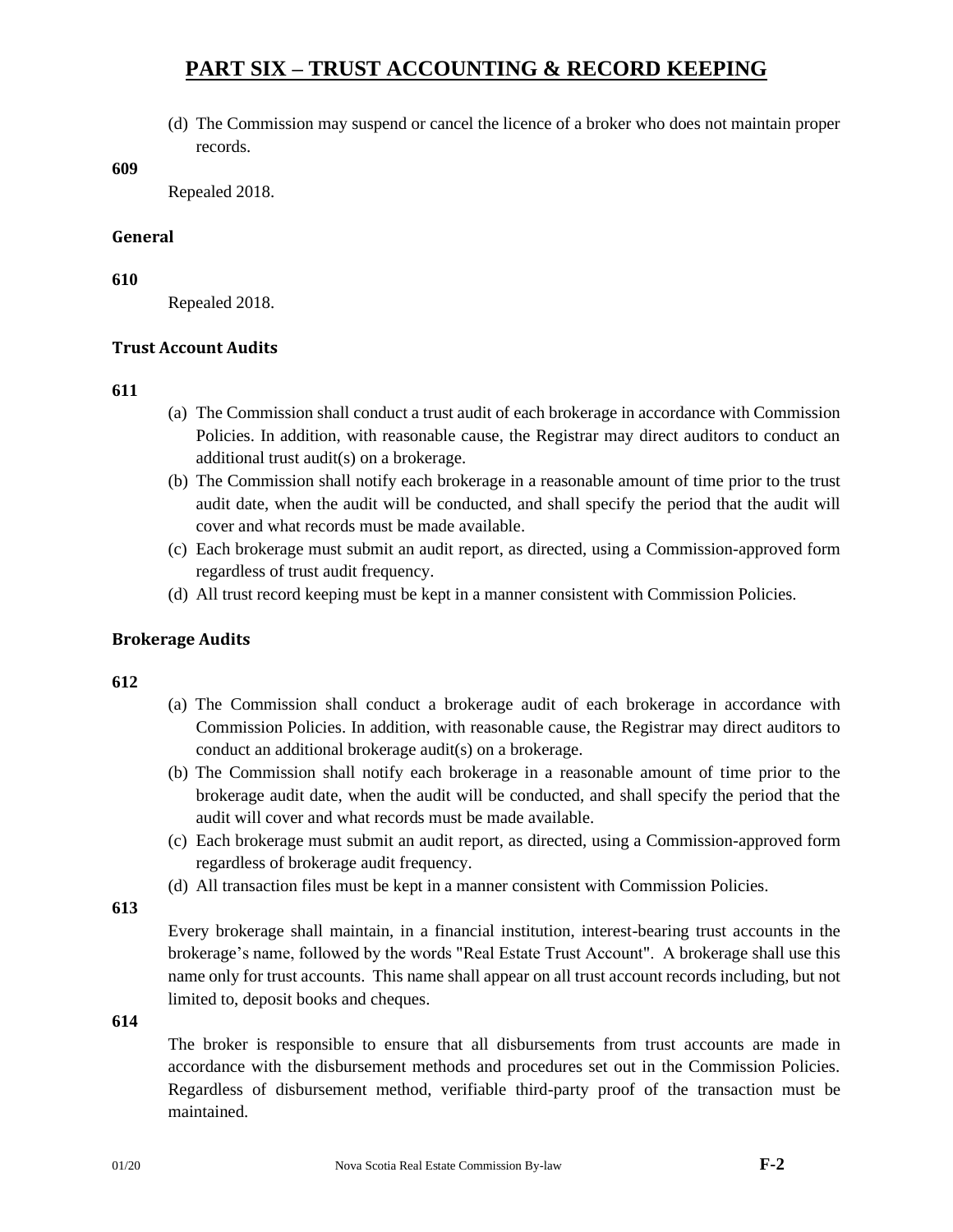## **615**

Pursuant to Section 32(1) of the Act, in respect to their trust account, every broker shall instruct their financial institution to remit, at least semi-annually in April and October, interest earned for the preceding six (6) month period ending March 31 and September 30 respectively. Each payment to be accompanied by the "Interest-Bearing Trust Account" form approved by the Commission for that purpose. If there is a service charge to remit these funds, it is the responsibility of the Commission.

#### **616**

If a director or broker of a brokerage files for bankruptcy, the broker shall notify the Commission, in writing, within five days of the filing.

## **617**

Repealed 2018.

## **618**

All real estate trade and trust account records shall be maintained in accordance with the Commission's Records Storage and Production Policy.

## **619**

- (a) Repealed.
- (b) Real estate brokerage transaction files must be kept separate from any other files that may be maintained at the brokerage, such as mortgage broker or insurance files.

## **Trade Record Sheet**

#### **620**

Every broker shall maintain a trade record sheet for each trade. The trade record sheet, at a minimum, shall contain the following information:

- (a) the nature of the trade;
- (b) a description of the real estate that is sufficient to identify it;
- (c) the true consideration for the trade;
- (d) the names of all parties to the trade;
- (e) the amount of deposit received and a record of the disbursement of the deposit; and
- (f) the amount of the remuneration, the name of the party paying it and to whom it gets paid.

### **Transaction Files**

#### **621**

Repealed 2018.

**622**

Every brokerage shall keep, as part of its records, with respect to its trades in real estate, a paper or electronic trust ledger in which it shall maintain a separate record for each person on whose behalf the brokerage is acting. The trust ledger shall contain a record of all:

- (a) funds that the brokerage receives in trust;
- (b) funds that the brokerage holds in trust;
- (c) interest on funds that the brokerage holds in an individual trust; and
- (d) disbursements the brokerage makes from funds received in trust.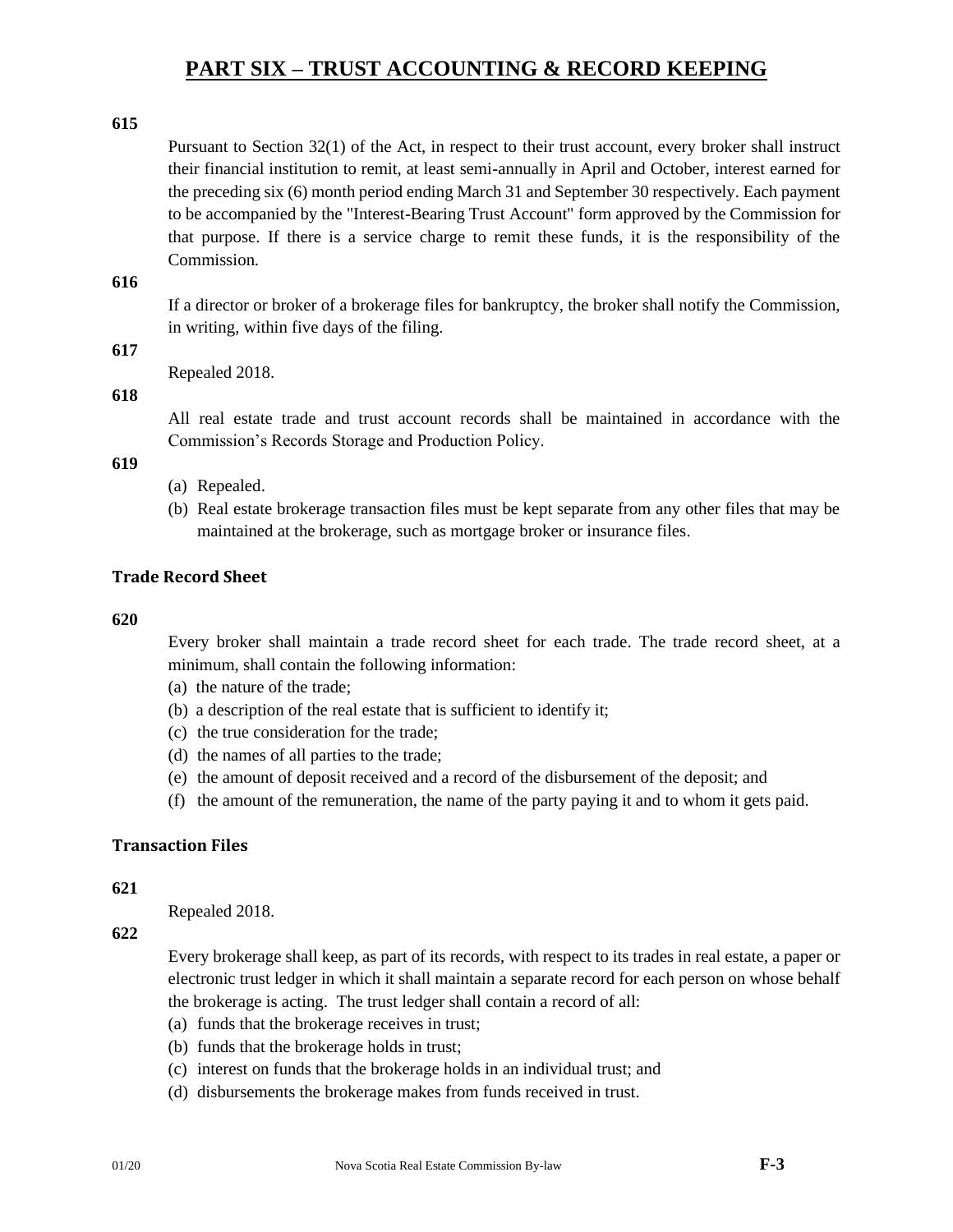## **623**

Each trust account is to be reconciled monthly with the bank statement. The monthly trust account reconciliation must be signed and dated by the broker or managing associate broker. A trust liability listing must contain the following information for all trust funds held in accordance with Section 32 of the Act:

- (a) information sufficient to identify the transaction;
- (b) the trust account number and the name of the financial institution;
- (c) the address relating to the transaction; and
- (d) the amount of funds being held in trust for each transaction.

## **Handling of Funds**

## **624**

Pursuant to Section 33 of the Act, a broker may hold an interest-bearing trust account for a buyer or seller with the agreement of the buyer and seller, and the party to whom the interest is payable must be stated in writing.

## **625**

- (a) It is the responsibility of the broker, or delegate managing associate broker, to ensure that all trust funds received by the brokerage are deposited to their trust account and recorded and maintained in accordance with the By-law and Commission Policies.
- (b) If a brokerage receives a cash deposit from a consumer but the brokerage is not identified in the associated real estate purchase agreement as the holder of the deposit, the brokerage may deposit the cash into their trust account and then disburse the funds to the identified holder's trust account.

**626**

A broker shall not co-mingle their own money with trust funds. The only funds that may be deposited into a brokerage trust account are funds to be held in trust.

- (a) Account service fees must not be deposited into or removed from the trust account.
- (b) Interest earned on the trust account must not be deposited into the trust account, except in the case of an individual trust account.

**627**

A broker shall not pass through the trust account commissions received on completed transactions from other brokerages.

**628**

Disbursements of the brokerage's commission from the broker's trust account to the general account shall be made only after the transaction is completed.

**629**

Payments of commission to the broker, managing associate brokers, associate brokers, salespeople, approved sales corporation or other brokerages shall not be made by the broker from the trust account.

**630**

Monies payable to the seller for any amount held in trust in excess of the commission shall be paid from the trust account, upon receipt of written instruction from all parties to the transaction.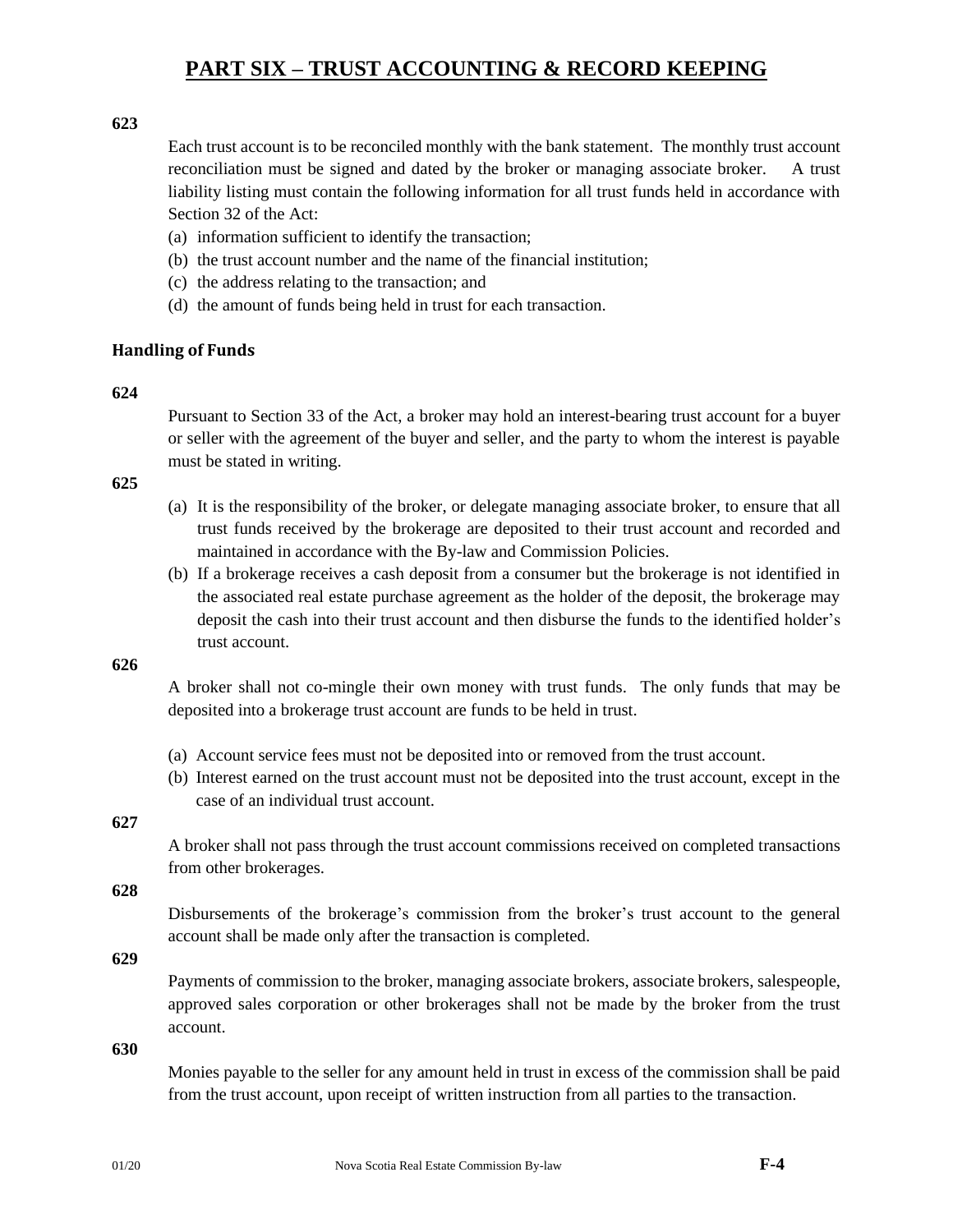# **Withdrawal of Trust Funds**

# **No Dispute**

#### **631**

Any time a transaction is not proceeding and there is a request for the return of deposit based on the terms agreed to in the transaction, the brokerage shall do one of the following:

- (a) get a release signed by all parties to the transaction and return the trust funds to the buyer or seller as agreed to in the release; or
- (b) when it is not possible to contact the seller or get a clear answer from the seller on the release of the trust funds to the buyer, the brokerage is to send a notice, in writing, to the seller and copied to the buyer, explaining that the brokerage will release the trust funds to the buyer within 14 days of this notice being sent to the seller. Should the seller object to the release of the trust funds to the buyer, this notice will require the seller to provide the brokerage with written notice of legal proceedings being taken by the seller to either complete the transaction or force the buyer to forfeit the trust funds to the seller. Once the 14 days after notice have passed, without a written objection from the seller being received by the brokerage, the brokerage may release the trust funds to the buyer.
- (c) when it is not possible to contact the buyer or get a clear answer from the buyer on the release of the trust funds to the seller, the brokerage is to send a notice, in writing, to the buyer and copied to the seller, explaining that the brokerage will release the trust funds to the seller within 14 days of this notice being sent to the buyer. Should the buyer object to the release of the trust funds to the seller, this notice will require the buyer to provide the brokerage with written notice of legal proceedings being taken by the buyer to either complete the transaction or force the seller to return the trust funds to the buyer. Once the 14 days after notice have passed, without a written objection from the buyer being received by the brokerage, the brokerage may release the trust funds to the seller.

## **Disputed Transaction**

## **632**

Any time more than one party to a transaction is making demands for any trust funds for which the brokerage is responsible, the brokerage shall hold the trust funds in the trust account until:

- (a) the parties to the transaction agree, in writing, as to how the money shall be disbursed;
- (b) the brokerage is ordered, by a court of proper jurisdiction, to disburse the trust funds in a specified manner; or
- (c) until the trust funds are disbursed to the Commis**s**ion.

**633**

Repealed 2018.

**634**

No licensee shall make or permit to be made any false or misleading statement in any financial records or reports required to be furnished under the Act, the By-law, or Commission Policies.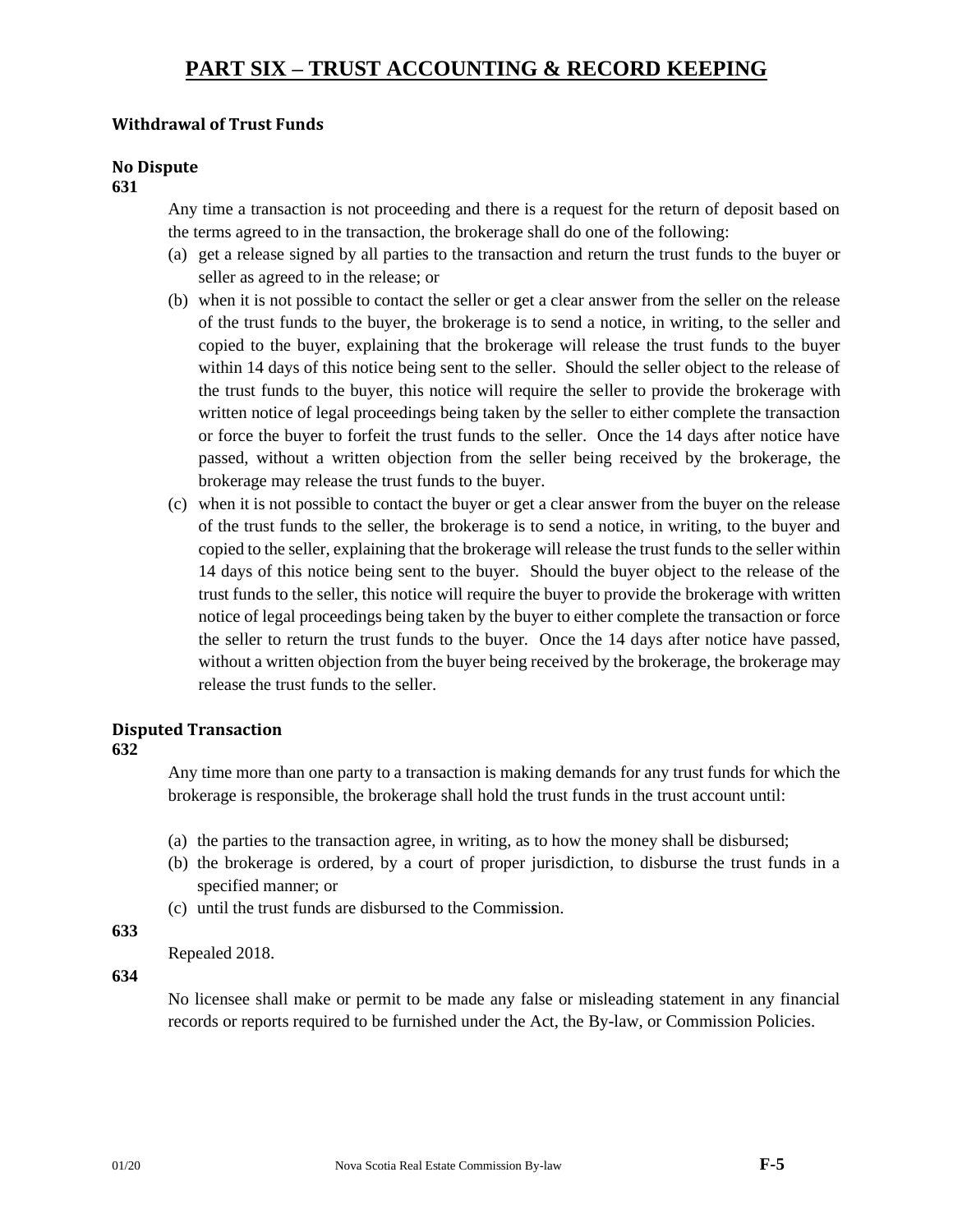## **Closing Out Audit**

## **635**

Upon the closing, transfer or merger of a brokerage, or when there is a change of brokers, audits will be conducted in accordance with Commission Policies.

## **Brokerage Fee**

### **636**

Where a brokerage holds money in trust pursuant to Section 33 of the Act, the brokerage may charge a buyer or seller, as the case may be, an administration fee that does not exceed \$100.00.

## **Unclaimed Trust Funds**

## **637**

The Commission will transfer any trust funds that are unclaimed, as per Section 32 of the Act, to an education fund to be maintained and administered by the Commission. This fund is to be used for the education of industry members.

Should any person come forward and make a claim for a trust deposit that was transferred to this fund, the Commission will pay out of this fund the amount claimed provided the claimant can supply satisfactory evidence as to their claim to the trust deposit. A claim must be made within six years of the date the trust deposit was placed in the brokerage's trust account.

## **Cash Deposit**

## **638**

Repealed 2018.

## **Audit Location**

- (a) When conducting an inspection, audit, or review, the Commission shall determine whether the inspection, audit, or review is to be conducted at the location of the brokerage, or through the forwarding of the required books, documents, papers, correspondence and records to the Commission.
- (b) In cases where the inspection, audit, or review is to be conducted at the location of the Commission, delivery to the Commission office and return to the brokerage shall be conducted as specified by the Commission and the Commission shall bear the required costs.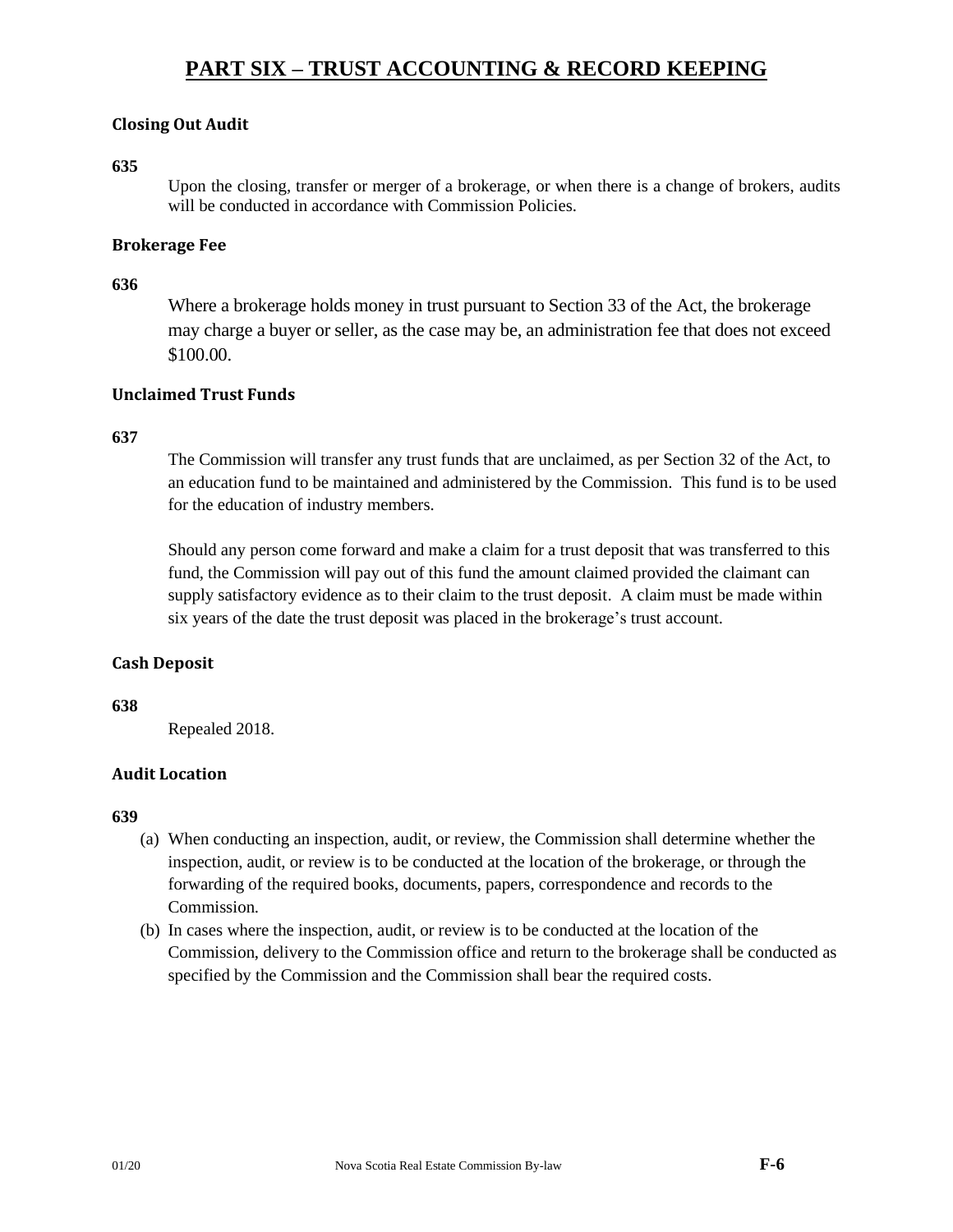## **Preamble**

#### **701**

It shall be the duty of all industry members to have knowledge and to be aware of all laws regulating the real estate industry in Nova Scotia.

Standards of business practice have been rising consistently, and every industry member is expected to conform to the higher standards as they become the norm. In considering whether an industry member may have breached any provision, the accepted and normal standards of practice in the profession are taken into account by the Commission. The following code of conduct and standards of business practice are accepted standards of the Commission. The standards set out herein are not all inclusive and there are additional standards which are applicable in appropriate circumstances and which may be published by the Commission from time to time. The following standards are intended to be guidelines to be taken into account when particular situations are considered by industry members and the Commission.

## **Standards of Business Practice**

- *Article 1* The business of an industry member shall be conducted in strict accordance with the current terms and conditions of the Act, the Regulations, the By-law and Policies & Procedures of the Commission.
- *Article 2* The industry member shall protect and promote the interests of their client. This primary obligation does not relieve the industry member of the responsibility of dealing fairly with all other parties to the transaction.
- *Article 3* The industry member shall fully disclose in writing to, and shall seek written acknowledgement of disclosure from, all parties to a transaction regarding the role and the nature of the service the industry member will be providing to the client versus the customer or other party to the transaction. The industry member shall also disclose their role to other industry members involved in the transaction. The industry member shall provide this agency disclosure before a relationship with a client develops.
- *Article 4* The licensee shall obtain written and executed representation agreements. Releases, promises and guarantees of specific service(s) must be in writing.
- *Article 5* The industry member shall, prior to the signing of any agreement, fully inform the signing party regarding the type of expenses for which he/she may be normally liable.
- *Article 6* The industry member is obliged to render a skilled and conscientious service, in conformity with standards of competence which are reasonably expected in the specific real estate disciplines in which the industry member engages. When the industry member is unable to render such service, either alone or with the aid of other industry members, the industry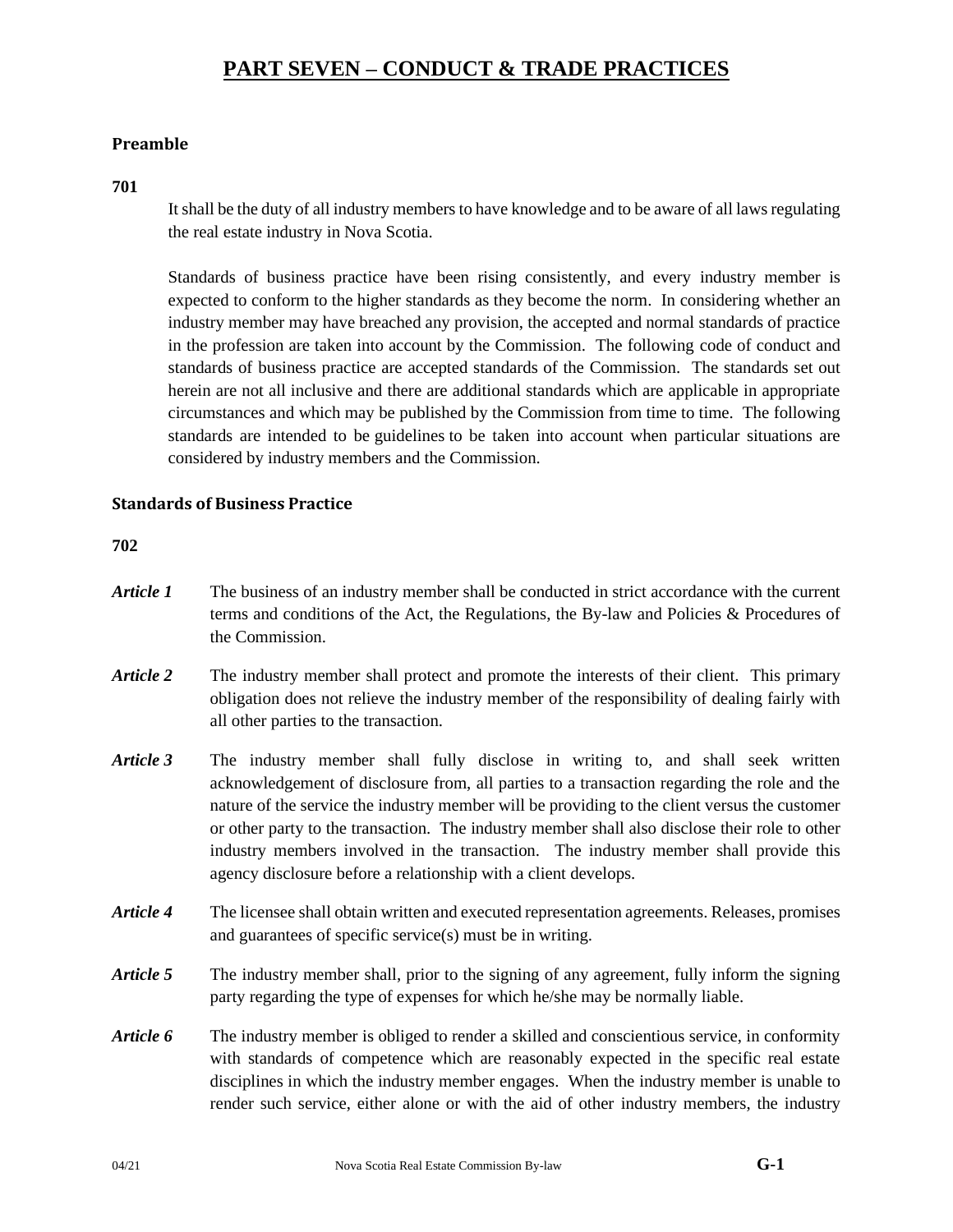member should not accept the assignment or otherwise provide assistance in connection with the transaction.

- *Article 7* The industry member shall endeavour to be informed regarding the essential facts which affect current market conditions in order to be in a position to counsel their clients and/or to assist customers in a responsible manner.
- *Article 8* In providing an opinion of value of real property, an industry member shall not undertake to provide such an opinion if it is outside the industry member's field of experience to do so, unless this fact is disclosed to the client or unless assistance is obtained from another person who has experience in this area. In all other circumstances, the industry member shall not provide an opinion of value on property in which the industry member has a present or contemplated interest without first disclosing this fact to the client. Fees charged for providing an opinion of value shall not be based on the amount of value reported.
- *Article 9* When asked to give an opinion of value of real property, the industry member shall advise the client only after careful and thorough analysis and interpretation of all factors affecting the value of the property.
- *Article 10* The industry member has an obligation to discover facts pertaining to every property for which the industry member accepts an agency which a reasonably prudent industry member would discover in order to fulfil the obligation to avoid error, misrepresentation, or concealment of pertinent facts. The industry member shall disclose, in writing whenever possible, any known material latent defects to their clients or other industry members involved in a transaction.
- *Article 11* The industry member shall ensure that agreements regarding real estate transactions are in writing in clear and understandable language, expressing the specific terms, conditions, obligations and commitments of the parties to the agreement. A copy of each final agreement shall be furnished to each party upon their signing or initialling, and shall be dealt with in accordance with the instructions of the parties involved.
- *Article 12* An industry member shall present all written offers and counter-offers as objectively and quickly as possible. This must be done within the specified timeframes or a written extension must be obtained. An industry member shall not withhold or delay the presentation of an offer without the express written consent of the client. When there are multiple offers, an industry member acting on behalf of the seller must disclose to all potential buyers or their agents that there are multiple offers, unless otherwise instructed by the seller in writing, but must not disclose to any other person the specific terms and conditions of other offers.
- *Article 13* An industry member, at the time of signing an exclusive written agreement, must have written notification from the seller that the seller requests the Brokerage to co-operate or to not cooperate with other Brokerages in the marketing of the seller's property.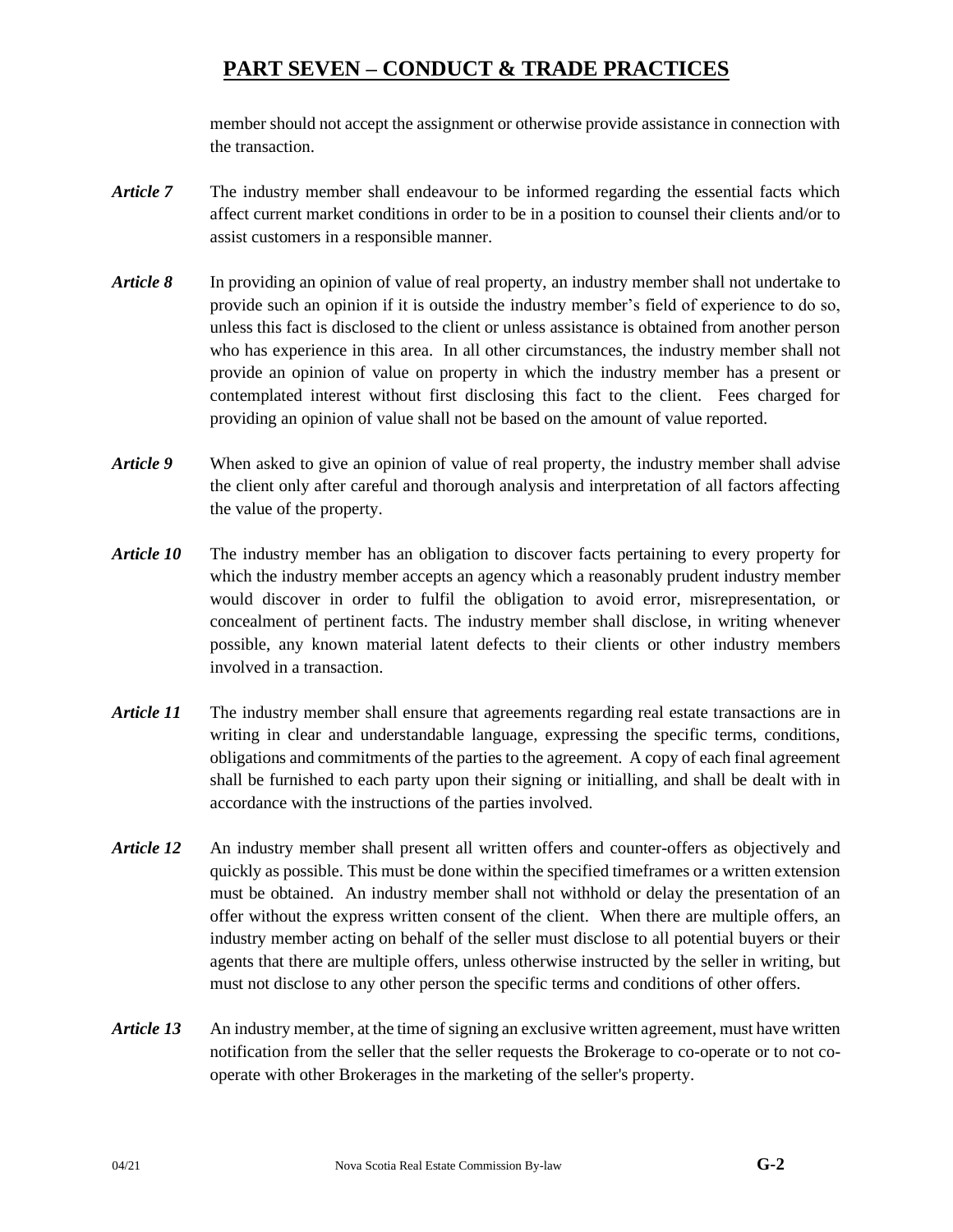- *Article 14* No broker, managing associate broker, associate broker or salesperson shall trade in real estate under any names other than the names on their licence. Should the industry member wish to use a nickname in their trading, then the nickname must be registered as per Section 329 of this By-law. No Approved Sales Corporation shall trade in real estate except through the services of its Responsible License Holder.
- *Article 15* The industry member shall not advertise a property without the seller's/landlord's written authority, nor shall the advertised or offered price of a property be other than that which was agreed upon with the seller/landlord.
- *Article 16* The industry member shall ensure a true presentation in all advertising. Properties and services shall not be advertised without identifying the firm, or where applicable, the individual industry member, in accordance with the Act.
- *Article 17* Signs in respect of the sale, rent, lease, development or exchange should not be placed on any property by more than one industry member, unless authorized by the owner/landlord. Industry members shall not interfere with another real estate brokerage's sign.
- *Article 18* The industry member shall not accept compensation from more than one party to a transaction without the written consent of their client(s).
- *Article 19* industry members shall disclose to a client or customer if there is any financial benefit the industry member or their brokerage may receive as a result of recommending real estate products or services to that party.
- *Article 20* The industry member shall not accept any rebate or profit on expenditures made for a client without the client's consent or accept any rebate or profit on expenditures for a customer without the customer's knowledge.
- *Article 21* The industry member shall not present an offer or acquire an interest in property either directly or indirectly for themselves, any member of their immediate family or any entity in which the industry member has a financial interest, without making the industry member's status as a licensed person and their intent for the purchase known to the seller in writing. In selling/leasing property owned by the industry member, or in which the industry member has interest, the interest shall be revealed to the buyer/tenant in writing.
- *Article 22* The industry member shall not discourage parties to a transaction from seeking legal counsel.
- *Article 23* The industry member shall not knowingly permit any property in the industry member's charge to be used for unlawful purposes.
- *Article 24* The industry member shall not deny professional services to any person for reasons of race, creed, colour, sex, familial status, marital status, age, or national origin. The industry member shall not be party to any plan or agreement to discriminate against a person or persons on the basis of race, creed, colour, sex, familial status, age or national origin.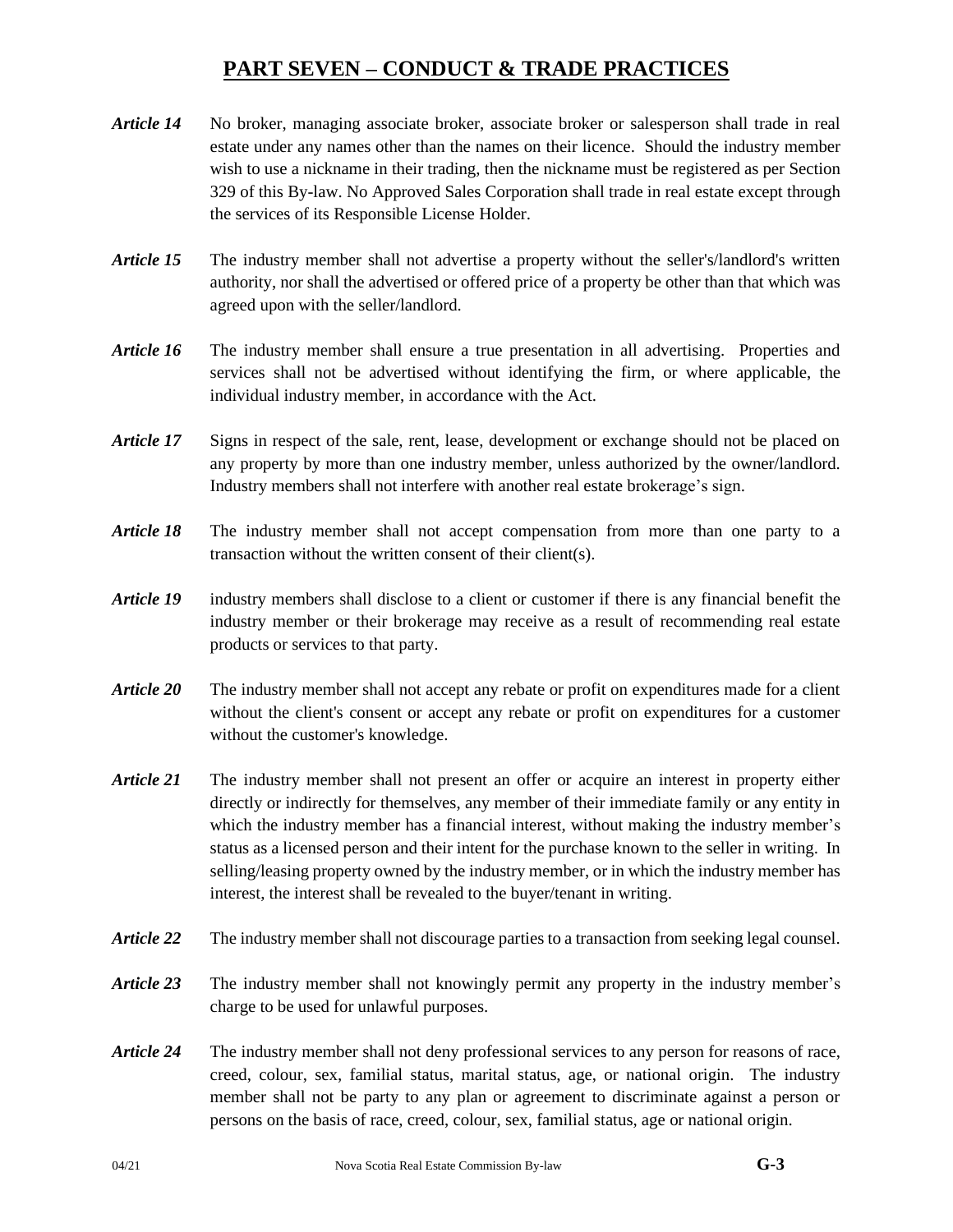- *Article 25* An industry member, when acting in a professional capacity, shall not physically, sexually, emotionally or verbally abuse a client, customer, a member of the public, another industry member or any other third party.
- *Article 26* The industry member shall never publicly discredit a competitor. If the industry member's opinion is sought regarding the specific transaction, it should be rendered with strict professional integrity and courtesy.
- *Article 27* The business of an industry member shall be conducted so as to avoid controversies with other industry members.
- *Article 28* The agency or other contractual relationship of a competitor shall be respected by all industry members. Negotiations concerning exclusively listed property or with any party who is exclusively represented shall be carried on with the client's agent and not with the client directly, except with the consent of the client's agent. Prospecting tenants is not a breach of this article.
- *Article 29* An industry member shall not seek information about a competitor's transaction to be used for the purpose of closing a transaction themselves, or for the purpose of interfering with any other contractual undertaking.
- *Article 30* An industry member shall not knowingly approach a seller or landlord whose property is currently listed for the purpose of soliciting a listing for their brokerage on property that is currently listed or a buyer that is under contract.
- *Article 31* Should an industry member be asked to co-operate in any way in connection with a disciplinary investigation or proceeding pertaining to alleged unethical practice, the industry member shall place all pertinent facts before the proper Committee of the Commission.
- *Article 32* An industry member is required to give written notice to the Commission within five days after being served with a statement of claim in any litigation concerning a trade in real estate in which the industry member is named as a defendant. Notification shall include a copy of the statement of claim.
- *Article 33* All brokers and/or managing associate brokers must be available to serve the public on a regular and consistent basis and provide the standards of competence necessary to service the public.
- *Article 34* An industry member shall not make any statement or participate in the creation of any document or statement that the industry member knows or ought to know is false or misleading.
- *Article 35* An industry member shall not engage in an act or omission relevant to the practice of the profession that, having regard for all circumstances, would reasonably be regarded by industry members or the public as disgraceful, dishonourable or unprofessional.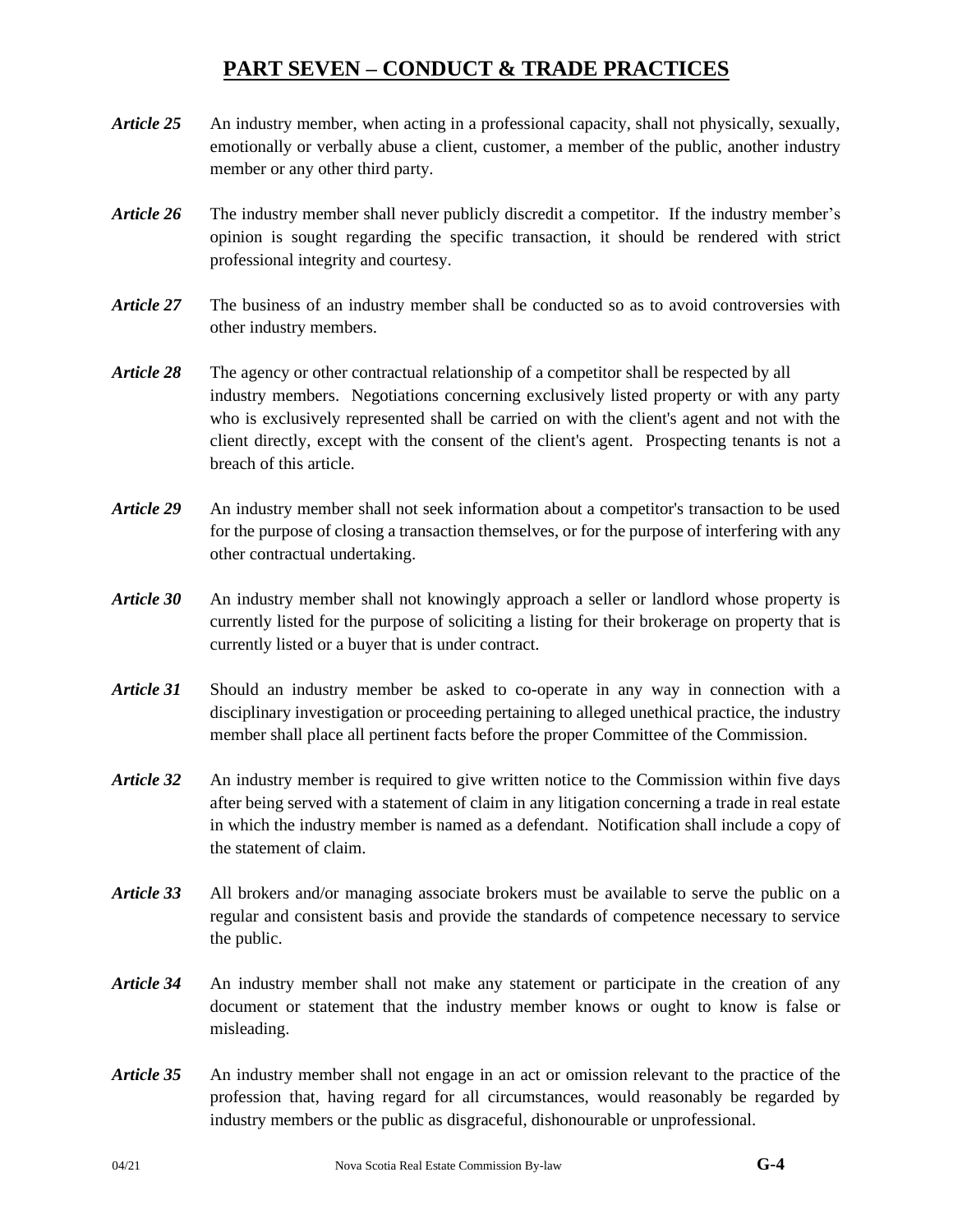- *Article 36* No licensed person shall induce any party to a lease, to break the existing tenancy agreement, except when terms satisfactory to both the landlord and a tenant have been agreed to in writing.
- *Article 37* An industry member shall not disclose confidential information about their client except with the informed consent of the client or as required or authorized by law. The duty of confidentiality continues after the professional relationship with the client has ended. An industry member may disclose confidential information without consent in order to prevent or assist authorities to prevent, investigate or prosecute an offence, to defend the industry member against an allegation by the client of negligent or improper conduct.
- *Article 38* Repealed.

## **Obligations**

- *Article 39* Industry members are required to fulfill the following obligations when they are in an agency relationship with either a buyer or seller.
	- (a) The basic obligations of an industry member who is in a sole agency relationship with a seller are:
		- (i) to use best efforts to market the property and to promote the interests of the seller;
		- (ii) at the earliest reasonable opportunity, to advise any buyer interested in the property that the industry member is the seller's agent;
		- (iii) to act as only the seller's agent;
		- (iv) to obey all lawful instructions of the seller;
		- (v) to fulfill its fiduciary obligations of loyalty, confidentiality and of full disclosure of all conflicts of interest that may arise between the seller's interests and those of the industry member or buyers;
		- (vi) not to appoint another brokerage to act on behalf of the seller as sub-agent without the seller's prior written consent;
		- (vii) to exercise reasonable care and skill in the performance of the agreement;
		- (viii) to assist the seller in negotiating favourable terms and conditions with a buyer and in preparing and complying with a legally binding agreement of purchase and sale for the property;
		- (ix) to disclose to buyers all material latent defects affecting the property known to the industry member;
		- (x) to present, in a timely manner, all offers and counter-offers to and from the seller even when the property is already the subject of an agreement of purchase and sale;
		- (xi) to disclose, in a timely manner, to the seller all relevant facts affecting the transaction known to the industry member;
		- (xii) to keep the seller fully informed regarding the progress of the transaction;
		- (xiii) to advise the Seller to obtain expert advice on matters of importance to the seller;
		- (xiv) to comply with the provisions of the Real Estate Trading Act and its regulations, the rules and By-law of the Nova Scotia Real Estate Commission; and
		- (xv) to have a written power of attorney to sign on behalf of a client.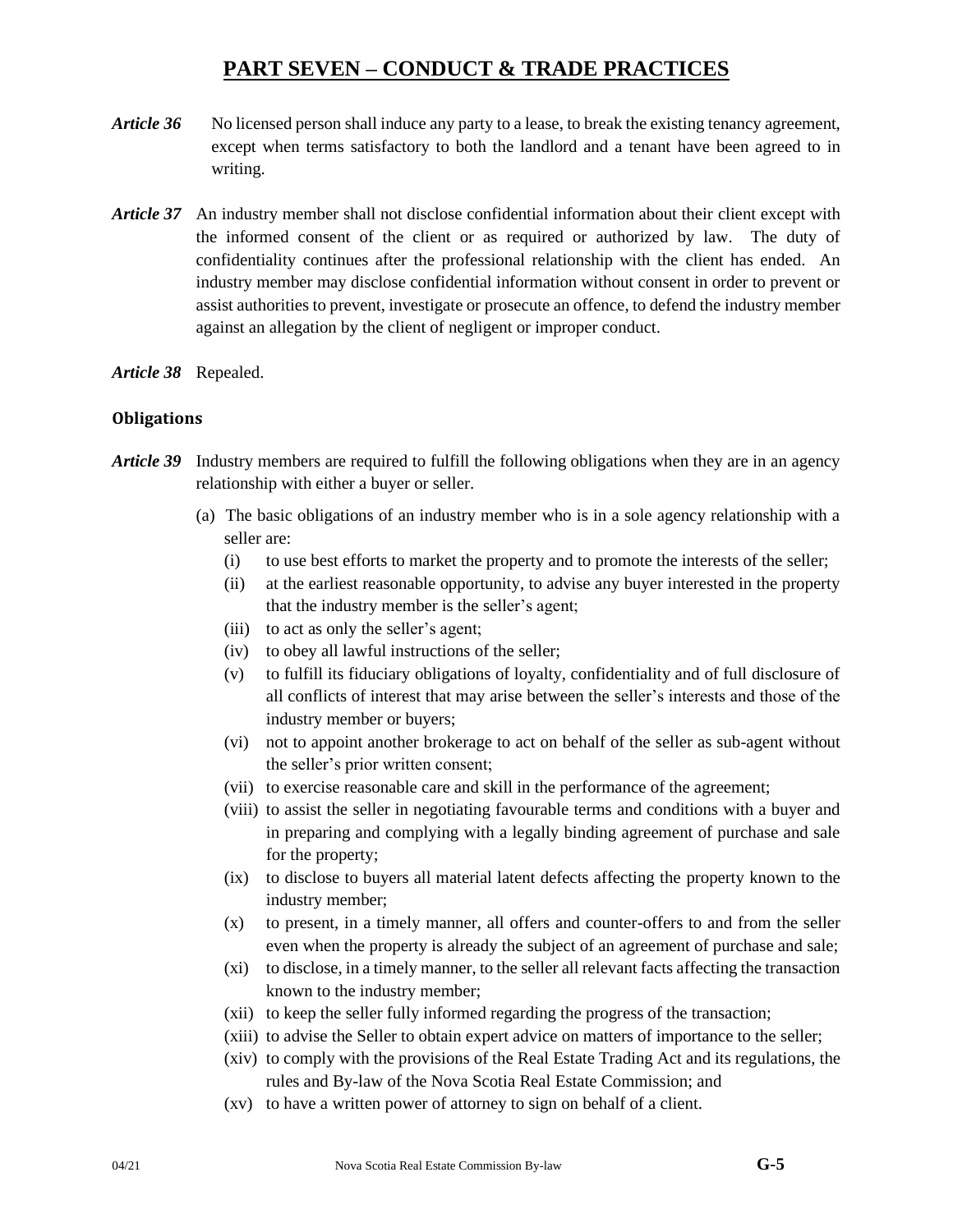- (b) The basic obligations of an industry member who is in a sole agency relationship with a buyer are:
	- (i) to use best efforts in locating a property in the specified market area(s) that meets the material requirements identified by the buyer and, generally, to promote the interests of the buyer;
	- (ii) at the earliest reasonable opportunity, to advise any seller in whose property the buyer is interested that the industry member is the agent of the Buyer;
	- (iii) to act as only the buyer's agent;
	- (iv) to obey all lawful instructions of the buyer;
	- (v) to fulfill its fiduciary obligations of loyalty, confidentiality and of full disclosure of all conflicts of interest that may arise between the buyer's interests and those of the industry member, sellers or competing buyers;
	- (vi) not to appoint as sub-agent another brokerage without the buyer's prior written consent;
	- (vii) to exercise reasonable care and skill in the performance of this agreement;
	- (viii) to seek out and advise the buyer in a timely manner of available properties in the market area which may meet the buyer's requirements, including those listed with other brokerages, those "for sale by owner" and other available properties known to the industry member;
	- (ix) to discover relevant facts pertaining to any property for which the buyer is considering making an offer;
	- (x) to disclose, in a timely manner, to the buyer all relevant facts known to the industry member affecting a property or transaction;
	- (xi) to advise the buyer to obtain expert advice as to matters of importance to the buyer;
	- (xii) to present, in a timely manner, all offers and counter-offers to and from the buyer even when a property is already the subject of an agreement of purchase and sale;
	- (xiii) to keep the buyer fully informed regarding the progress of the transaction;
	- (xiv) to disclose to the buyer the existence and terms of any competing offers known to the industry member for a property in which the buyer is interested;
	- (xv) to assist the buyer in negotiating favourable terms and conditions and in preparing a legally binding Agreement of Purchase and Sale;
	- (xvi) to comply with all relevant provisions of the Real Estate Trading Act and its regulations, and the rules and By-law of the Nova Scotia Real Estate Commission.

#### **Disclosure**

- *Article 40* Industry members are required to make the following disclosures:
	- (a) Before eliciting or as soon as practicable upon receiving confidential information from any person concerning that person's real estate needs, motivation, financial qualifications, or in any event before entering into a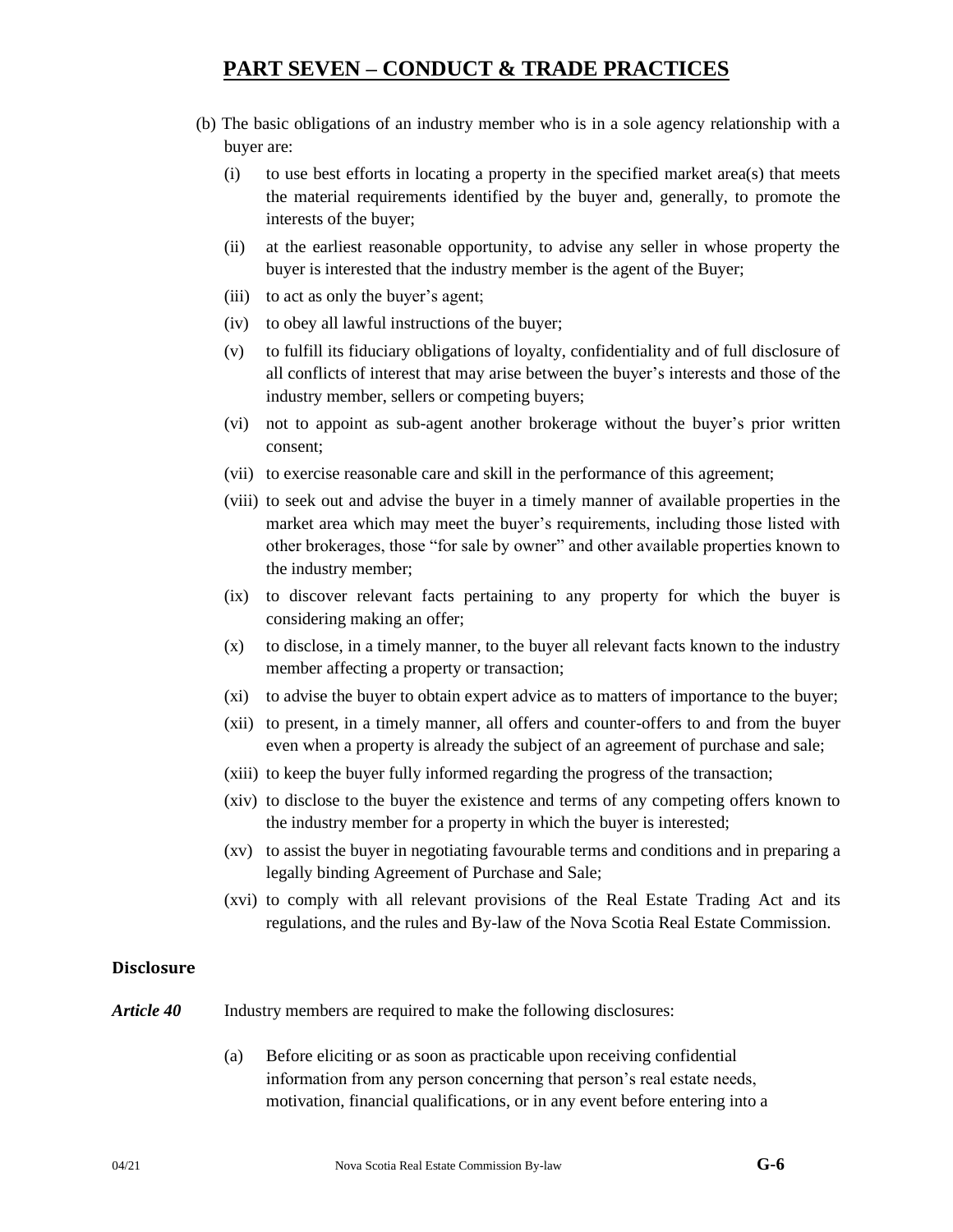service agreement, an industry member must disclose (in writing) to that person:

- (i) the nature of the services that the industry member will provide,
- (ii) whether the industry member is acting in the trade or anticipated trade on behalf of any other person, in any capacity,
- (iii) if a member of a team, the names of all industry members on the team,
- (iv) any conflict of interest that may exist, and
- (v) any other facts that may be likely to influence the person's decision.
- (b) If, subsequent to this disclosure, there is any material change in the facts which have been disclosed, the industry member must immediately disclose the change to that person.
- (c) The best efforts of the industry member shall be used to obtain written acknowledgement of all disclosures made by the person to whom it was made.
- (d) The duty of disclosure is not triggered merely by:
	- (i) a bona fide "open house" showing,
	- (ii) preliminary conversations or "small talk" concerning price range, location and property styles, or
	- (iii) responding to general factual questions from a potential buyer or seller.
- (e) An industry member shall not provide any services to the client or potential client in a trade or anticipated trade in which the industry member has, or will have a conflict of interest without first receiving the written and informed consent of the party.
- (f) "Conflict of interest" means a real or apparent incompatibility between an industry member's interests and the interests of the client or potential client including:
	- (i) whether the industry member has any interest in the property which is subject to the trade,
	- (ii) whether the industry member is, or will be, receiving remuneration relating to the trade from any other person,
	- (iii) the nature of the industry member's relationship with any other person involved in the trade.
- *Article 41* No industry member may sign any document on behalf of another industry member without the written permission of that industry member.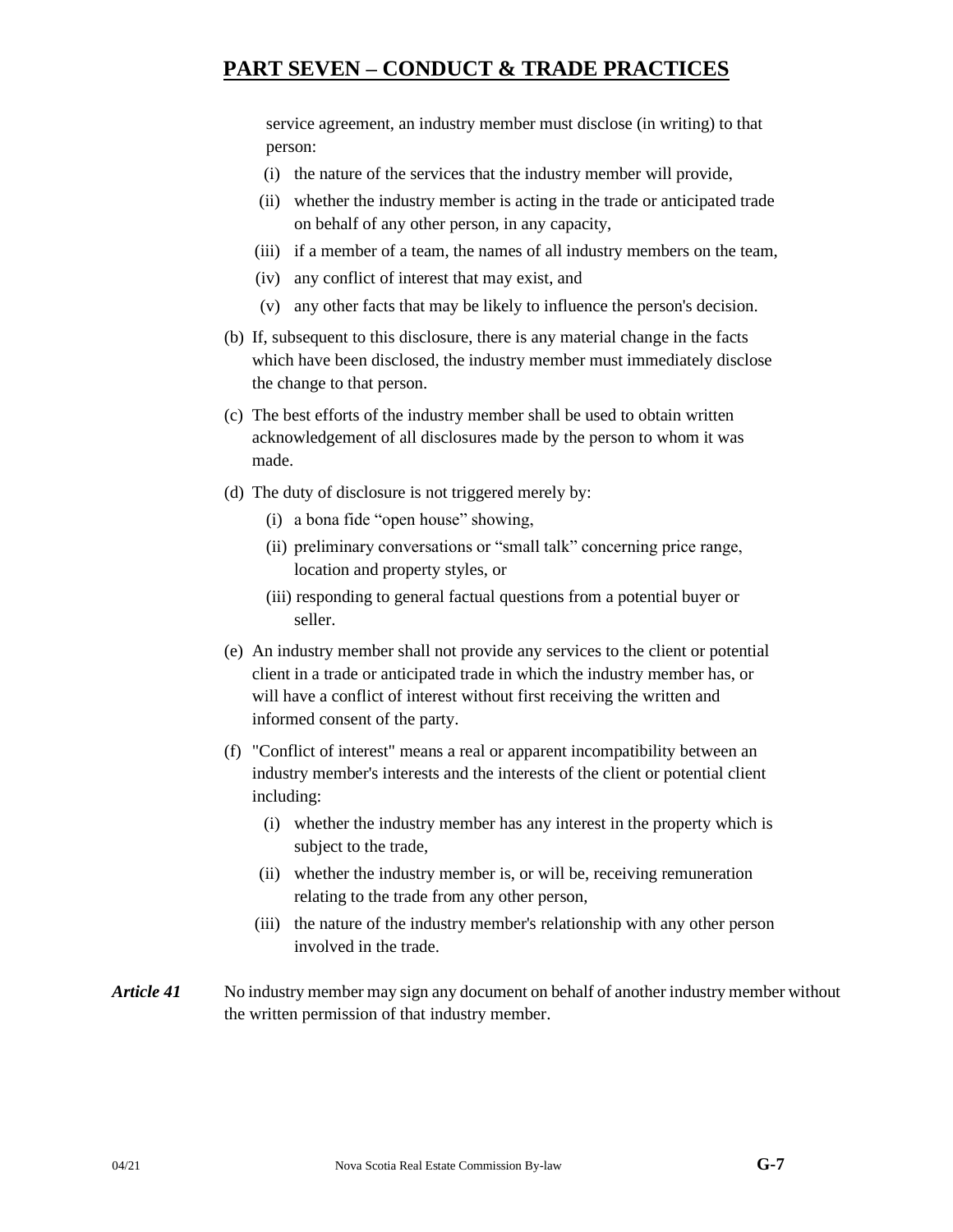## **Brokerage Supervision**

#### **703**

A broker or a managing associate broker is required to adequately supervise the activities of the industry members and other personnel for whom he/she is responsible. In determining the adequacy of the supervision, the Commission will consider the following factors, but will not be limited to making a determination on these factors alone:

- (a) whether the broker or managing associate broker was physically available to supervise and actively engaged in the management of the brokerage;
- (b) must ensure the business of the brokerage is carried out competently and in accordance with the Act, the Regulations, the By-law and the Policies & Procedures;
- (c) whether the broker or managing associate broker has undertaken all reasonable steps to ensure compliance by all associate brokers, salesperson and other employees;
- (d) whether the broker or managing associate broker has established written policies and procedures; and
- (e) whether the broker or managing associate broker took corrective and remedial action when a violation by an associate broker, salesperson or other employee was discovered.

## **Broker Responsibilities**

#### **704**

A broker or managing associate broker shall be responsible for:

- (a) reviewing and acknowledging all real estate agreements, including, but not limited to, those related to agency relationships and offers to purchase;
- (b) reviewing all advertising to ensure compliance with the Act, the Regulations, the By-law and the Commission's Policies;
- (c) ensuring there is an adequate level of supervision for associate brokers, salespeople and approved sales corporations within the brokerage and for employees who perform duties on behalf of the brokerage;
- (d) ensuring the required trust accounts, trust account records and transaction files are maintained in accordance with the Act, the Regulations, the By-law and the Commission's Policies;
- (e) ensuring proper management and control of documents or records related to licensing, registrations and related regulatory requirements;
- (f) ensuring that the brokerage utilizes only licensed persons to perform the duties of industry members on behalf of the brokerage; and
- (g) providing all industry members and personnel with written policies and procedures by which they are expected to operate.
- (h) approving team names, team logos, and maintaining a current written record of the brokerage's real estate teams and team members.
- (i) being knowledgeable and complying with the Act, the Regulations, the By-law and the Commission Policies;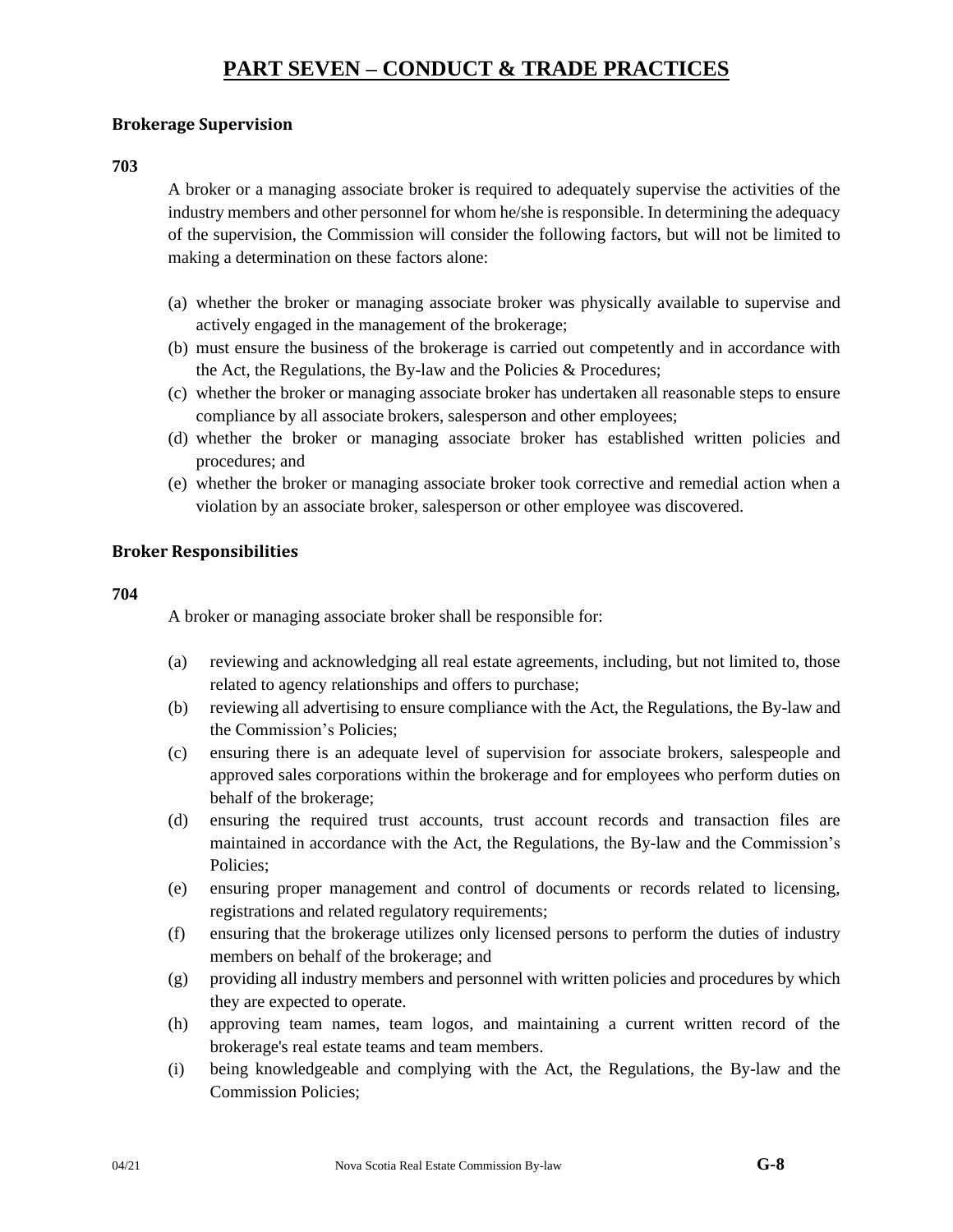## **Associate Broker and Salesperson Responsibilities**

**705** Associate brokers and salespeople shall be responsible for:

- (a) being knowledgeable and complying with the Act, the Regulations, the By-law and the Commission Policies;
- (b) trade in real estate only in the name of the brokerage with which they are licensed;
- (c) providing to the broker all documentation, trust deposits and trade record sheets as required under the By-law;
- (d) keeping the broker informed of their activities being performed on behalf of the brokerage; and
- (e) notifying the broker upon learning of a violation of the Act, the Regulations, the By-law or the Policies & Procedures by any associate broker, salesperson, approved sales corporation or employee associated with the brokerage.

All industry members, whether they are employees or independent contractors, salespeople, approved sales corporations or associate brokers, have the same responsibilities to the broker.

## **Record Keeping by Industry Members**

#### **706**

Each broker is required to keep all and any information, reports, files, documents, etc. that pertain to any real estate transaction and to have the information readily available as may be required by the Commission from time to time. Requests shall be in writing from the Commission and shall specify the format in which records are to be produced. This includes, but is not limited to, transaction files, trust records and employment records.

## **707**

It is the responsibility of the broker to keep real estate trade and trust account records for a seven (7) year period.

## **Advertising Standards**

- (a) Any advertisement or incentive or the offering of any incentive or the participation in an incentive program to the public in any medium as an inducement to trade in real estate undertaken or authorized by an industry member must not be:
	- (i) false;
	- (ii) inaccurate;
	- (iii) reasonably capable of misleading the recipient or intended recipient;
	- (iv) in bad taste; offensive or harmful to the best interests of the public or harmful to the image of the real estate industry; or
	- (v) prohibited by law.
- (b) All industry member advertising must display the brokerage name in a prominent and easily readable manner.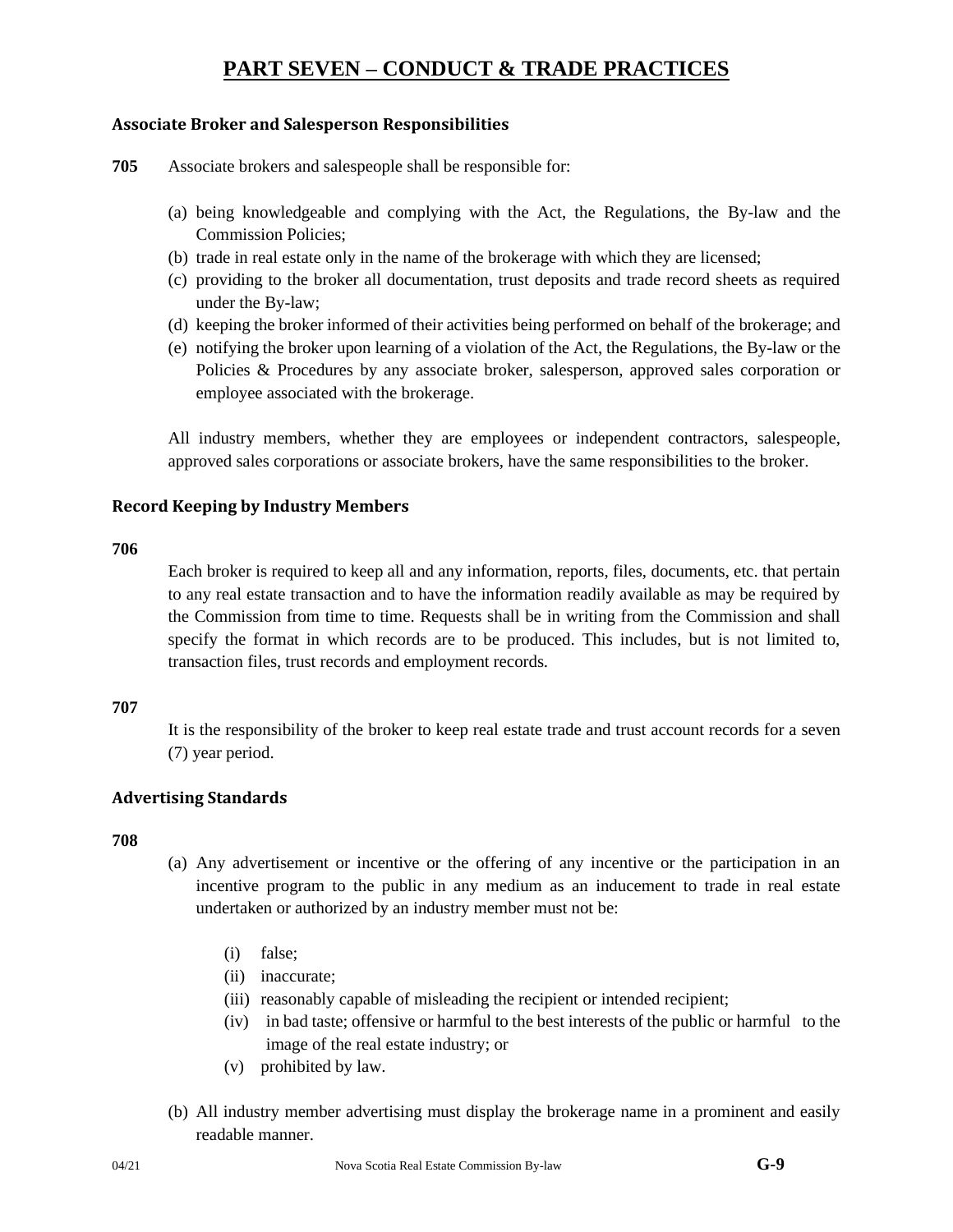- (c) No industry member may advertise in such a manner as to cause confusion between the brokerage name or logo and any other name or logo that appears in the advertisement.
- (d) The brokerage name or logo must be the same size or larger than any industry member name or team name or industry member logo or team logo in advertising.
- (e) For-sale signage must be approved by the Registrar, in accordance with 308(e).
- (f) Signage by a licensee at a personal residence is not permitted unless the location is registered as a branch office.

**709**

An industry member shall only advertise properties for sale or for lease when written authority has been obtained from the seller or the seller's lawful designate. The advertisement shall be in accordance with the lawful instructions of the seller or lawful designate.

**710**

Signs which designate property as being on the market, such as for sale, for rent, will develop to suit, etc. may not be placed on the property without the direct consent of the seller of that property or an authorized representative of the seller. Said advertising shall only be carried out during the currency of the agreement, and must be removed by the expiry date of the listing agreement or other written authority.

## **711**

Any promotional material distributed (excluding novelty items) must contain a statement whereby it states that it is not intended to solicit a property already listed or a buyer under contract.

## **Mandatory Forms**

## **712**

All industry members in the province of Nova Scotia may use properly drafted forms for the purpose of trading in real estate, excepting the following approved residential forms, which shall be mandatory:

- (a) Form 100—Working with the Real Estate Industry
- (b) Form 110—Buyer Customer Acknowledgement
- (c) Form 111—Repealed 2018
- (d) Form 112—Seller Customer Acknowledgement and Fee Agreement
- (e) Form 200—Seller Brokerage Agreement
- (f) Form 201—Seller Designated Brokerage Agreement
- (g) Form 203—Mere Posting Service Agreement
- (h) Form 210—Equipment Schedule
- (i) Form 211—Property Disclosure Statement
- (j) Form 212—Property Disclosure Statement Vacant Land
- (k) Form 220—Amendment to Seller Buyer Brokerage/ Designated Brokerage Agreement
- (l) Form 221—Temporary Withdrawal or Termination of Seller Buyer Brokerage Agreement/Designated Brokerage Agreement
- (m) Form 222—Amendment to Service Agreement
- (n) Form 223—Assignment of Seller Buyer Brokerage Agreement/Designated Brokerage Agreement
- (o) Form 224—Temporary Withdrawal or Termination of Service Agreement
- (p) Form 300—Buyer Brokerage Agreement
- (q) Form 301—Buyer Designated Brokerage Agreement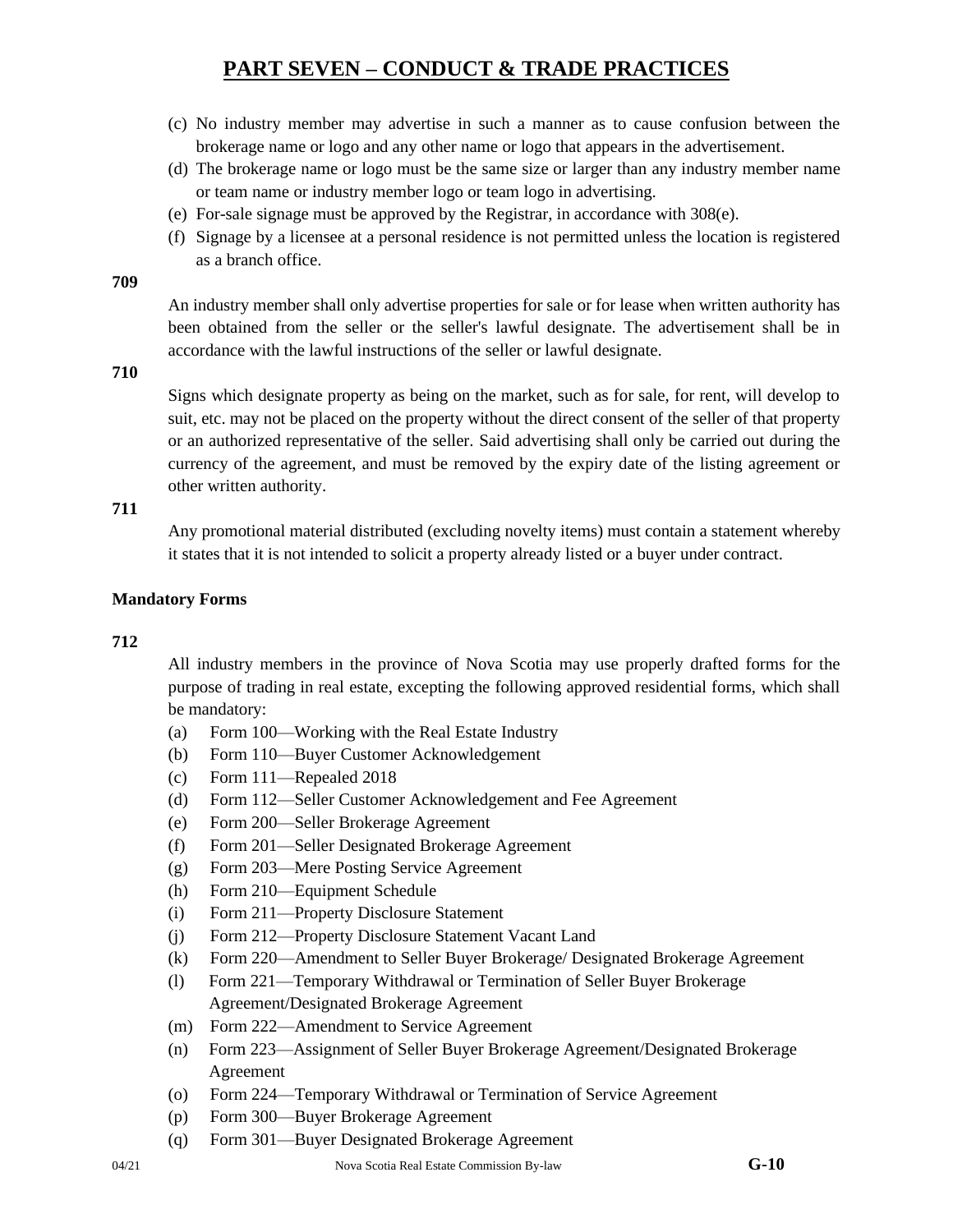- (r) Form 320—Repealed 2016
- (s) Form 400—Agreement of Purchase and Sale
- (t) Form 401—Repealed 2018
- (u) Form 402—Resale Condominium Schedule
- (v) From 403—Agreement of Purchase and Sale for New Construction
- (w) Form 404—Vacant Land Schedule
- (x) Form 405—HST Rebate Schedule
- (y) Form 406—Mini/Mobile Home Schedule
- (z) Form 407—Multi-Unit Residential Income Properties Schedule
- (aa) Form 408—Buyer Waiver of Conditions
- (bb) Form 410—Counter Offer
- (cc) Form 411—Transaction Brokerage Agreement Common Law
- (dd) Form 412—Transaction Brokerage Agreement Designated Agency
- (ee) Form 420—Addendum Schedule ''\_\_''
- (ff) Form 421—Amendment to Agreement of Purchase and Sale
- (gg) Form 430A—Sale of Buyer's Property Schedule
- (hh) Form 430B—Sale of Buyer's Property Seller Notice to Buyer
- (ii) Form 430C—Sale of Buyer's Property Buyer Notice to Seller
- (jj) Form 431—Water and Septic Schedule
- (kk) Form 440—Termination of Agreement of Purchase and Sale and Release of Deposit
- (ll) Form 441—Deposit Disclaimer for New Construction
- (mm) Form 442—Change Order
- (nn) Form 443—Deficiencies

The wording of the clauses may be changed with the consent of all parties to the Agreement.

# **713**

A brokerage shall ensure that an Amendment to Agreement of Purchase and Sale and/or Notice/Waiver/Release form, if required under the terms of the agreement, is properly completed to remove the applicable terms and conditions on or before the expiry date of the terms and conditions of an offer. A copy of the Amendment to Agreement of Purchase and Sale and/or Notice/Waiver/Release form must be delivered to all parties to the transaction as soon as reasonably possible after execution of the document.

## **Authority to Sell**

## **714**

A Seller Brokerage Agreement or a Buyer Brokerage Agreement shall:

- (a) contain an expiry date;
- (b) not contain more than one expiry date;
- (c) provide for the amount of or the rate of commission payable in respect of the trade; and
- (d) provide for the terms or conditions on which the commission is payable in respect to the trade.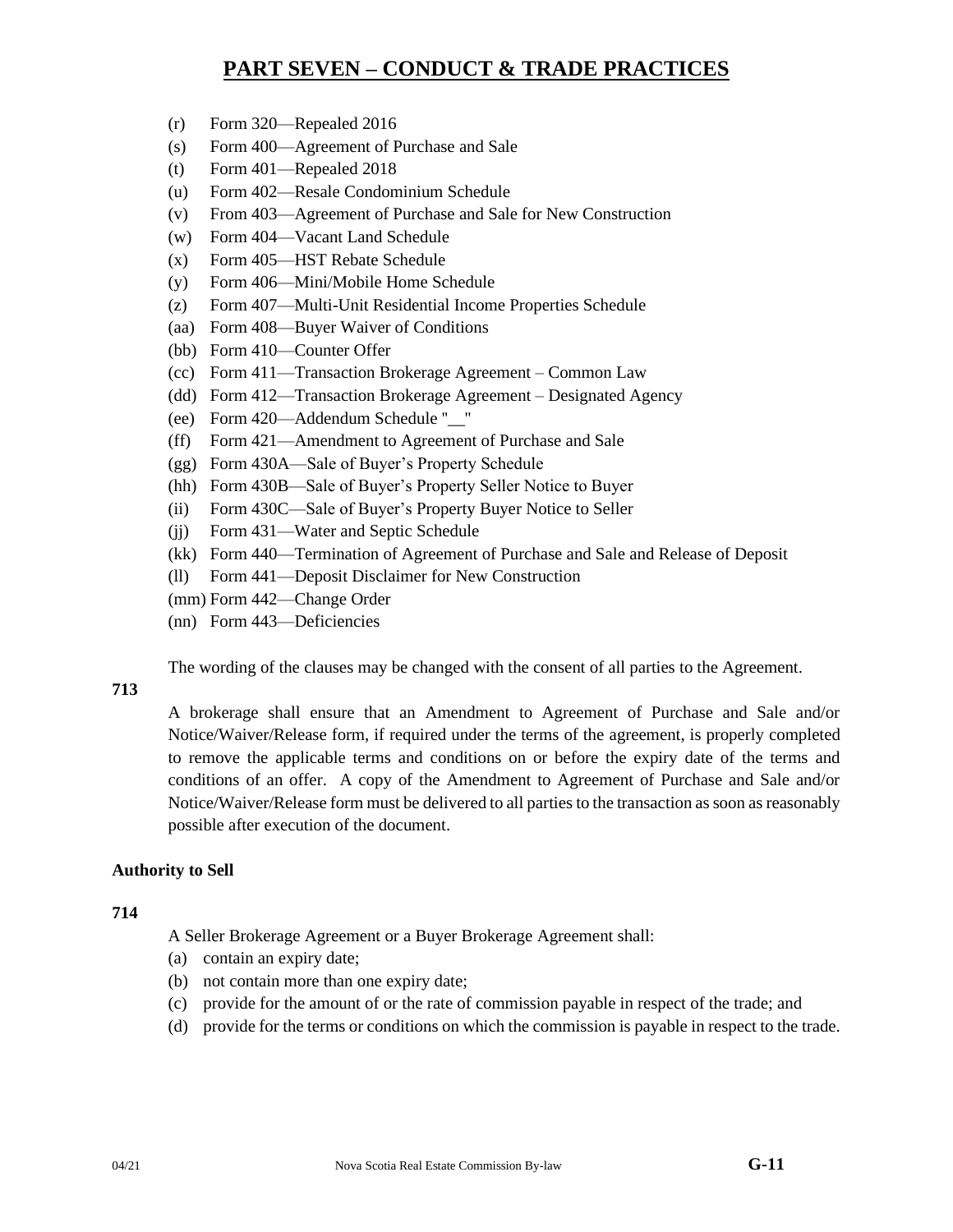## **Claim for Commission**

## **715A**

- (a) Remuneration must be calculated by one of the following methods:
	- (i) a percentage of the sale price;
	- (ii) a fixed amount;
	- (iii) fees for specific services; or
	- (iv) a combination of any calculations in (a), (b) and (c).
- (b) A consumer must be fully informed of the remuneration they will be required to pay in writing before entering into a contract for brokerage services.

## **715**

- (a) A brokerage may make claim for a commission when one of the following is in place, which specifies the commission to be paid:
	- (i) a Seller Brokerage Agreement;
	- (ii) an Agreement of Purchase and Sale;
	- (iii) a Buyer Brokerage Agreement;
	- (iv) a commission sharing agreement; or
	- (v) some other form of written agreement.
- (b) An industry member shall not accept a commission or any other financial payment directly from any source other than from the brokerage with which they are licensed.
- (c) A brokerage shall not pay a commission/referral fee to an unlicensed person.

## **Incentives, Inducements, Gifts, Commission Sharing**

- (a) A gift cannot be money or a sharing of commissions or remuneration.
- (b) An incentive or an inducement may be in the form of a commission rebate, provided the rebate is being made to a party to the transaction.
- (c) A broker, managing associate broker, associate broker, salesperson or approved sales corporation must not, directly or indirectly, advertise, communicate or offer to any person an incentive except an incentive that is provided by and on behalf of the brokerage with which they are licensed. The incentive must be available to all consumers that are doing business with the brokerage, regardless of which industry member they are working with, subject to any terms of the incentive.
- (d) An associate broker, salesperson, or approved sales corporation must not, directly or indirectly, provide an inducement unless the details of the inducement are provided in writing and the broker or managing associate broker has provided written approval.
- (e) A brokerage must not pay a commission or other remuneration, directly or indirectly in connection with a trade or dealing, to a brokerage that is licensed under these rules or under similar legislation in a jurisdiction outside of Nova Scotia when the brokerage has knowledge that the commission or remuneration will be paid to, or be shared with, an unlicensed person.
- (f) An industry member may give a gift to a customer, a client or another person provided the gift is not a referral fee.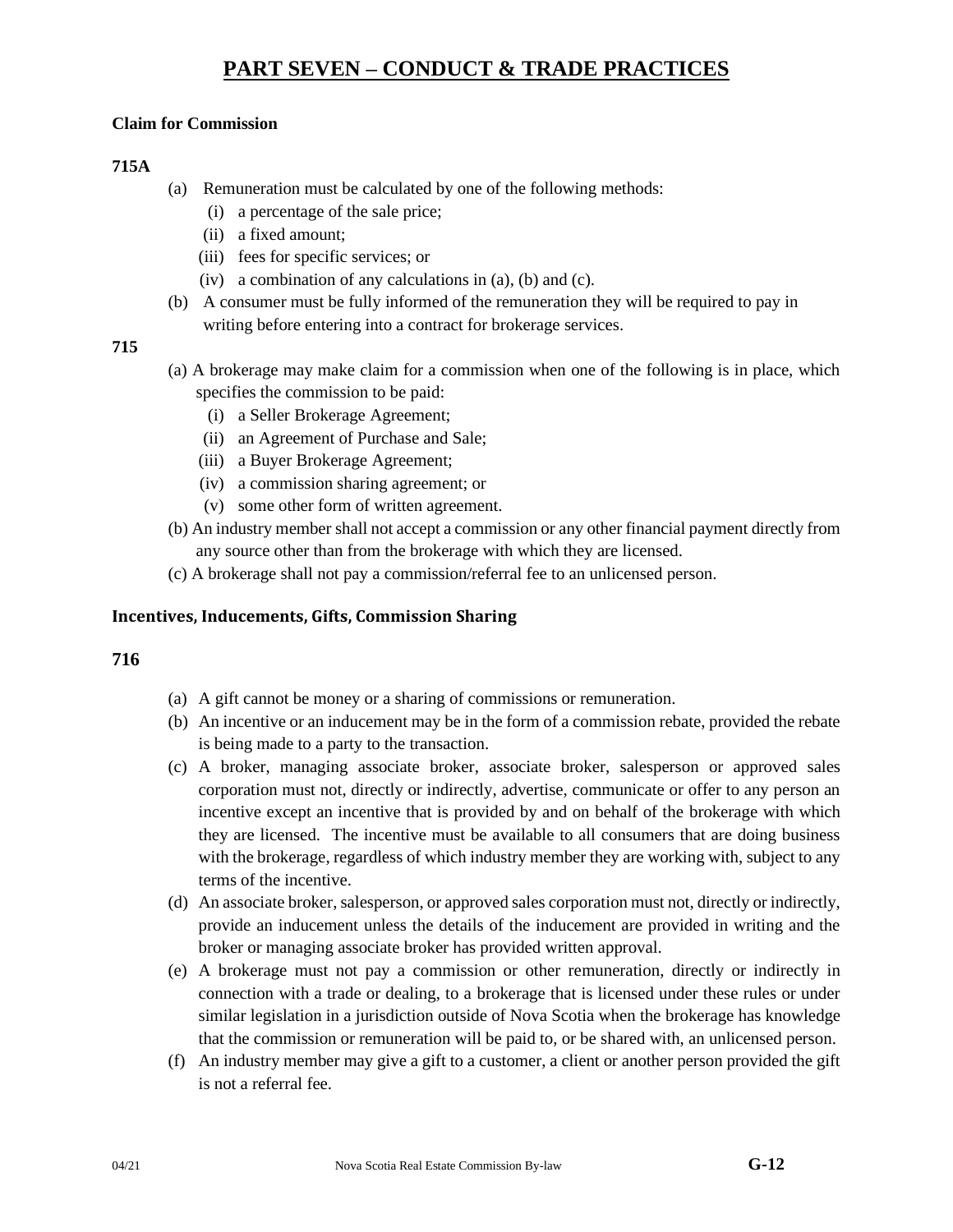## **Disclosures to Prospective Industry Members by a Brokerage**

## **717**

All brokerages are required to provide the following disclosures to prospective industry members who are considering being licensed with that brokerage prior to that person making any commitment to that brokerage:

- (a) a copy of the contract, in its entirety, the industry member would be required to sign, if any;
- (b) all expenses the industry member would be required to pay or reimburse during the time they are licensed with that brokerage; and
- (c) all fees, changes in commission splits, or penalties that the industry member would be responsible for when the industry member's licence terminates with that brokerage.

## **718**

- (a) The disclosures must be made in writing and receipt thereof acknowledged in writing, prior to engagement of the prospective industry member by the brokerage.
- (b) A prospective industry member shall have a seven day period after execution of the contract to withdraw, without penalty, by giving written notice of the withdrawal to the brokerage.
- (c) It is the responsibility of the brokerage to ensure that the industry member fully understands the terms of the engagement prior to entering into any written agreement.

## **Designated Agency**

- (a) The basic obligations of an industry member who is acting as a designated agent for a seller or a buyer are the same as for an industry member who is in a sole agency relationship with a seller or buyer, as the case may be, and include those obligations that are set out in section 702, Article 39, of the By-law.
- (b) If a situation arises where a brokerage enters into a designated brokerage relationship with a buyer or seller, as the case may be, the brokerage shall;
	- (i) establish policies and procedures to protect a client's confidential information; and,
	- (ii) establish policies and procedures governing the activities of the brokerage and designated agents registered with the brokerage; and
	- (iii) communicate to clients its policies and procedures that ensure that a designated agent does not communicate any information prejudicial to the interests of the client to other members of the brokerage, including other designated agents.
- (c) All designated agency agreements must be in writing and must contain the following provisions:
	- (i) that the brokerage will designate an agent to serve as sole agent for the seller and will designate other industry members licensed with the brokerage to serve as sole agents of any buyers also represented by the brokerage who are interested in the property.
	- (ii) that if, for any reason, the designated agent ceases to be licensed with the brokerage, the brokerage will designate another member of the brokerage to serve as sole agent for the seller or the buyer, as the case may be.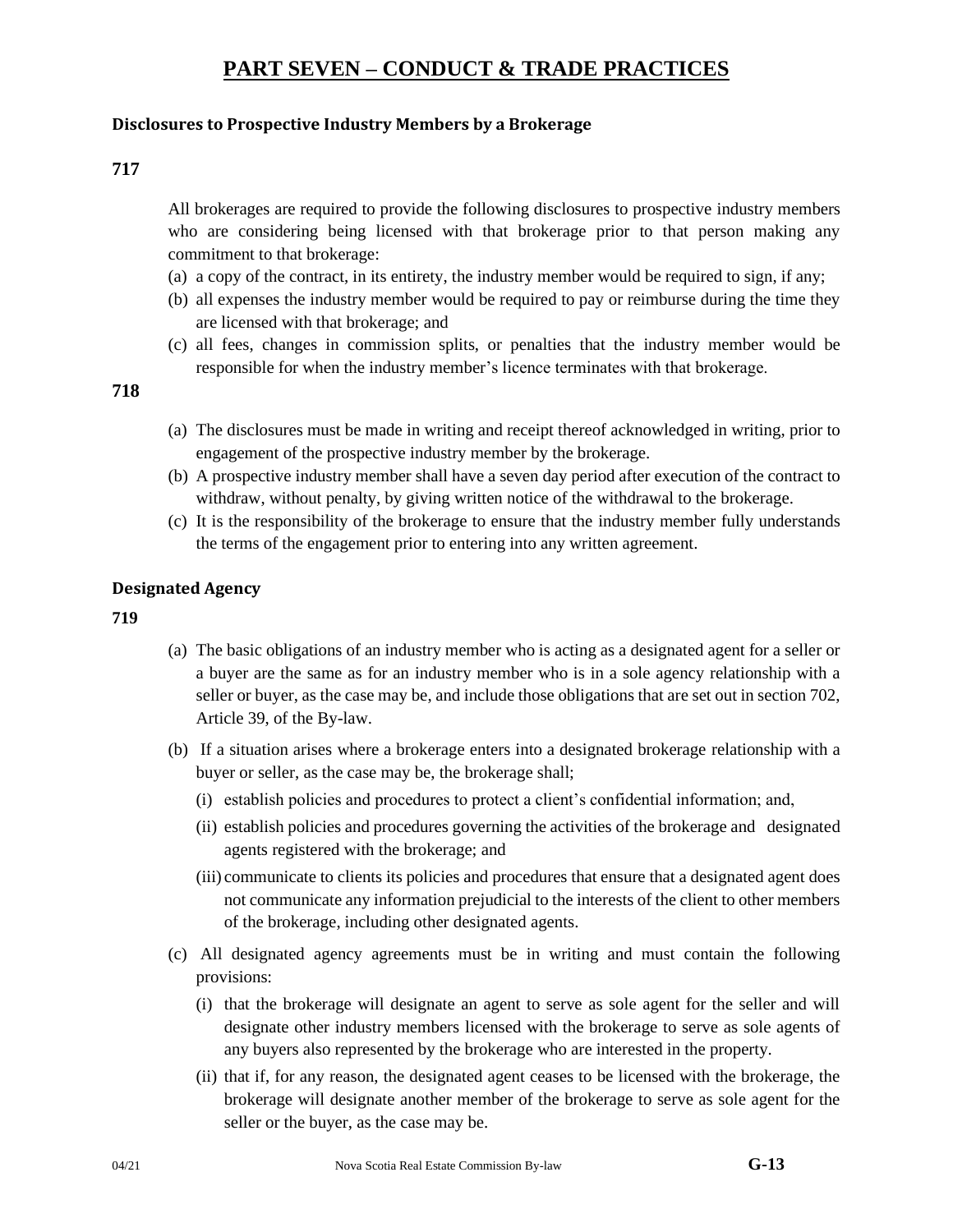- (iii) that the brokerage will not appoint another brokerage to act on behalf of the seller or the buyer, as the case may be, as a sub-agent without the seller's or buyer's written consent.
- (iv) that a seller or a buyer, as the case may be, agrees that an agency relationship will exist only with the designated agent and not with the brokerage.
- (v) that a seller or a buyer, as the case may be, acknowledges that the brokerage's responsibilities will be limited to:
	- (1) treating the interests of both a seller and a potential buyer of a property in an evenhanded, objective manner;
	- (2) ensuring compliance by the designated agent with the brokerage's policies and procedures governing designated agents;
	- (3) supervising the designated agent and support staff to ensure the designated agent fulfills its mandate under the agreement.
- (vi) that the brokerage and the designated agent undertake that they have not, and will not, disclose any confidential information concerning the seller or the buyer, as the case may be, to any other member of the brokerage or other person unless:
	- (1) authorized by the seller or the buyer, as the case may be; or,
	- (2) required by law.
- (vii) that the designated agent's knowledge will not be attributed to the brokerage or to its designated agents representing buyers.

### **Transaction Brokerage – Under Designated Agency**

- (a) If the situation arises where a brokerage represents a seller with whom it has a designated agency relationship and a buyer with whom it has a designated agency relationship is interested in the seller's property, in order to facilitate the purchase and sale of the property, the buyer and the seller and the brokerage may enter into a written Transaction Brokerage Agreement with respect to that property.
- (b) The brokerage will provide both the buyer and seller with the opportunity to review the Transaction Brokerage Agreement and to request further information concerning the Transaction Brokerage Agreement and transaction brokerage relationship described in it before signing the Agreement.
- (c) If the parties do not agree to enter into a Transaction Brokerage Agreement, the brokerage will continue to represent the party, be it the seller or the buyer, with whom it first entered into an agency relationship; and the brokerage will offer the option either:
	- (i) to designate another member of the brokerage to represent the other party as sole agent; or
	- (ii) to recommend the other party to another brokerage.
- (d) If the parties authorize the brokerage to enter into a transaction brokerage relationship, the Designated Buyer/Seller Brokerage Agreements will indicate how the brokerage will be remunerated and the Transaction Brokerage Agreement will provide that the designated agent now acting in the capacity of a Transaction Facilitator will: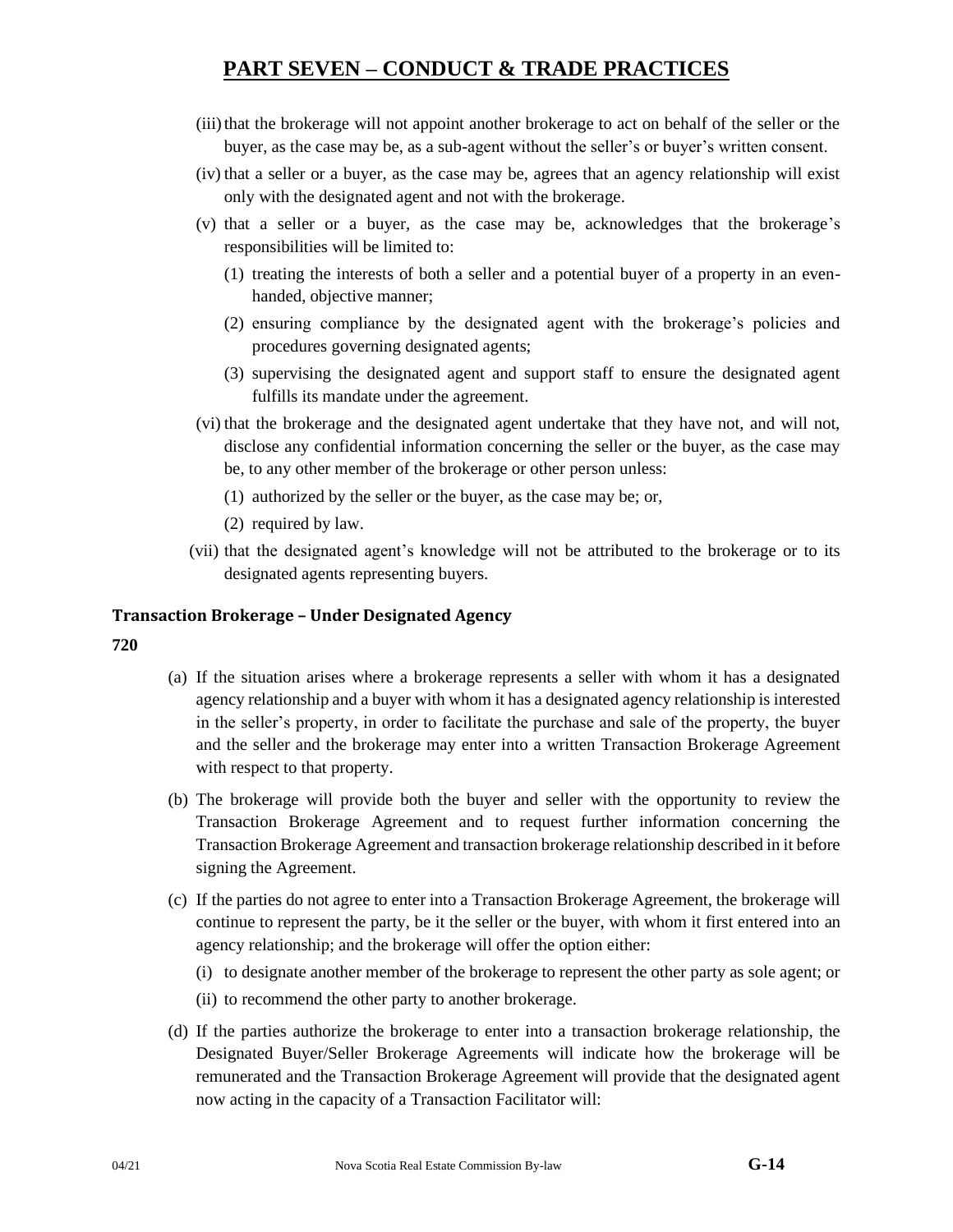- (i) treat the interests of both the buyer and the seller in an even-handed, objective and impartial manner;
- (ii) exercise reasonable care and skill in the performance of its mandate under the agreement;
- (iii) obey the instructions of the buyer or the seller in so far as they are consistent with other terms of the agreement;
- (iv) perform for the buyer and the seller all necessary facilitation services, that is, services that do not require the exercise of discretion or judgment, or the giving of confidential advice or advocating on behalf of either the buyer or the seller, and, in particular, when requested by the buyer or the seller, the brokerage will:
	- (1) provide real estate statistics and information on property including all comparable property information available through the listing services or other local data bases;
	- (2) provide Agreements of Purchase and Sale, lease or other relevant documents and act as scribe in their preparation in accordance with the instructions of the buyer or the seller;
	- (3) provide the names of real estate service providers, but the brokerage will not recommend any particular service provider to the buyer or the seller;
	- (4) present in a timely manner, all offers and counter-offers to and from the buyer and seller regardless of whether the property is already the subject of a contract;
	- (5) convey to the buyer and the seller in a timely manner all information that either wishes to have communicated to the other; and
	- (6) keep the buyer and seller fully informed regarding the progress on the transaction;
- (v) disclose:
	- (1) to the buyer, all material latent defects affecting the property known to the brokerage; and
	- (2) to the seller, all material facts relevant to the buyer's ability to purchase the property known to the brokerage;
- (vi) not give false or misleading information to the buyer or the seller;
- (vii) not disclose without the informed written consent of the buyer or seller, as the case may be:
	- (1) that the buyer may be prepared to offer a higher price or terms other than those contained in the offer to purchase or the exclusive buyer brokerage agreement;
	- (2) that the seller may be prepared to accept a lower price or terms other than those contained in the offer to purchase or the exclusive seller brokerage agreement;
	- (3) the motivation of the buyer or seller for wishing respectively to purchase or sell the property; and
	- (4) subject to clause (4)(e) above, personal information relating to the buyer or the seller and other information disclosed at any time in confidence by either to the brokerage; and
- (viii) not conduct or influence the selection of: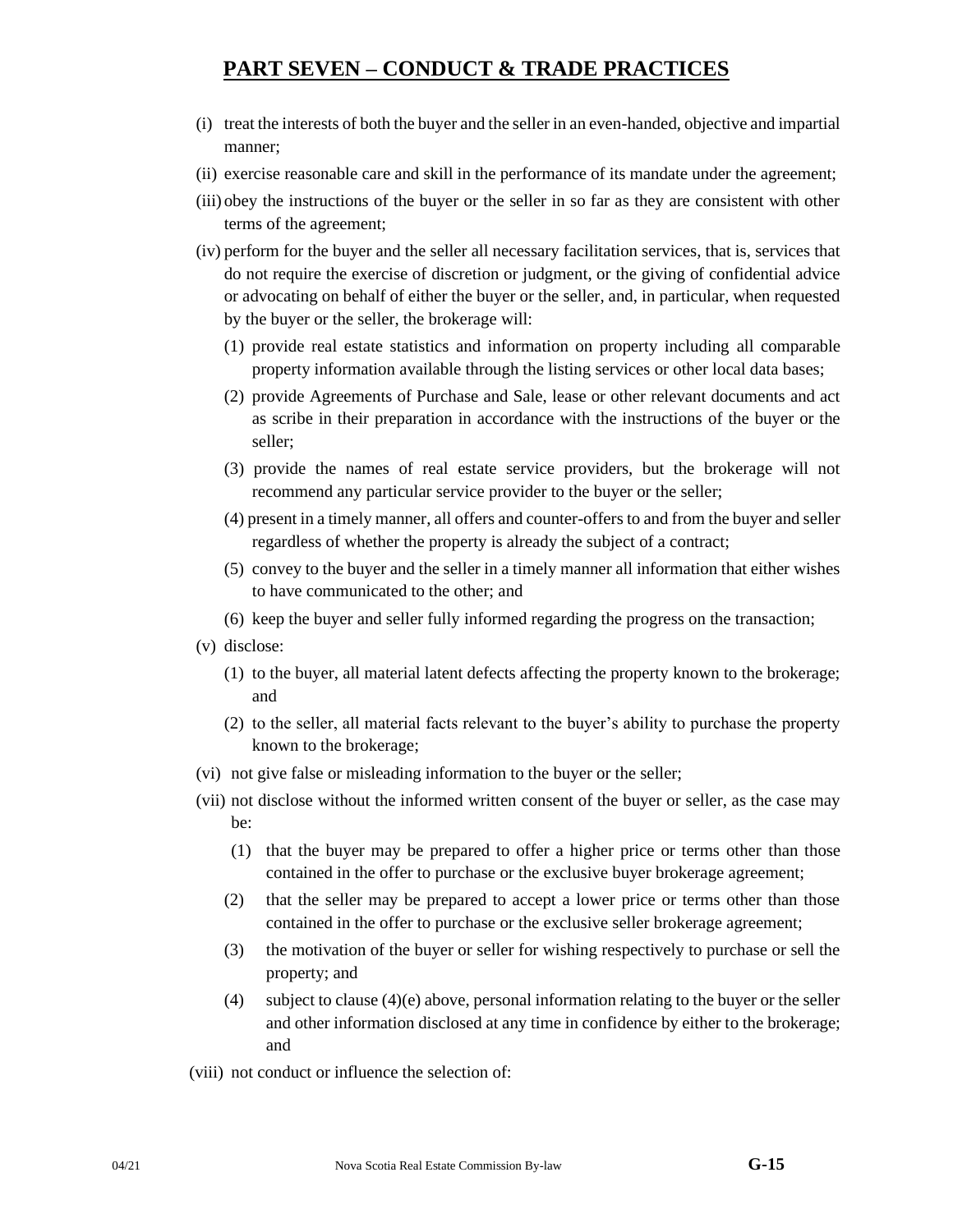- (1) an independent inspection of the property for the buyer and will not verify the accuracy or completeness of any information supplied or statements made by the seller concerning the property; or
- (2) an independent inquiry into the financial status of the buyer for the seller and will not verify the accuracy or completeness of any financial information supplied by the buyer.
- (e) If the parties agree to enter into a Transaction Brokerage Agreement the brokerage will:
	- (i) ensure that the industry member(s) licensed with the brokerage providing services to the buyer and seller under the agreement:
		- (1) comply with the brokerage policies and procedures governing transaction brokerage; and
		- (2) treat the interests of both the buyer and the seller in an even-handed, objective and impartial manner;
	- (ii) supervise the industry member(s) of the brokerage and support the staff members providing services to the buyer and seller to ensure that they properly fulfill the agreement;
	- (iii) hold all monies received in accordance with the provisions of the Act.

## **Transaction Brokerage – Under Common Law**

- (a) If the situation arises where a brokerage represents a seller with whom it has an agency relationship and a buyer with whom it has an agency relationship is interested in the seller's property, in order to facilitate the purchase and sale of the property, the buyer and the seller and the brokerage may enter into a written Transaction Brokerage Agreement with respect to that property.
- (b) The brokerage will provide both the buyer and seller with the opportunity to review the Transaction Brokerage Agreement and to request further information concerning the Transaction Brokerage Agreement and transaction brokerage relationship described in it before signing the Agreement.
- (c) If the parties do not agree to enter into a Transaction Brokerage Agreement, the brokerage will continue to represent the party, be it the seller or the buyer, with whom it first entered into an agency relationship; and the brokerage will offer the option either:
	- (i) to treat the other party as a customer; or
	- (ii) to recommend the other party to another brokerage.
- (d) If the parties authorize the brokerage to enter into a transaction brokerage relationship, the Buyer/Seller Brokerage Agreements will indicate how the brokerage will be remunerated and the Transaction Brokerage Agreement will provide that the designated agent now acting in the capacity of a transaction facilitator will:
	- (i) treat the interests of both the buyer and the seller in an even-handed, objective and impartial manner;
	- (ii) exercise reasonable care and skill in the performance of its mandate under the agreement;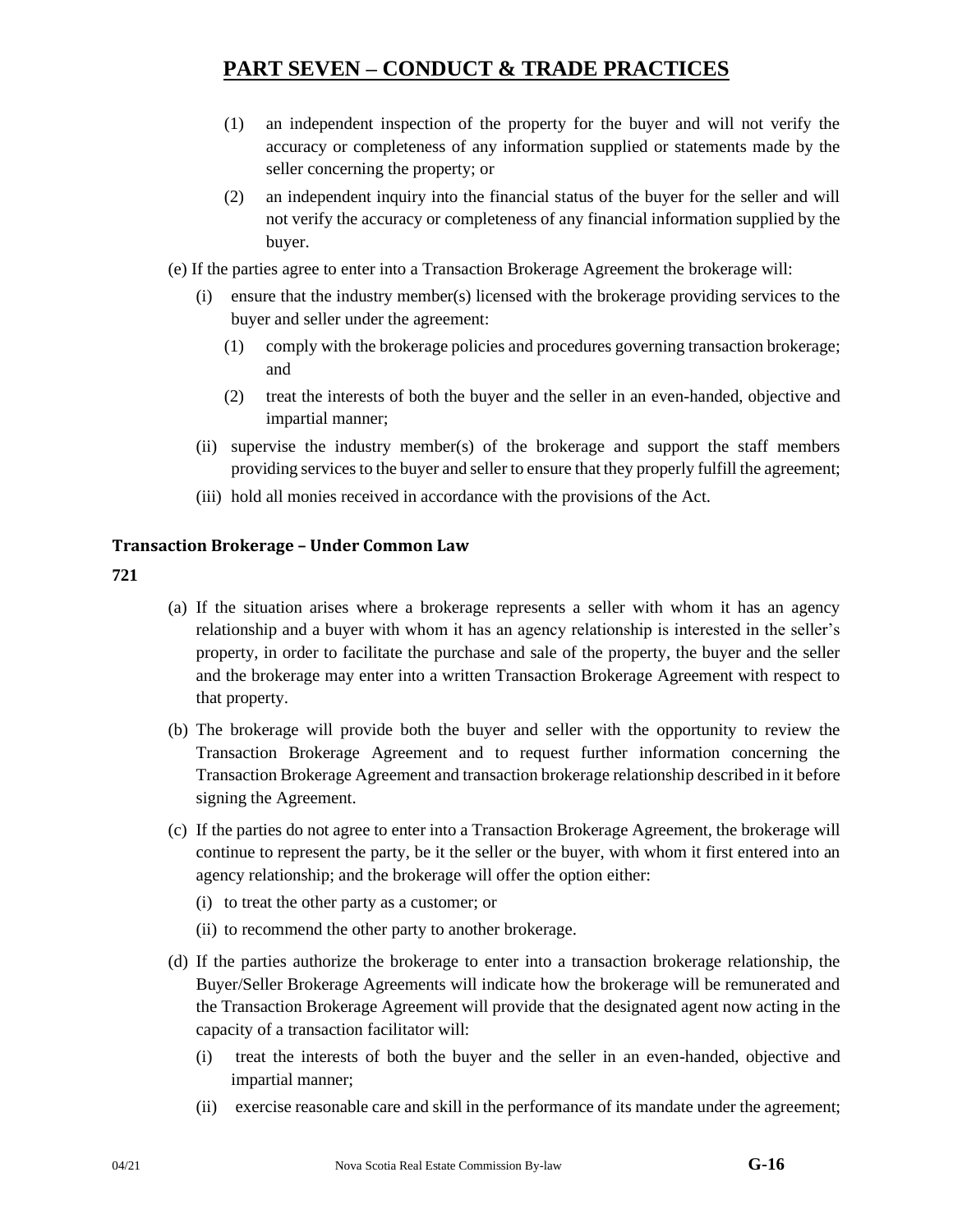- (iii) obey the instructions of the buyer or the seller in so far as they are consistent with other terms of the agreement;
- (iv) perform for the buyer and the seller all necessary facilitation services, that is, services that do not require the exercise of discretion or judgment, or the giving of confidential advice or advocating on behalf of either the buyer or the seller, and, in particular, when requested by the buyer or the seller, the brokerage will:
	- (1) provide real estate statistics and information on property including all comparable property information available through the listing services or other local data bases;
	- (2) provide Agreements of Purchase and Sale, lease or other relevant documents and act as scribe in their preparation in accordance with the instructions of the buyer or the seller;
	- (3) provide the names of real estate service providers, but the brokerage will not recommend any particular service provider to the buyer or the seller;
	- (4) present in a timely manner, all offers and counter-offers to and from the buyer and seller regardless of whether the property is already the subject of a contract;
	- (5) convey to the buyer and the seller in a timely manner all information that either wishes to have communicated to the other; and
	- (6) keep the buyer and seller fully informed regarding the progress on the transaction;
- (v) disclose:
	- (1) to the buyer, all material latent defects affecting the property known to the brokerage; and
	- (2) to the seller, all material facts relevant to the buyer's ability to purchase the property known to the brokerage;
- (vi) ensure that the industry member(s) registered with the brokerage providing services to the buyer and seller under the agreement:
	- (1) comply with the brokerage policies and procedures governing transaction brokerage; and
	- (2) treat the interests of both the buyer and the seller in an even-handed, objective and impartial manner;
- (vii) supervise the industry member(s) of the brokerage and support the staff members providing services to the buyer and seller to ensure that they properly fulfill the agreement;
- (viii) hold all monies received in accordance with the provisions of the Act;
- (ix) not give false or misleading information to the buyer or the seller;
- (x) not disclose without the informed written consent of the buyer or seller, as the case may be:
	- (1) that the buyer may be prepared to offer a higher price or terms other than those contained in the offer to purchase or the exclusive buyer brokerage agreement;
	- (2) that the seller may be prepared to accept a lower price or terms other than those contained in the offer to purchase or the exclusive seller brokerage agreement;
	- (3) the motivation of the buyer or seller for wishing respectively to purchase or sell the property; and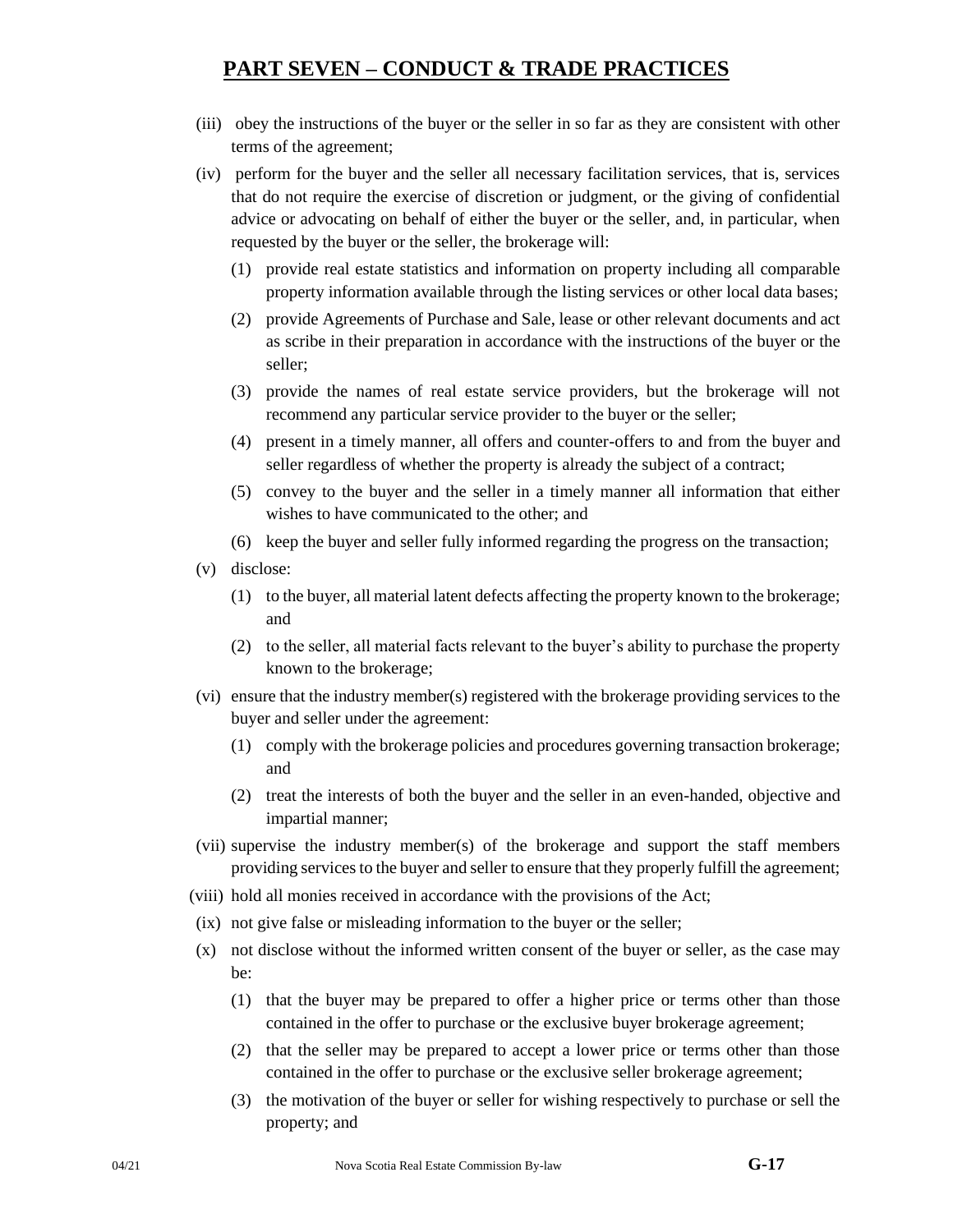- (4) subject to clause (4)(e) above, personal information relating to the buyer or the seller and other information disclosed at any time in confidence by either to the brokerage; and
- (xi) not conduct or influence the selection of:
	- (1) an independent inspection of the property for the buyer and will not verify the accuracy or completeness of any information supplied or statements made by the seller concerning the property; or
	- (2) an independent inquiry into the financial status of the buyer for the seller and will not verify the accuracy or completeness of any financial information supplied by the buyer.

**722**

All information provided on listing addendum sheets and related documents is to be accurate and current.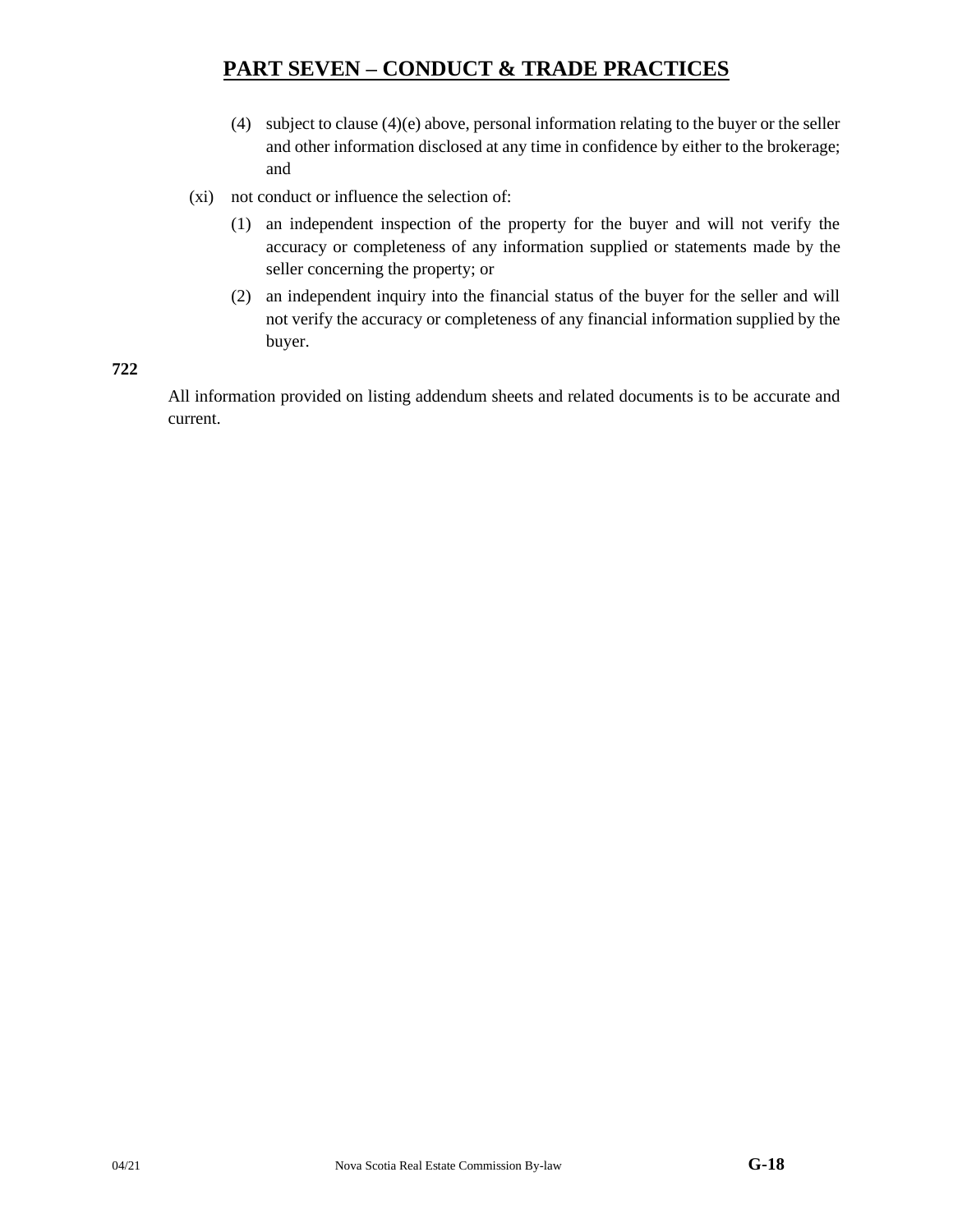## **Investigations**

#### **801**

Pursuant to Section 17 (3) of the Act, the Commission may authorize persons to conduct an investigation for the proper administration of the Act pertaining to an industry member.

## **Complaints**

### **802**

Any complaint or allegation made to the Commission concerning the conduct of An industry member as it pertains to the Act, its regulations or By-law shall be made in writing, setting out the facts as known to the complainant.

## **803**

The Commission may authorize a person to initiate and conduct an investigation, without a written complaint, for the proper administration of the Act.

## **Complaint Review Committee**

#### **804**

The Commission may authorize industry members, who are eligible, to become members of a Complaint Review Committee.

### **805**

The Complaint Review Committee is responsible for review of:

- (a) a decision by the Registrar to dismiss a complaint;
- (b) a decision where a Complainant is dissatisfied with a decision of the Registrar;
- (c) a proposed Settlement Agreement pursuant to Section 20 of the Act.

## **Discipline Committee**

#### **806**

The Commission may appoint a Discipline Committee of not less than five (5) industry members or Commission Members, one of whom must not be an industry member, with a Commission Member designated as the Chairperson, to investigate for the proper administration of the Act, the Regulations and By-law and any matter referred to it by the Commission.

**807**

The Discipline Committee may request the Investigator to assist in the furtherance of any investigation that may be required pursuant to the Act, its regulations or the By-law.

## **Notification of Investigation**

#### **808**

The industry member shall be notified in writing of the complaint against him/her upon the commencement of an investigation by an authorized person.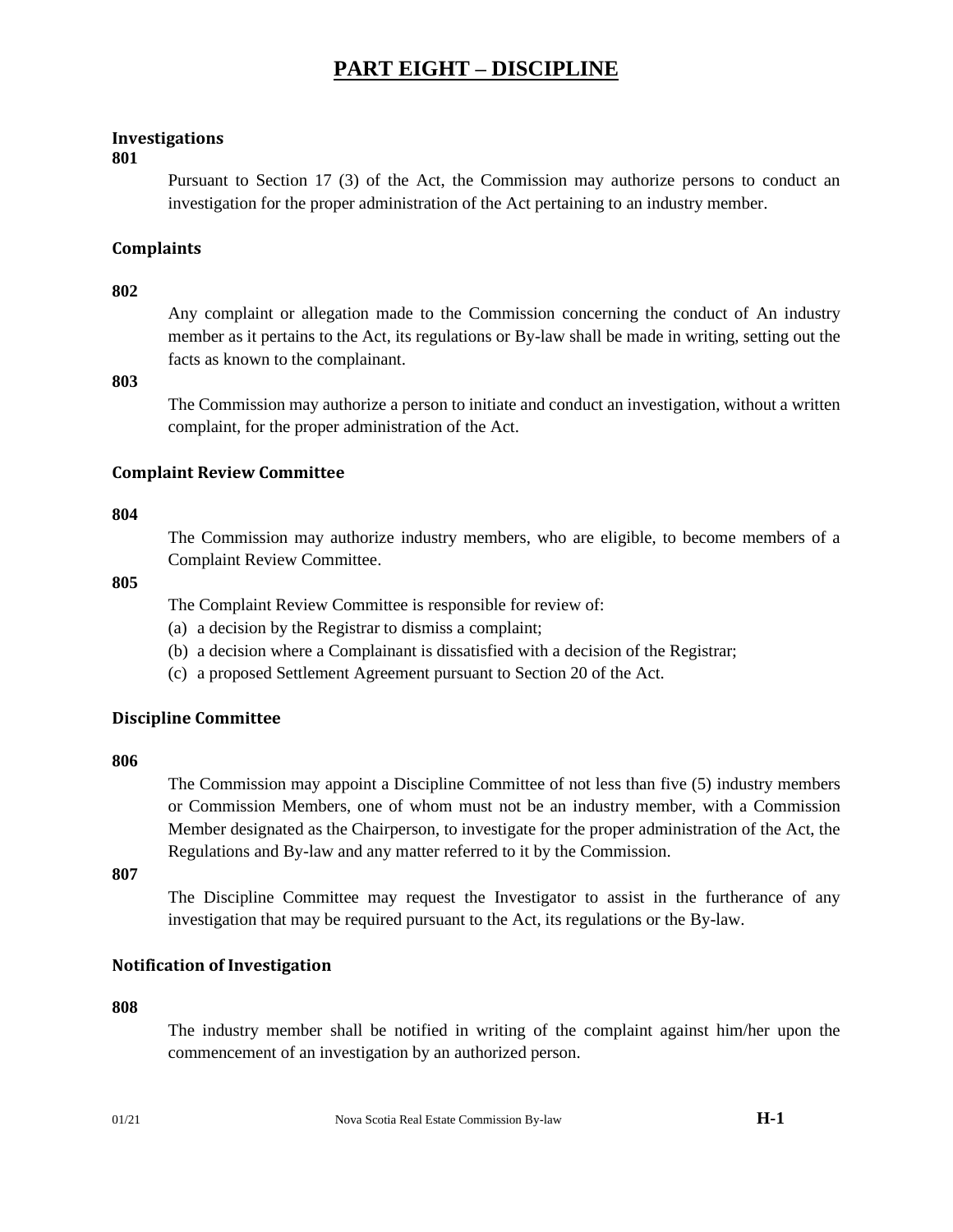#### **809**

The Investigator may require, from an industry member to whom a copy of the complaint has been delivered or any other industry member, a response to the complaint.

#### **810**

An industry member's response to a complaint shall:

- (a) unless the Investigator instructs otherwise, be in writing;
- (b) respond substantively to the allegation; and
- (c) be delivered to the Investigator as soon as practicable and, in any event, no later than the date set by the Investigator.

#### **Inspection of Records, Etc.**

#### **811**

A person authorized by the Commission shall investigate the facts and circumstances of the complaint or allegations against any industry member, which may include an inspection of the books, documents and records of any industry member, which may pertain to the complaint.

### **Investigation of Other Matters**

### **812**

A person authorized by the Commission may investigate any other matter which arises during the course of an investigation and appears to be a breach of the Act, its Regulations or By-law.

## **Recommendations**

#### **813**

Upon the completion of its investigation, the authorized persons who conducted the investigation shall give to the Registrar a signed written report which summarizes the investigation and which contains a recommendation that:

- (a) no further action be taken as:
	- (i) the complaint does not fall within the Commission's jurisdiction;
	- (ii) the complaint is not valid; or
	- (iii) the complaint is trivial, frivolous or of a vexatious nature; or
- b) the complaint be referred to the Discipline Committee.

#### **814**

If the Registrar decides no further action should be taken on the complaint, then he/she shall:

- (a) deliver notification, in writing, to the complainant, the industry member and the Complaint Review Committee outlining the reasons why no further action is required; and
- (b) advise the complainant, in writing, of their right to apply for a review by the Complaint Review Committee.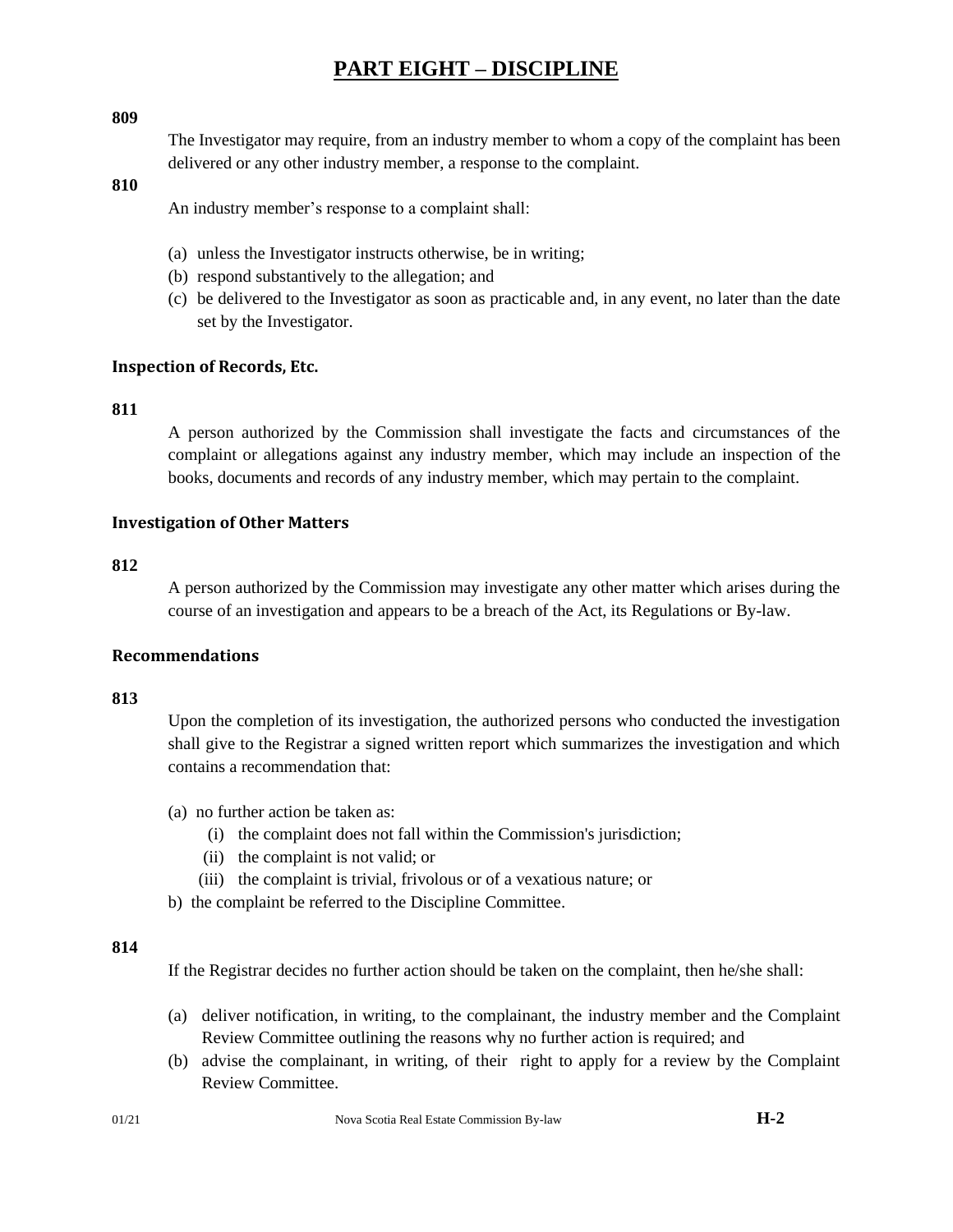#### **815**

If in the opinion of the Registrar a violation has occurred, the Registrar shall advise the industry member and the complainant, in writing, that the complaint has been referred to the Discipline Committee.

#### **816**

No industry member shall make or permit to be made any false or misleading statement in any investigational information required to be furnished under the Act, its Regulations or the By-law.

#### **Investigation Review Requested**

#### **817**

A complainant who is dissatisfied with a decision of the Registrar may apply, in writing, for a review of that decision to the Complaint Review Committee. A request for a review must contain reasons for the Complaint Review Committee to consider. The request must be received by the Commission within 20 business days of notice of the Registrar's decision to the complainant.

### **818**

The Complaint Review Committee shall, after its review and enquiries:

- (a) make a written report to the Registrar;
- (b) promptly advise the complainant and the industry member, in writing, of the results of its review.

#### **Pre-Hearing**

#### **819**

Prior to a hearing, where a report of the Registrar recommends that the Discipline Committee hear and determine a formal complaint in accordance with Section 17(7) of the Act, the Registrar shall make available to the industry member who is the subject of the hearing:

- (a) copies of all documents intended to be used at the hearing; and
- (b) disclosure of witnesses that are to be called at the hearing.

## **820**

Prior to a hearing, the industry member who is the subject of a formal allegation statement will be permitted the opportunity to waive their right to a hearing, in writing to the Complaint Review Committee, and to admit to all allegations in the formal allegation statement.

#### **821**

Where an industry member waives their right to a hearing, he/she shall sign a statement of facts or admissions and penalty (proposed Settlement Agreement) that will be submitted to the members of the Complaint Review Committee.

### **822**

The Complaint Review Committee may pursuant to Section 20 of the Act:

- (a) accept the proposed Settlement Agreement; or
- (b) reject the proposed Settlement Agreement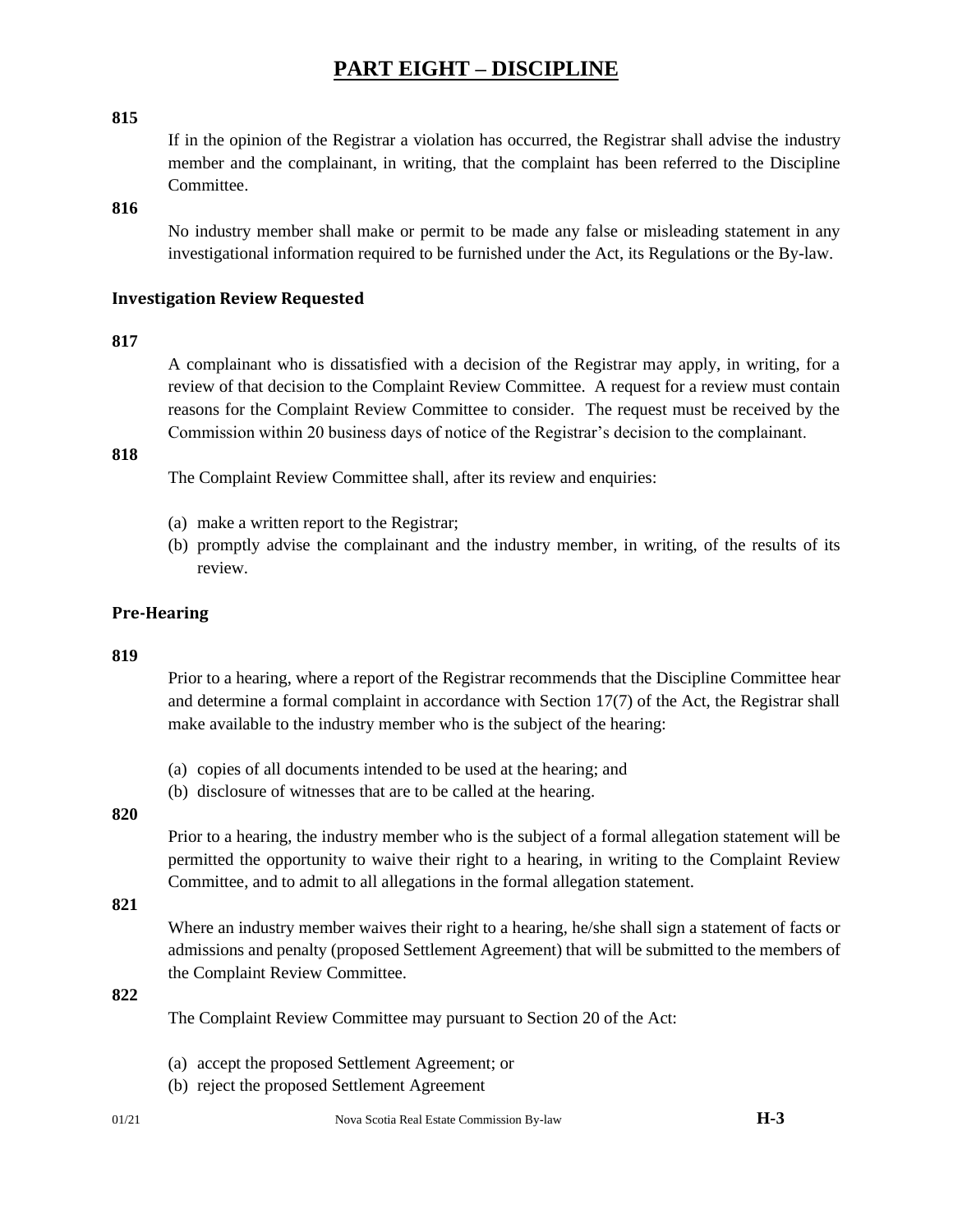### **823**

A waiver of an industry member's right to a hearing under this part does not preclude:

- (a) the notification required under Section 17(7) of the Act; and
- (b) the industry member's right to appeal the penalty to the Discipline Committee.

## **Hearing Panel**

## **824**

The Discipline Committee may, on its own, appoint a Hearing Panel as per Section 16(4) of the Act consisting of not less than three (3) persons. For the purposes of this By-law and the Act, a hearing panel is considered to be a sub-committee of the Discipline Committee.

## **Notice of the Formal Hearing and Service of Documents**

## **825**

- (a) As soon as practical upon the appointment of a Hearing Panel, the Registrar will send the industry member a Notice of Hearing containing:
	- (i) a specific outline of the Sections of the Act, Regulations or By-law that are alleged to have been breached, when applicable, or reasons for considering penalties; and
	- (ii) notification of the time, date and place of the hearing and the right of the industry member to be represented by counsel at the hearing at least thirty (30) days prior to the hearing date;
	- (iii) notification that the industry member must have all pertinent documents available at the hearing;
	- (iv) the names of the members of the Hearing Panel.
- (b) The Notice of Hearing shall be served personally or mailed by registered mail to the last known address of the person to be served.

- (a) Any industry member who is named in a Notice of Hearing and is unable to appear for valid reasons on the specified date shall immediately contact the Commission office so that an application may be made to adjourn the hearing to an alternate date.
- (b) The Hearing Panel may proceed with a hearing in the absence of the Respondent provided proof of notice of service is presented to the Hearing Panel.
- (c) industry members should notify the Commission at least five days prior to a Hearing if they are going to be represented by counsel.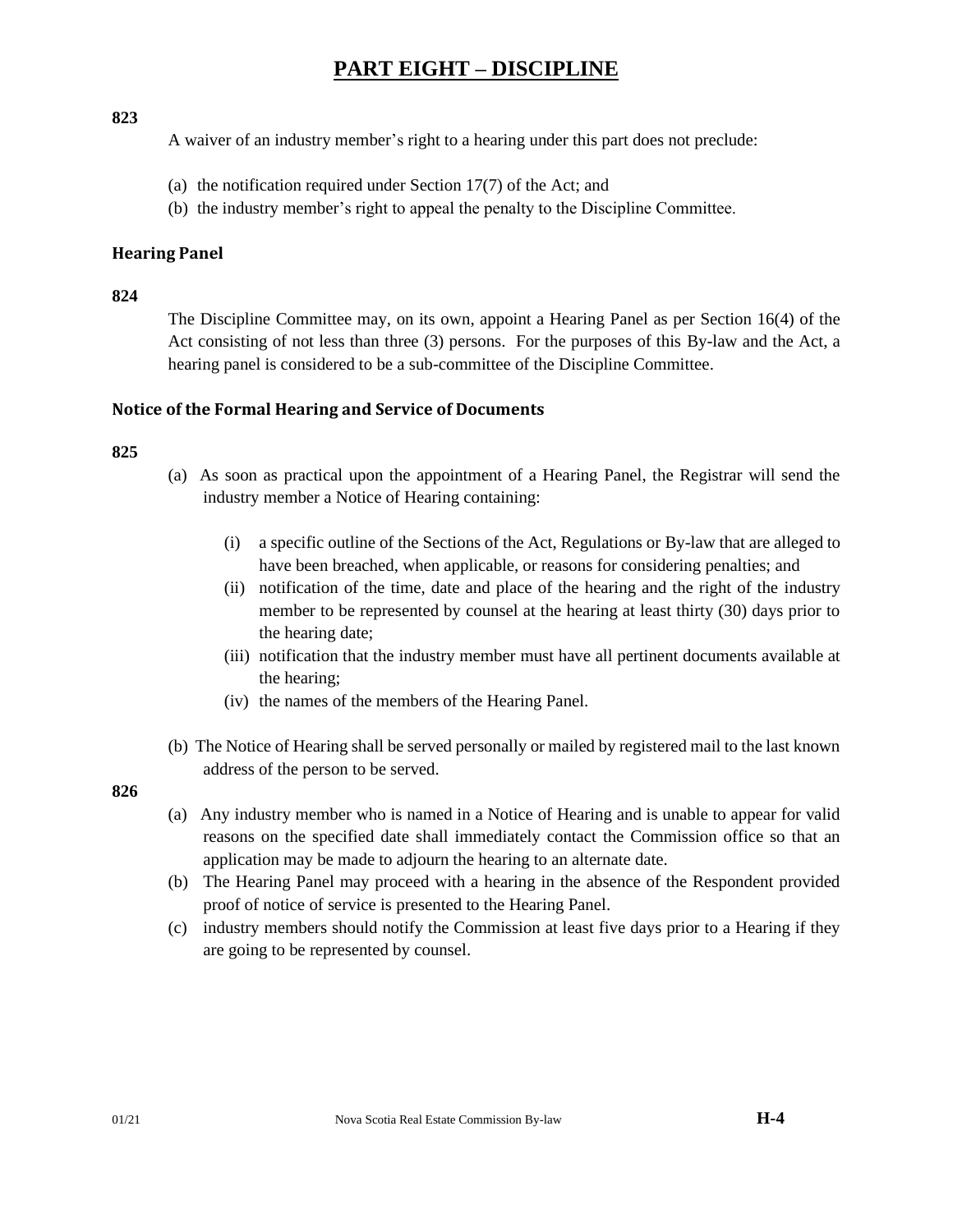## **Compellable Witnesses**

### **827**

All industry members, including the industry member who is the subject of the hearing, are considered compellable witnesses and they are required to give evidence as requested by the Hearing Panel at a hearing.

## **Industry Member Responsible for Own Expenses**

#### **828**

The Commission is not responsible for expenses incurred by or on behalf of the named industry member to attend a hearing. The named industry member and their counsel is entitled to be in attendance throughout the hearing.

#### **Evidence to be Relevant**

#### **829**

All examinations and cross-examinations of witnesses must be relevant to the specific issues being considered by the Hearing Panel.

#### **Location of Hearings**

#### **830**

The hearing will be held within the province at locations determined by the Commission.

#### **831**

Where possible, the hearing will be held in the conference room at the Commission office located at 7 Scarfe Court, Dartmouth, NS.

## **Proceedings Recorded**

#### **832**

The proceedings of all hearings will be recorded. The respondent or the respondent's solicitor may obtain a transcript of part or all of the hearing, at their expense, by making arrangements with the Registrar. Cost of the transcript is set out in Section 410 of this By-law.

### **833**

The Chairperson of the hearing committee may from time-to-time adjourn the hearing.

## **Hearing Procedure**

#### **834**

The Discipline Committee shall determine the practice and procedures to be followed at hearings.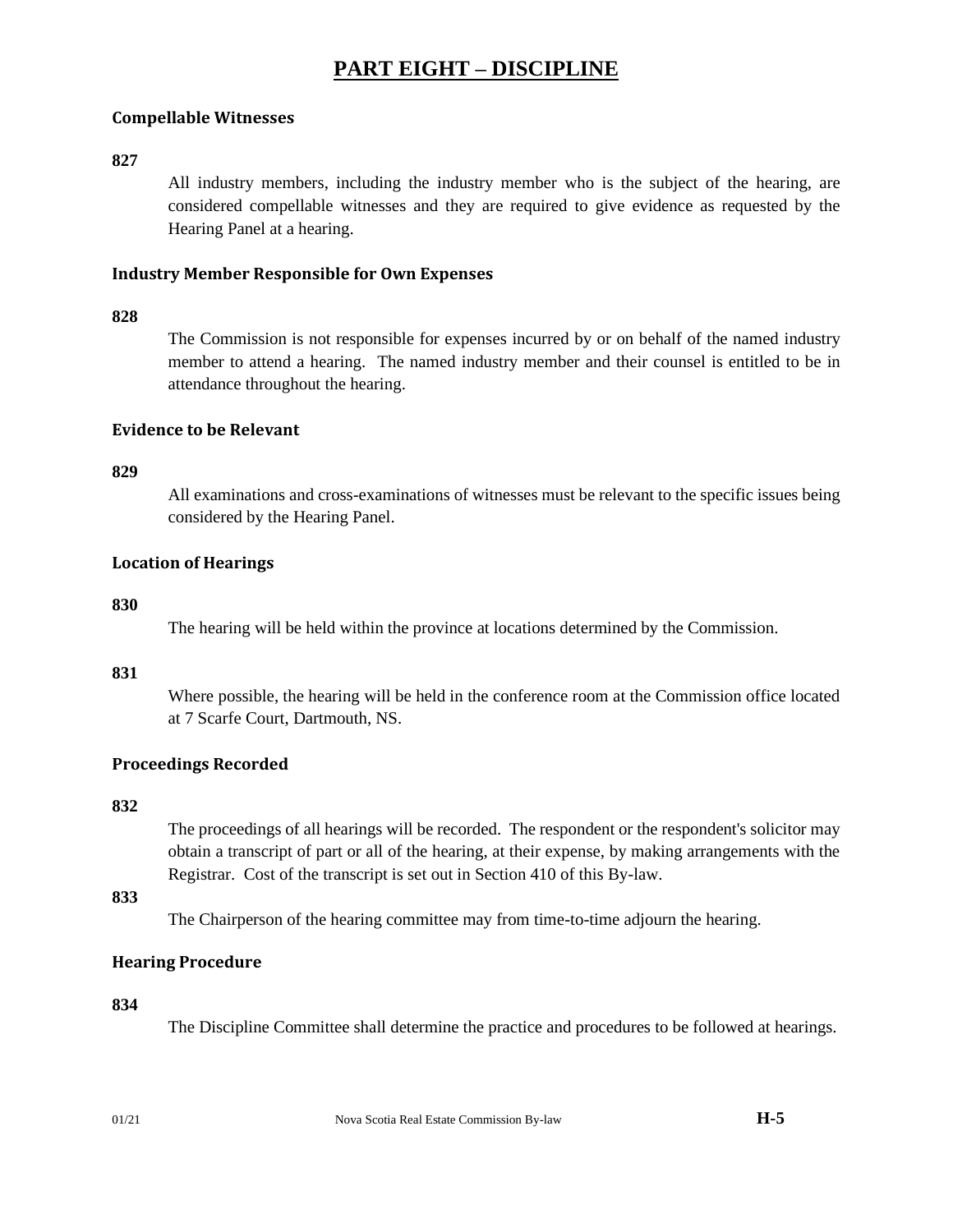# **PART EIGHT – DISCIPLINE**

# **Commission to Provide a Decision**

#### **835**

The Hearing Panel decision shall be in writing. A copy of the decision is to be sent by registered mail or personal service to the industry member or their solicitor within ten (10) days of the decision advising the industry member of their right to an appeal to the Nova Scotia Court of Appeal within 25 days of this decision in accordance with the Act.

# **836**

The Registrar shall advise the complainant of the status of the complaint.

# **Assessment of Costs Against an Industry Member**

### **837**

The Hearing Panel may assess all costs incurred to investigate a complaint against an industry member should that industry member be found in violation of the Act, Regulations or By-law by the Hearing Panel.

### **Payment of Expenses for Investigation**

#### **838**

Members of the Discipline Committee and Hearing Panel may receive remuneration in the amount prescribed by the Commission as set from time to time.

### **Publication of Decisions**

### **839**

- (a) In accordance with Real Estate Trading Act Section 25, all newspaper notices must contain the industry member's name, the current and/or former brokerage, the violations, the length of cancellation or suspension, and the penalty. The Registrar may include an explanation of the events/behaviour that lead to the violations.
- (b) The Registrar must send a notice of any cancellation or suspension to the real estate industry and publish the notice on the Commission website. The notice must contain the industry member's name, the current and/or former brokerage, the violations, the length of cancellation or suspension, the penalty, and an explanation of the events/behaviour that lead to the violations. The notice remains on the Commission website for the duration of the suspension/cancellation.
- (c) The Registrar may send a notice to the industry with the names of any industry member whose
	- (i) licence is not renewed as a result of failure to complete a required education course(s);
	- (ii) licence is not renewed or terminated by midnight on June 30th;
	- (iii) errors and omissions insurance coverage is terminated; or
	- (iv) licence is downgraded or restricted.
- (d) Administrative penalties—sanctions assessed by way of administrative penalty may be published without reference to the industry member's name.